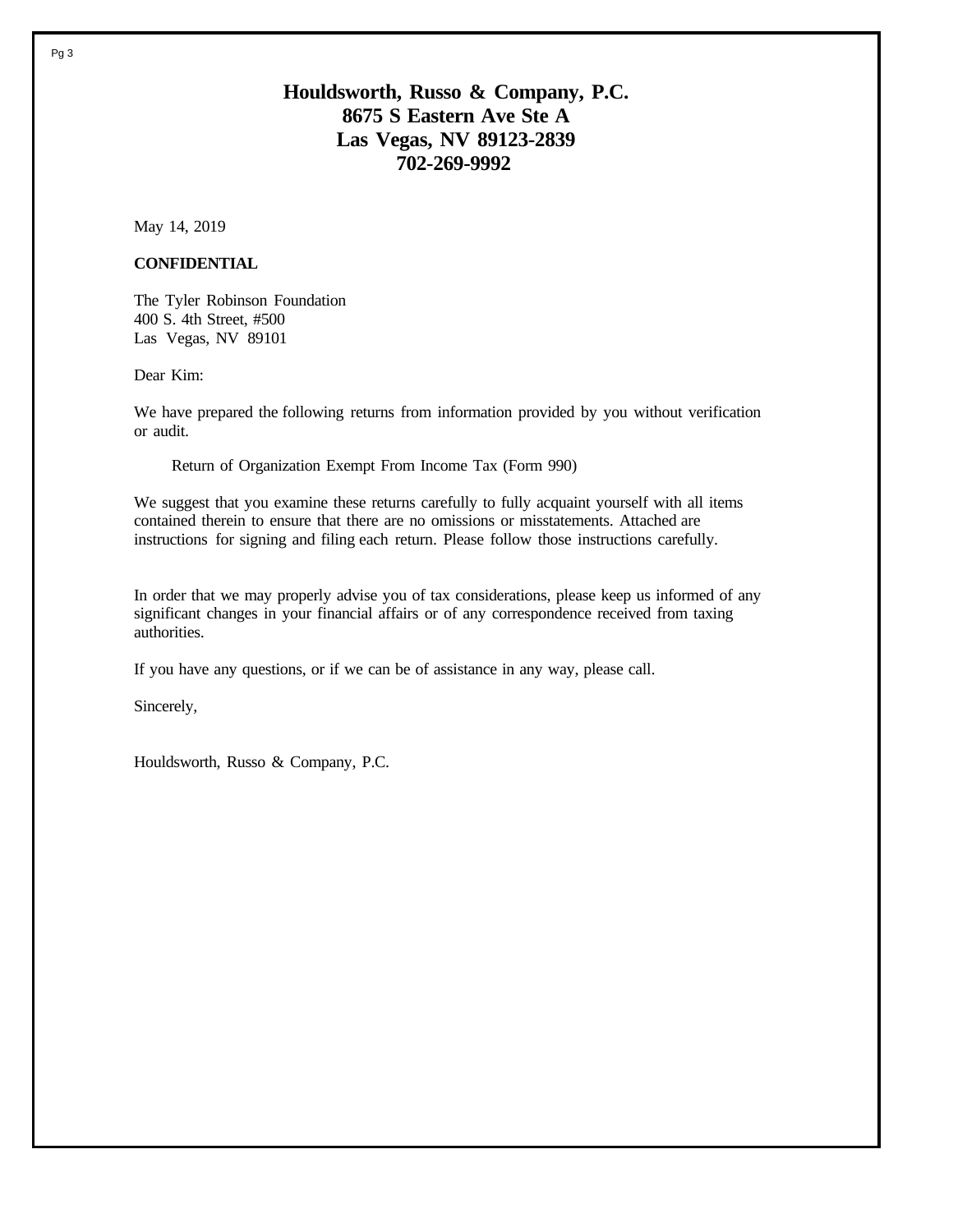# **Filing Instructions**

#### **The Tyler Robinson Foundation**

## **Exempt Organization Tax Return**

#### **Taxable Year Ended December 31, 2018**

**Date Due:** May 15, 2019

#### **Remittance:** None is required. Your Form 990 for the tax year ended  $12/31/18$  shows no balance due.

**Signature:** You are using a Personal Identification Number (PIN) for signing your return electronically. Form 8879-EO, IRS *e-file* Signature Authorization for an Exempt Organization should be signed and dated by an authorized officer of the organization and returned by mail, fax or uploaded to our secure portal.

> Houldsworth, Russo & Company, P.C. 8675 S Eastern Ave Ste A Las Vegas, NV 89123-2839 Fax: 702-269-9993

*Important:* **Your return will not be filed with the IRS until the signed Form 8879-EO has been received by this office.**

**Other:** Your return is being filed electronically with the IRS and is not required to be mailed. If you Mail a paper copy of your return to the IRS it will delay the processing of your return.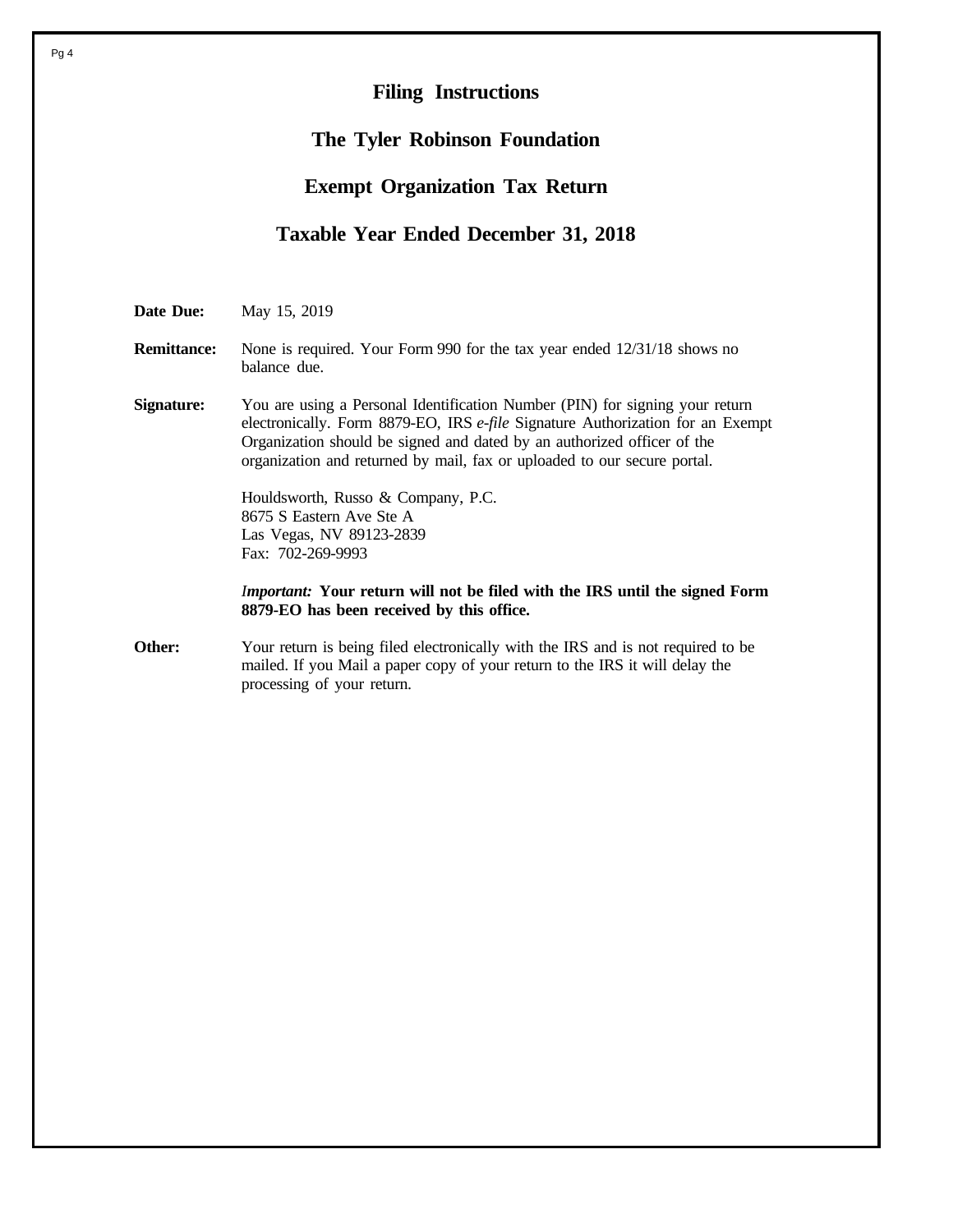| Form 8879-EO                                                                                                                                 |                                                                | <b>IRS</b> e-file Signature Authorization<br>for an Exempt Organization                                                                                                                                                                                                                                                                                                                                                                                                                                                                                                                                                                                                                                                                                                                                                                                                                                                                                                                       |           |                                                            | OMB No. 1545-1878                     |
|----------------------------------------------------------------------------------------------------------------------------------------------|----------------------------------------------------------------|-----------------------------------------------------------------------------------------------------------------------------------------------------------------------------------------------------------------------------------------------------------------------------------------------------------------------------------------------------------------------------------------------------------------------------------------------------------------------------------------------------------------------------------------------------------------------------------------------------------------------------------------------------------------------------------------------------------------------------------------------------------------------------------------------------------------------------------------------------------------------------------------------------------------------------------------------------------------------------------------------|-----------|------------------------------------------------------------|---------------------------------------|
|                                                                                                                                              |                                                                | For calendar year 2018, or fiscal year beginning  , 2018, and ending  , 20                                                                                                                                                                                                                                                                                                                                                                                                                                                                                                                                                                                                                                                                                                                                                                                                                                                                                                                    |           |                                                            | 2018                                  |
| Department of the Treasury<br>Internal Revenue Service                                                                                       |                                                                | U Do not send to the IRS. Keep for your records.<br>u Go to www.irs.gov/Form8879EO for the latest information.                                                                                                                                                                                                                                                                                                                                                                                                                                                                                                                                                                                                                                                                                                                                                                                                                                                                                |           |                                                            |                                       |
| Name of exempt organization                                                                                                                  |                                                                |                                                                                                                                                                                                                                                                                                                                                                                                                                                                                                                                                                                                                                                                                                                                                                                                                                                                                                                                                                                               |           |                                                            | Employer identification number        |
|                                                                                                                                              | The Tyler Robinson Foundation                                  |                                                                                                                                                                                                                                                                                                                                                                                                                                                                                                                                                                                                                                                                                                                                                                                                                                                                                                                                                                                               |           | 46-2570835                                                 |                                       |
| Name and title of officer                                                                                                                    | Kim Gradisher                                                  |                                                                                                                                                                                                                                                                                                                                                                                                                                                                                                                                                                                                                                                                                                                                                                                                                                                                                                                                                                                               |           |                                                            |                                       |
|                                                                                                                                              | Executive Director                                             |                                                                                                                                                                                                                                                                                                                                                                                                                                                                                                                                                                                                                                                                                                                                                                                                                                                                                                                                                                                               |           |                                                            |                                       |
| Part I                                                                                                                                       |                                                                | Type of Return and Return Information (Whole Dollars Only)                                                                                                                                                                                                                                                                                                                                                                                                                                                                                                                                                                                                                                                                                                                                                                                                                                                                                                                                    |           |                                                            |                                       |
|                                                                                                                                              |                                                                | Check the box for the return for which you are using this Form 8879-EO and enter the applicable amount, if any, from the return. If you                                                                                                                                                                                                                                                                                                                                                                                                                                                                                                                                                                                                                                                                                                                                                                                                                                                       |           |                                                            |                                       |
|                                                                                                                                              |                                                                | check the box on line 1a, 2a, 3a, 4a, or 5a, below, and the amount on that line for the return being filed with this form was blank, then                                                                                                                                                                                                                                                                                                                                                                                                                                                                                                                                                                                                                                                                                                                                                                                                                                                     |           |                                                            |                                       |
| the applicable line below. Do not complete more than one line in Part I.                                                                     |                                                                | leave line 1b, 2b, 3b, 4b, or 5b, whichever is applicable, blank (do not enter -0-). But, if you entered -0- on the return, then enter -0- on                                                                                                                                                                                                                                                                                                                                                                                                                                                                                                                                                                                                                                                                                                                                                                                                                                                 |           |                                                            |                                       |
| 1a Form 990 check here $\blacktriangleright$                                                                                                 |                                                                | $X_b$ Total revenue, if any (Form 990, Part VIII, column (A), line 12) $\ldots$                                                                                                                                                                                                                                                                                                                                                                                                                                                                                                                                                                                                                                                                                                                                                                                                                                                                                                               |           |                                                            | 1b $1,935,548$                        |
| 2a Form 990-EZ check here $\blacktriangleright$                                                                                              |                                                                | <b>b</b> Total revenue, if any (Form 990-EZ, line 9) $\ldots$ $\ldots$ $\ldots$ $\ldots$ $\ldots$ $\ldots$                                                                                                                                                                                                                                                                                                                                                                                                                                                                                                                                                                                                                                                                                                                                                                                                                                                                                    |           |                                                            |                                       |
| <b>3a</b> Form 1120-POL check here ▶                                                                                                         |                                                                | <b>b</b> Total tax (Form 1120-POL, line 22) $\ldots$ $\ldots$ $\ldots$                                                                                                                                                                                                                                                                                                                                                                                                                                                                                                                                                                                                                                                                                                                                                                                                                                                                                                                        |           |                                                            |                                       |
| 4a Form 990-PF check here ▶                                                                                                                  |                                                                | <b>b</b> Tax based on investment income (Form 990-PF, Part VI, line 5)                                                                                                                                                                                                                                                                                                                                                                                                                                                                                                                                                                                                                                                                                                                                                                                                                                                                                                                        |           |                                                            | 4b                                    |
| 5a Form 8868 check here ▶ [                                                                                                                  |                                                                |                                                                                                                                                                                                                                                                                                                                                                                                                                                                                                                                                                                                                                                                                                                                                                                                                                                                                                                                                                                               |           | 5b                                                         |                                       |
|                                                                                                                                              |                                                                |                                                                                                                                                                                                                                                                                                                                                                                                                                                                                                                                                                                                                                                                                                                                                                                                                                                                                                                                                                                               |           |                                                            |                                       |
| Part II                                                                                                                                      | Declaration and Signature Authorization of Officer             | Under penalties of perjury, I declare that I am an officer of the above organization and that I have examined a copy of the                                                                                                                                                                                                                                                                                                                                                                                                                                                                                                                                                                                                                                                                                                                                                                                                                                                                   |           |                                                            |                                       |
| electronic return and, if applicable, the organization's consent to electronic funds withdrawal.                                             |                                                                | the transmission, (b) the reason for any delay in processing the return or refund, and (c) the date of any refund. If applicable, I<br>authorize the U.S. Treasury and its designated Financial Agent to initiate an electronic funds withdrawal (direct debit) entry to the<br>financial institution account indicated in the tax preparation software for payment of the organization's federal taxes owed on this<br>return, and the financial institution to debit the entry to this account. To revoke a payment, I must contact the U.S. Treasury Financial<br>Agent at 1-888-353-4537 no later than 2 business days prior to the payment (settlement) date. I also authorize the financial institutions<br>involved in the processing of the electronic payment of taxes to receive confidential information necessary to answer inquiries and<br>resolve issues related to the payment. I have selected a personal identification number (PIN) as my signature for the organization's |           |                                                            |                                       |
| Officer's PIN: check one box only                                                                                                            |                                                                |                                                                                                                                                                                                                                                                                                                                                                                                                                                                                                                                                                                                                                                                                                                                                                                                                                                                                                                                                                                               |           |                                                            |                                       |
|                                                                                                                                              |                                                                |                                                                                                                                                                                                                                                                                                                                                                                                                                                                                                                                                                                                                                                                                                                                                                                                                                                                                                                                                                                               |           |                                                            |                                       |
| x <br>I authorize                                                                                                                            | ERO firm name                                                  | Houldsworth, Russo & Company, P.C. to enter my PIN                                                                                                                                                                                                                                                                                                                                                                                                                                                                                                                                                                                                                                                                                                                                                                                                                                                                                                                                            |           | 45698<br>Enter five numbers, but<br>do not enter all zeros | as my signature                       |
|                                                                                                                                              | ERO to enter my PIN on the return's disclosure consent screen. | on the organization's tax year 2018 electronically filed return. If I have indicated within this return that a copy of the return is<br>being filed with a state agency(ies) regulating charities as part of the IRS Fed/State program, I also authorize the aforementioned                                                                                                                                                                                                                                                                                                                                                                                                                                                                                                                                                                                                                                                                                                                   |           |                                                            |                                       |
|                                                                                                                                              |                                                                | As an officer of the organization, I will enter my PIN as my signature on the organization's tax year 2018 electronically filed return.<br>If I have indicated within this return that a copy of the return is being filed with a state agency(ies) regulating charities as part of<br>the IRS Fed/State program, I will enter my PIN on the return's disclosure consent screen.                                                                                                                                                                                                                                                                                                                                                                                                                                                                                                                                                                                                              |           |                                                            |                                       |
| Officer's signature                                                                                                                          |                                                                |                                                                                                                                                                                                                                                                                                                                                                                                                                                                                                                                                                                                                                                                                                                                                                                                                                                                                                                                                                                               | Date      | 04/09/19                                                   |                                       |
| Part III                                                                                                                                     | <b>Certification and Authentication</b>                        |                                                                                                                                                                                                                                                                                                                                                                                                                                                                                                                                                                                                                                                                                                                                                                                                                                                                                                                                                                                               |           |                                                            |                                       |
| <b>ERO's EFIN/PIN.</b> Enter your six-digit electronic filing identification<br>number (EFIN) followed by your five-digit self-selected PIN. |                                                                |                                                                                                                                                                                                                                                                                                                                                                                                                                                                                                                                                                                                                                                                                                                                                                                                                                                                                                                                                                                               |           |                                                            | 88517325632<br>Do not enter all zeros |
| Information for Authorized IRS e-file Providers for Business Returns.                                                                        |                                                                | I certify that the above numeric entry is my PIN, which is my signature on the 2018 electronically filed return for the organization<br>indicated above. I confirm that I am submitting this return in accordance with the requirements of Pub. 4163, Modernized e-File (MeF)                                                                                                                                                                                                                                                                                                                                                                                                                                                                                                                                                                                                                                                                                                                 |           |                                                            |                                       |
| ERO's signature                                                                                                                              | Katie Hampton                                                  |                                                                                                                                                                                                                                                                                                                                                                                                                                                                                                                                                                                                                                                                                                                                                                                                                                                                                                                                                                                               | Date $\}$ | 04/09/19                                                   |                                       |
|                                                                                                                                              |                                                                | <b>ERO Must Retain This Form - See Instructions</b>                                                                                                                                                                                                                                                                                                                                                                                                                                                                                                                                                                                                                                                                                                                                                                                                                                                                                                                                           |           |                                                            |                                       |
|                                                                                                                                              |                                                                | Do Not Submit This Form to the IRS Unless Requested To Do So                                                                                                                                                                                                                                                                                                                                                                                                                                                                                                                                                                                                                                                                                                                                                                                                                                                                                                                                  |           |                                                            |                                       |
| For Paperwork Reduction Act Notice, see back of form.                                                                                        |                                                                |                                                                                                                                                                                                                                                                                                                                                                                                                                                                                                                                                                                                                                                                                                                                                                                                                                                                                                                                                                                               |           |                                                            | Form 8879-EO (2018)                   |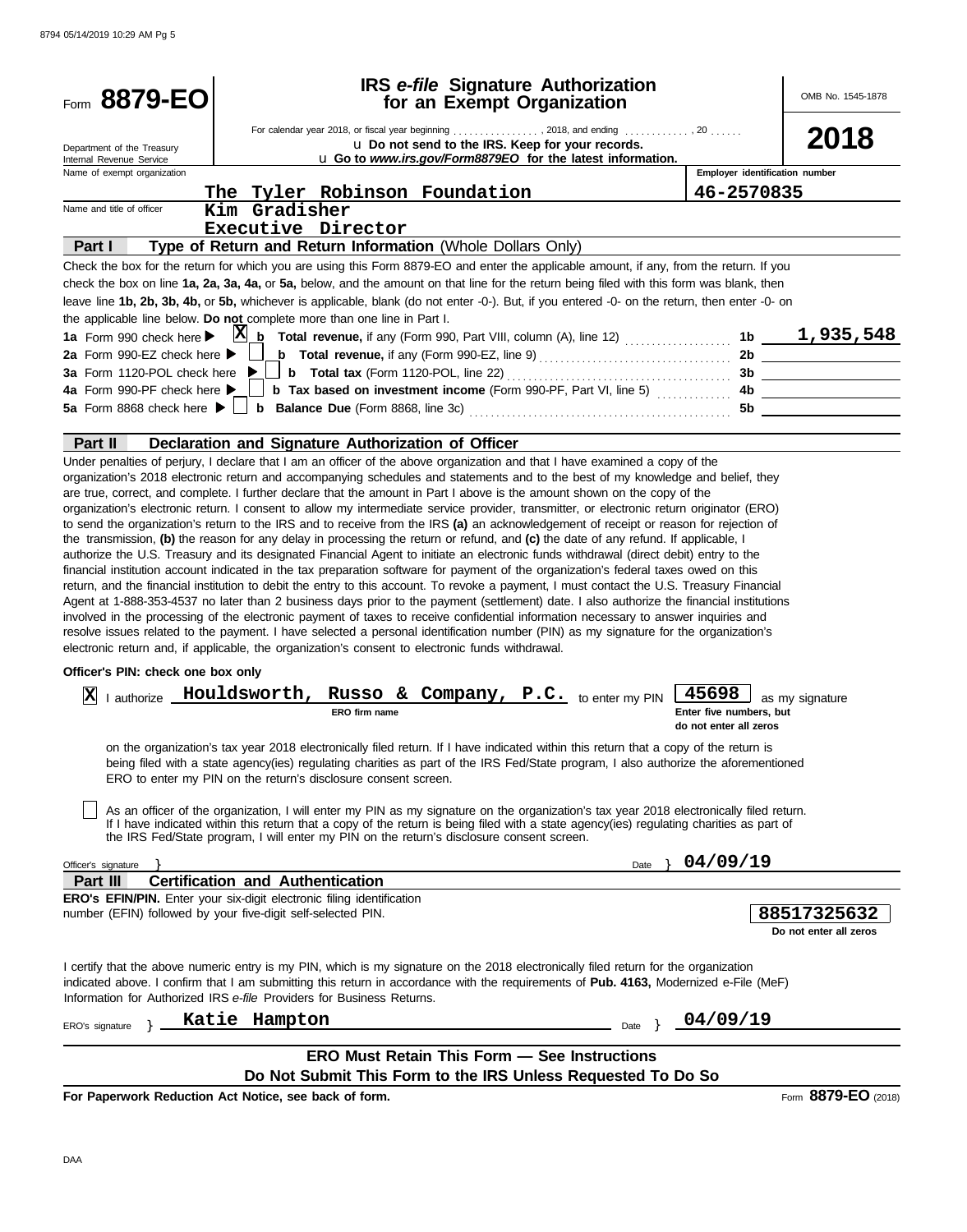| Form                           |                                                        | <b>Return of Organization Exempt From Income Tax</b><br>Under section 501(c), 527, or 4947(a)(1) of the Internal Revenue Code (except private foundations)<br>U Do not enter social security numbers on this form as it may be made public. |                                               | OMB No. 1545-0047<br>2018<br><b>Open to Public</b>       |
|--------------------------------|--------------------------------------------------------|---------------------------------------------------------------------------------------------------------------------------------------------------------------------------------------------------------------------------------------------|-----------------------------------------------|----------------------------------------------------------|
|                                | Department of the Treasury<br>Internal Revenue Service | U Go to www.irs.gov/Form990 for instructions and the latest information.                                                                                                                                                                    |                                               | Inspection                                               |
|                                |                                                        | For the 2018 calendar year, or tax year beginning<br>, and ending                                                                                                                                                                           |                                               |                                                          |
| в                              | Check if applicable:                                   | C Name of organization                                                                                                                                                                                                                      |                                               | D Employer identification number                         |
|                                | Address change                                         | The Tyler Robinson Foundation                                                                                                                                                                                                               |                                               |                                                          |
|                                | Name change                                            | Doing business as<br>Number and street (or P.O. box if mail is not delivered to street address)<br>Room/suite                                                                                                                               |                                               | 46-2570835<br>E Telephone number                         |
|                                | Initial return                                         | 400 S. 4th Street, #500                                                                                                                                                                                                                     |                                               | 702-581-8284                                             |
|                                | Final return/<br>terminated                            | City or town, state or province, country, and ZIP or foreign postal code                                                                                                                                                                    |                                               |                                                          |
|                                | Las<br>Amended return                                  | <b>NV 89101</b><br>Vegas                                                                                                                                                                                                                    | <b>G</b> Gross receipts\$                     | 2,346,250                                                |
|                                | Application pending                                    | Name and address of principal officer:                                                                                                                                                                                                      | H(a) Is this a group return for subordinates' | x <br>Yes<br>No                                          |
|                                |                                                        | Kim Gradisher                                                                                                                                                                                                                               | H(b) Are all subordinates included?           | Yes<br>No                                                |
|                                |                                                        | 400 S. 4th Street #500<br>NV 89101<br>Las Vegas                                                                                                                                                                                             |                                               | If "No," attach a list. (see instructions)               |
|                                | X<br>Tax-exempt status:                                | ) $t$ (insert no.)<br>501(c)(3)<br>$501(c)$ (<br>4947(a)(1) or<br>527                                                                                                                                                                       |                                               |                                                          |
|                                | Website: U                                             | tylerrobinsonfoundation.com                                                                                                                                                                                                                 | H(c) Group exemption number U                 |                                                          |
|                                | Form of organization:                                  | $ \mathbf{X} $ Corporation<br>Trust<br>Association<br>Other $U$                                                                                                                                                                             | L Year of formation: $2013$                   | <b>M</b> State of legal domicile: $\mathbf{N}\mathbf{V}$ |
|                                | Part I<br><b>Summary</b>                               |                                                                                                                                                                                                                                             |                                               |                                                          |
|                                |                                                        | 1 Briefly describe the organization's mission or most significant activities:                                                                                                                                                               |                                               |                                                          |
|                                | See Schedule O                                         |                                                                                                                                                                                                                                             |                                               |                                                          |
| Governance                     |                                                        |                                                                                                                                                                                                                                             |                                               |                                                          |
|                                |                                                        |                                                                                                                                                                                                                                             |                                               |                                                          |
|                                |                                                        | 2 Check this box $\mathbf{u}$ if the organization discontinued its operations or disposed of more than 25% of its net assets.                                                                                                               |                                               |                                                          |
| න්                             |                                                        | 3 Number of voting members of the governing body (Part VI, line 1a)                                                                                                                                                                         | 3                                             | 16                                                       |
|                                |                                                        |                                                                                                                                                                                                                                             | $\overline{4}$                                | 16                                                       |
| <b>Activities</b>              |                                                        |                                                                                                                                                                                                                                             | 5                                             | $\overline{6}$                                           |
|                                |                                                        | 6 Total number of volunteers (estimate if necessary)                                                                                                                                                                                        | 6                                             | 100                                                      |
|                                |                                                        |                                                                                                                                                                                                                                             | 7a                                            | 0                                                        |
|                                |                                                        |                                                                                                                                                                                                                                             | 7 <sub>b</sub>                                | 0                                                        |
|                                |                                                        |                                                                                                                                                                                                                                             | <b>Prior Year</b><br>1,247,644                | <b>Current Year</b><br>1,924,639                         |
| Revenue                        |                                                        |                                                                                                                                                                                                                                             |                                               | 0                                                        |
|                                |                                                        |                                                                                                                                                                                                                                             |                                               |                                                          |
|                                |                                                        |                                                                                                                                                                                                                                             |                                               | 0                                                        |
|                                |                                                        |                                                                                                                                                                                                                                             | $-495$                                        |                                                          |
|                                |                                                        | 11 Other revenue (Part VIII, column (A), lines 5, 6d, 8c, 9c, 10c, and 11e)                                                                                                                                                                 | 9,157                                         | 10,909                                                   |
|                                |                                                        | 12 Total revenue - add lines 8 through 11 (must equal Part VIII, column (A), line 12)<br>13 Grants and similar amounts paid (Part IX, column (A), lines 1-3)                                                                                | 1,256,306<br>282,216                          | 1,935,548<br>708,479                                     |
|                                |                                                        | 14 Benefits paid to or for members (Part IX, column (A), line 4)                                                                                                                                                                            |                                               | 0                                                        |
|                                |                                                        | 15 Salaries, other compensation, employee benefits (Part IX, column (A), lines 5-10)                                                                                                                                                        | 238,351                                       | 402,336                                                  |
|                                |                                                        |                                                                                                                                                                                                                                             |                                               |                                                          |
|                                |                                                        | 16a Professional fundraising fees (Part IX, column (A), line 11e)<br>b Total fundraising expenses (Part IX, column (D), line 25) <b>u</b> 57, 355                                                                                           |                                               |                                                          |
| Expenses                       |                                                        | 17 Other expenses (Part IX, column (A), lines 11a-11d, 11f-24e)                                                                                                                                                                             | 260,164                                       | 410,394                                                  |
|                                |                                                        | 18 Total expenses. Add lines 13-17 (must equal Part IX, column (A), line 25) [[[[[[[[[[[[[[[[[[[[[[[[[[[[[[[                                                                                                                                | 780,731                                       | 1,521,209                                                |
|                                |                                                        |                                                                                                                                                                                                                                             | 475,575                                       | 414,339                                                  |
|                                |                                                        |                                                                                                                                                                                                                                             | <b>Beginning of Current Year</b>              | <b>End of Year</b>                                       |
|                                | 20 Total assets (Part X, line 16)                      |                                                                                                                                                                                                                                             | 939,734                                       | 1,361,977                                                |
|                                | 21 Total liabilities (Part X, line 26)                 |                                                                                                                                                                                                                                             | 25,086                                        | 32,990                                                   |
| Net Assets or<br>Fund Balances |                                                        | 22 Net assets or fund balances. Subtract line 21 from line 20<br><u>.</u>                                                                                                                                                                   | 914,648                                       | 1,328,987                                                |
|                                | <b>Signature Block</b><br>Part II                      | Under penalties of perjury, I declare that I have examined this return, including accompanying schedules and statements, and to the best of my knowledge and belief, it is                                                                  |                                               |                                                          |
|                                |                                                        | true, correct, and complete. Declaration of preparer (other than officer) is based on all information of which preparer has any knowledge.                                                                                                  |                                               |                                                          |
|                                |                                                        |                                                                                                                                                                                                                                             |                                               |                                                          |
| <b>Sign</b>                    | Signature of officer                                   |                                                                                                                                                                                                                                             | Date                                          |                                                          |
| Here                           |                                                        | Kim Gradisher<br>Executive Director                                                                                                                                                                                                         |                                               |                                                          |
|                                |                                                        | Type or print name and title                                                                                                                                                                                                                |                                               |                                                          |
|                                | Print/Type preparer's name                             | Preparer's signature                                                                                                                                                                                                                        | Date<br>Check                                 | <b>PTIN</b>                                              |
| Paid                           | Katie Hampton                                          | Katie Hampton                                                                                                                                                                                                                               | $05/14/19$ self-employed                      | P00292787                                                |
|                                | Preparer<br>Firm's name                                | P.C.<br>Houldsworth, Russo & Company,                                                                                                                                                                                                       | Firm's EIN }                                  | 88-0374623                                               |
|                                | <b>Use Only</b>                                        | 8675 S Eastern Ave Ste A                                                                                                                                                                                                                    |                                               |                                                          |
|                                | Firm's address                                         | 89123-2839<br>Las Vegas, NV<br>May the IRS discuss this return with the preparer shown above? (see instructions)                                                                                                                            | Phone no.                                     | 702-269-9992<br>Yes<br>  No                              |

| Use Only $ $ |                                                                    |  |  | 8675 S Eastern Ave Ste A                                                          |           |              |     |                 |
|--------------|--------------------------------------------------------------------|--|--|-----------------------------------------------------------------------------------|-----------|--------------|-----|-----------------|
|              | Firm's address                                                     |  |  | Las Vegas, NV 89123-2839                                                          | Phone no. | 702-269-9992 |     |                 |
|              |                                                                    |  |  | May the IRS discuss this return with the preparer shown above? (see instructions) |           |              | Yes | l No            |
| DAA          | For Paperwork Reduction Act Notice, see the separate instructions. |  |  |                                                                                   |           |              |     | Form 990 (2018) |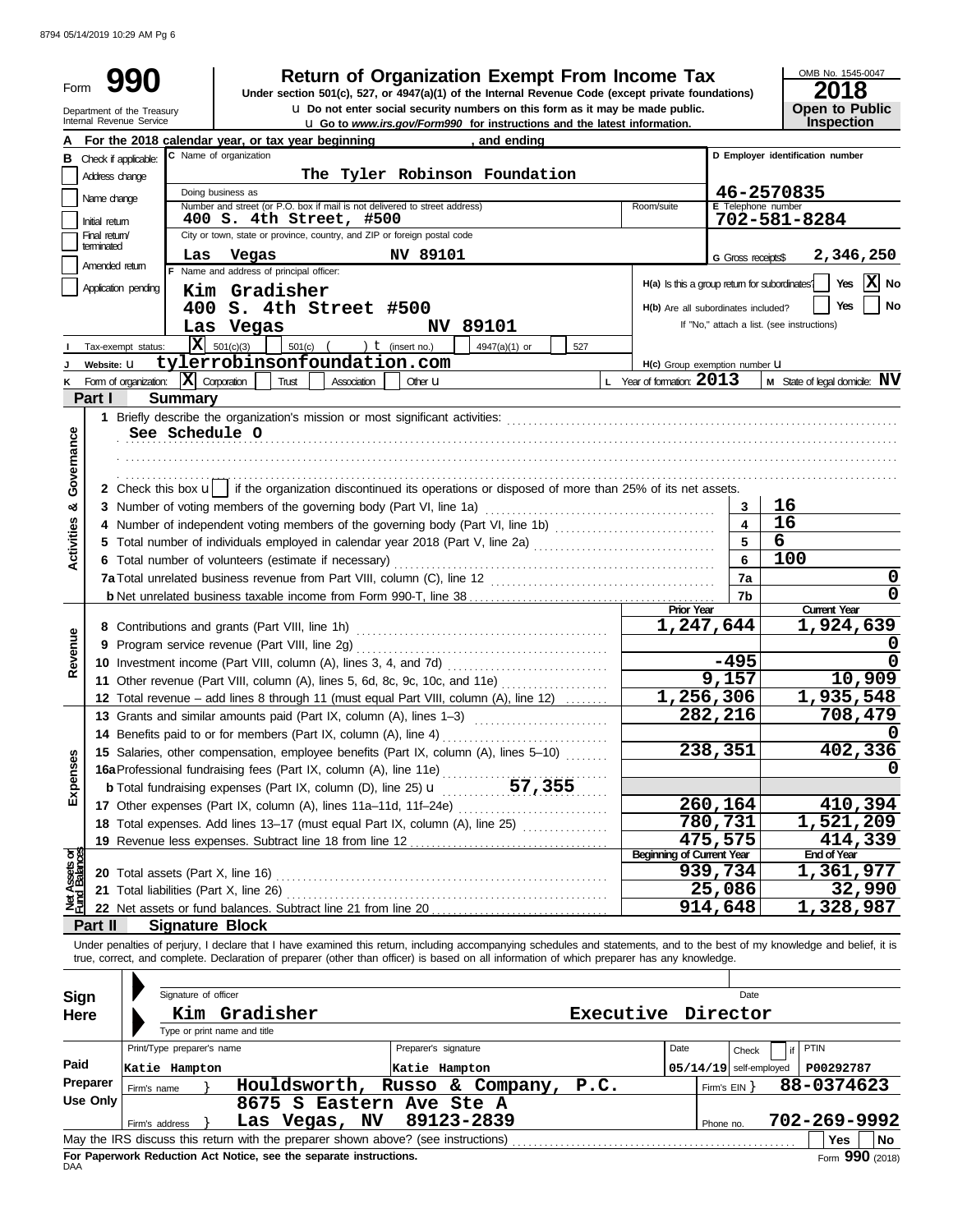| <b>Statement of Program Service Accomplishments</b><br>Part III<br>$\boxed{\mathbf{X}}$<br>1 Briefly describe the organization's mission:<br>See Schedule O<br>Did the organization undertake any significant program services during the year which were not listed on the<br>$\mathbf{2}$<br>Yes $\overline{X}$ No<br>If "Yes," describe these new services on Schedule O.<br>Did the organization cease conducting, or make significant changes in how it conducts, any program<br>3<br>$\boxed{\phantom{1}}$ Yes $\boxed{\textbf{X}}$ No<br>services?<br>If "Yes," describe these changes on Schedule O.<br>Describe the organization's program service accomplishments for each of its three largest program services, as measured by<br>4<br>expenses. Section 501(c)(3) and 501(c)(4) organizations are required to report the amount of grants and allocations to others,<br>the total expenses, and revenue, if any, for each program service reported.<br>Financial assistance provided to families of children battling cancer.<br>N/A<br>including grants of \$<br>4c (Code: (Code: ) (Expenses \$<br>) (Revenue \$<br>N/A<br>4d Other program services (Describe in Schedule O.)<br>(Expenses \$<br>including grants of \$<br>(Revenue \$<br>1,274,651<br>4e Total program service expenses <b>u</b> |  | Form 990 (2018) The Tyler Robinson Foundation |  | 46-2570835 | Page 2 |  |
|-------------------------------------------------------------------------------------------------------------------------------------------------------------------------------------------------------------------------------------------------------------------------------------------------------------------------------------------------------------------------------------------------------------------------------------------------------------------------------------------------------------------------------------------------------------------------------------------------------------------------------------------------------------------------------------------------------------------------------------------------------------------------------------------------------------------------------------------------------------------------------------------------------------------------------------------------------------------------------------------------------------------------------------------------------------------------------------------------------------------------------------------------------------------------------------------------------------------------------------------------------------------------------------------------------------------|--|-----------------------------------------------|--|------------|--------|--|
|                                                                                                                                                                                                                                                                                                                                                                                                                                                                                                                                                                                                                                                                                                                                                                                                                                                                                                                                                                                                                                                                                                                                                                                                                                                                                                                   |  |                                               |  |            |        |  |
|                                                                                                                                                                                                                                                                                                                                                                                                                                                                                                                                                                                                                                                                                                                                                                                                                                                                                                                                                                                                                                                                                                                                                                                                                                                                                                                   |  |                                               |  |            |        |  |
|                                                                                                                                                                                                                                                                                                                                                                                                                                                                                                                                                                                                                                                                                                                                                                                                                                                                                                                                                                                                                                                                                                                                                                                                                                                                                                                   |  |                                               |  |            |        |  |
|                                                                                                                                                                                                                                                                                                                                                                                                                                                                                                                                                                                                                                                                                                                                                                                                                                                                                                                                                                                                                                                                                                                                                                                                                                                                                                                   |  |                                               |  |            |        |  |
|                                                                                                                                                                                                                                                                                                                                                                                                                                                                                                                                                                                                                                                                                                                                                                                                                                                                                                                                                                                                                                                                                                                                                                                                                                                                                                                   |  |                                               |  |            |        |  |
|                                                                                                                                                                                                                                                                                                                                                                                                                                                                                                                                                                                                                                                                                                                                                                                                                                                                                                                                                                                                                                                                                                                                                                                                                                                                                                                   |  |                                               |  |            |        |  |
|                                                                                                                                                                                                                                                                                                                                                                                                                                                                                                                                                                                                                                                                                                                                                                                                                                                                                                                                                                                                                                                                                                                                                                                                                                                                                                                   |  |                                               |  |            |        |  |
|                                                                                                                                                                                                                                                                                                                                                                                                                                                                                                                                                                                                                                                                                                                                                                                                                                                                                                                                                                                                                                                                                                                                                                                                                                                                                                                   |  |                                               |  |            |        |  |
|                                                                                                                                                                                                                                                                                                                                                                                                                                                                                                                                                                                                                                                                                                                                                                                                                                                                                                                                                                                                                                                                                                                                                                                                                                                                                                                   |  |                                               |  |            |        |  |
|                                                                                                                                                                                                                                                                                                                                                                                                                                                                                                                                                                                                                                                                                                                                                                                                                                                                                                                                                                                                                                                                                                                                                                                                                                                                                                                   |  |                                               |  |            |        |  |
|                                                                                                                                                                                                                                                                                                                                                                                                                                                                                                                                                                                                                                                                                                                                                                                                                                                                                                                                                                                                                                                                                                                                                                                                                                                                                                                   |  |                                               |  |            |        |  |
|                                                                                                                                                                                                                                                                                                                                                                                                                                                                                                                                                                                                                                                                                                                                                                                                                                                                                                                                                                                                                                                                                                                                                                                                                                                                                                                   |  |                                               |  |            |        |  |
|                                                                                                                                                                                                                                                                                                                                                                                                                                                                                                                                                                                                                                                                                                                                                                                                                                                                                                                                                                                                                                                                                                                                                                                                                                                                                                                   |  |                                               |  |            |        |  |
|                                                                                                                                                                                                                                                                                                                                                                                                                                                                                                                                                                                                                                                                                                                                                                                                                                                                                                                                                                                                                                                                                                                                                                                                                                                                                                                   |  |                                               |  |            |        |  |
|                                                                                                                                                                                                                                                                                                                                                                                                                                                                                                                                                                                                                                                                                                                                                                                                                                                                                                                                                                                                                                                                                                                                                                                                                                                                                                                   |  |                                               |  |            |        |  |
|                                                                                                                                                                                                                                                                                                                                                                                                                                                                                                                                                                                                                                                                                                                                                                                                                                                                                                                                                                                                                                                                                                                                                                                                                                                                                                                   |  |                                               |  |            |        |  |
|                                                                                                                                                                                                                                                                                                                                                                                                                                                                                                                                                                                                                                                                                                                                                                                                                                                                                                                                                                                                                                                                                                                                                                                                                                                                                                                   |  |                                               |  |            |        |  |
|                                                                                                                                                                                                                                                                                                                                                                                                                                                                                                                                                                                                                                                                                                                                                                                                                                                                                                                                                                                                                                                                                                                                                                                                                                                                                                                   |  |                                               |  |            |        |  |
|                                                                                                                                                                                                                                                                                                                                                                                                                                                                                                                                                                                                                                                                                                                                                                                                                                                                                                                                                                                                                                                                                                                                                                                                                                                                                                                   |  |                                               |  |            |        |  |
|                                                                                                                                                                                                                                                                                                                                                                                                                                                                                                                                                                                                                                                                                                                                                                                                                                                                                                                                                                                                                                                                                                                                                                                                                                                                                                                   |  |                                               |  |            |        |  |
|                                                                                                                                                                                                                                                                                                                                                                                                                                                                                                                                                                                                                                                                                                                                                                                                                                                                                                                                                                                                                                                                                                                                                                                                                                                                                                                   |  |                                               |  |            |        |  |
|                                                                                                                                                                                                                                                                                                                                                                                                                                                                                                                                                                                                                                                                                                                                                                                                                                                                                                                                                                                                                                                                                                                                                                                                                                                                                                                   |  |                                               |  |            |        |  |
|                                                                                                                                                                                                                                                                                                                                                                                                                                                                                                                                                                                                                                                                                                                                                                                                                                                                                                                                                                                                                                                                                                                                                                                                                                                                                                                   |  |                                               |  |            |        |  |
|                                                                                                                                                                                                                                                                                                                                                                                                                                                                                                                                                                                                                                                                                                                                                                                                                                                                                                                                                                                                                                                                                                                                                                                                                                                                                                                   |  |                                               |  |            |        |  |
|                                                                                                                                                                                                                                                                                                                                                                                                                                                                                                                                                                                                                                                                                                                                                                                                                                                                                                                                                                                                                                                                                                                                                                                                                                                                                                                   |  |                                               |  |            |        |  |
|                                                                                                                                                                                                                                                                                                                                                                                                                                                                                                                                                                                                                                                                                                                                                                                                                                                                                                                                                                                                                                                                                                                                                                                                                                                                                                                   |  |                                               |  |            |        |  |
|                                                                                                                                                                                                                                                                                                                                                                                                                                                                                                                                                                                                                                                                                                                                                                                                                                                                                                                                                                                                                                                                                                                                                                                                                                                                                                                   |  |                                               |  |            |        |  |
|                                                                                                                                                                                                                                                                                                                                                                                                                                                                                                                                                                                                                                                                                                                                                                                                                                                                                                                                                                                                                                                                                                                                                                                                                                                                                                                   |  |                                               |  |            |        |  |
|                                                                                                                                                                                                                                                                                                                                                                                                                                                                                                                                                                                                                                                                                                                                                                                                                                                                                                                                                                                                                                                                                                                                                                                                                                                                                                                   |  |                                               |  |            |        |  |
|                                                                                                                                                                                                                                                                                                                                                                                                                                                                                                                                                                                                                                                                                                                                                                                                                                                                                                                                                                                                                                                                                                                                                                                                                                                                                                                   |  |                                               |  |            |        |  |
|                                                                                                                                                                                                                                                                                                                                                                                                                                                                                                                                                                                                                                                                                                                                                                                                                                                                                                                                                                                                                                                                                                                                                                                                                                                                                                                   |  |                                               |  |            |        |  |
|                                                                                                                                                                                                                                                                                                                                                                                                                                                                                                                                                                                                                                                                                                                                                                                                                                                                                                                                                                                                                                                                                                                                                                                                                                                                                                                   |  |                                               |  |            |        |  |
|                                                                                                                                                                                                                                                                                                                                                                                                                                                                                                                                                                                                                                                                                                                                                                                                                                                                                                                                                                                                                                                                                                                                                                                                                                                                                                                   |  |                                               |  |            |        |  |
|                                                                                                                                                                                                                                                                                                                                                                                                                                                                                                                                                                                                                                                                                                                                                                                                                                                                                                                                                                                                                                                                                                                                                                                                                                                                                                                   |  |                                               |  |            |        |  |
|                                                                                                                                                                                                                                                                                                                                                                                                                                                                                                                                                                                                                                                                                                                                                                                                                                                                                                                                                                                                                                                                                                                                                                                                                                                                                                                   |  |                                               |  |            |        |  |
|                                                                                                                                                                                                                                                                                                                                                                                                                                                                                                                                                                                                                                                                                                                                                                                                                                                                                                                                                                                                                                                                                                                                                                                                                                                                                                                   |  |                                               |  |            |        |  |
|                                                                                                                                                                                                                                                                                                                                                                                                                                                                                                                                                                                                                                                                                                                                                                                                                                                                                                                                                                                                                                                                                                                                                                                                                                                                                                                   |  |                                               |  |            |        |  |
|                                                                                                                                                                                                                                                                                                                                                                                                                                                                                                                                                                                                                                                                                                                                                                                                                                                                                                                                                                                                                                                                                                                                                                                                                                                                                                                   |  |                                               |  |            |        |  |
|                                                                                                                                                                                                                                                                                                                                                                                                                                                                                                                                                                                                                                                                                                                                                                                                                                                                                                                                                                                                                                                                                                                                                                                                                                                                                                                   |  |                                               |  |            |        |  |
|                                                                                                                                                                                                                                                                                                                                                                                                                                                                                                                                                                                                                                                                                                                                                                                                                                                                                                                                                                                                                                                                                                                                                                                                                                                                                                                   |  |                                               |  |            |        |  |
|                                                                                                                                                                                                                                                                                                                                                                                                                                                                                                                                                                                                                                                                                                                                                                                                                                                                                                                                                                                                                                                                                                                                                                                                                                                                                                                   |  |                                               |  |            |        |  |
|                                                                                                                                                                                                                                                                                                                                                                                                                                                                                                                                                                                                                                                                                                                                                                                                                                                                                                                                                                                                                                                                                                                                                                                                                                                                                                                   |  |                                               |  |            |        |  |
|                                                                                                                                                                                                                                                                                                                                                                                                                                                                                                                                                                                                                                                                                                                                                                                                                                                                                                                                                                                                                                                                                                                                                                                                                                                                                                                   |  |                                               |  |            |        |  |
|                                                                                                                                                                                                                                                                                                                                                                                                                                                                                                                                                                                                                                                                                                                                                                                                                                                                                                                                                                                                                                                                                                                                                                                                                                                                                                                   |  |                                               |  |            |        |  |
|                                                                                                                                                                                                                                                                                                                                                                                                                                                                                                                                                                                                                                                                                                                                                                                                                                                                                                                                                                                                                                                                                                                                                                                                                                                                                                                   |  |                                               |  |            |        |  |
|                                                                                                                                                                                                                                                                                                                                                                                                                                                                                                                                                                                                                                                                                                                                                                                                                                                                                                                                                                                                                                                                                                                                                                                                                                                                                                                   |  |                                               |  |            |        |  |
|                                                                                                                                                                                                                                                                                                                                                                                                                                                                                                                                                                                                                                                                                                                                                                                                                                                                                                                                                                                                                                                                                                                                                                                                                                                                                                                   |  |                                               |  |            |        |  |
|                                                                                                                                                                                                                                                                                                                                                                                                                                                                                                                                                                                                                                                                                                                                                                                                                                                                                                                                                                                                                                                                                                                                                                                                                                                                                                                   |  |                                               |  |            |        |  |
|                                                                                                                                                                                                                                                                                                                                                                                                                                                                                                                                                                                                                                                                                                                                                                                                                                                                                                                                                                                                                                                                                                                                                                                                                                                                                                                   |  |                                               |  |            |        |  |
|                                                                                                                                                                                                                                                                                                                                                                                                                                                                                                                                                                                                                                                                                                                                                                                                                                                                                                                                                                                                                                                                                                                                                                                                                                                                                                                   |  |                                               |  |            |        |  |
|                                                                                                                                                                                                                                                                                                                                                                                                                                                                                                                                                                                                                                                                                                                                                                                                                                                                                                                                                                                                                                                                                                                                                                                                                                                                                                                   |  |                                               |  |            |        |  |
|                                                                                                                                                                                                                                                                                                                                                                                                                                                                                                                                                                                                                                                                                                                                                                                                                                                                                                                                                                                                                                                                                                                                                                                                                                                                                                                   |  |                                               |  |            |        |  |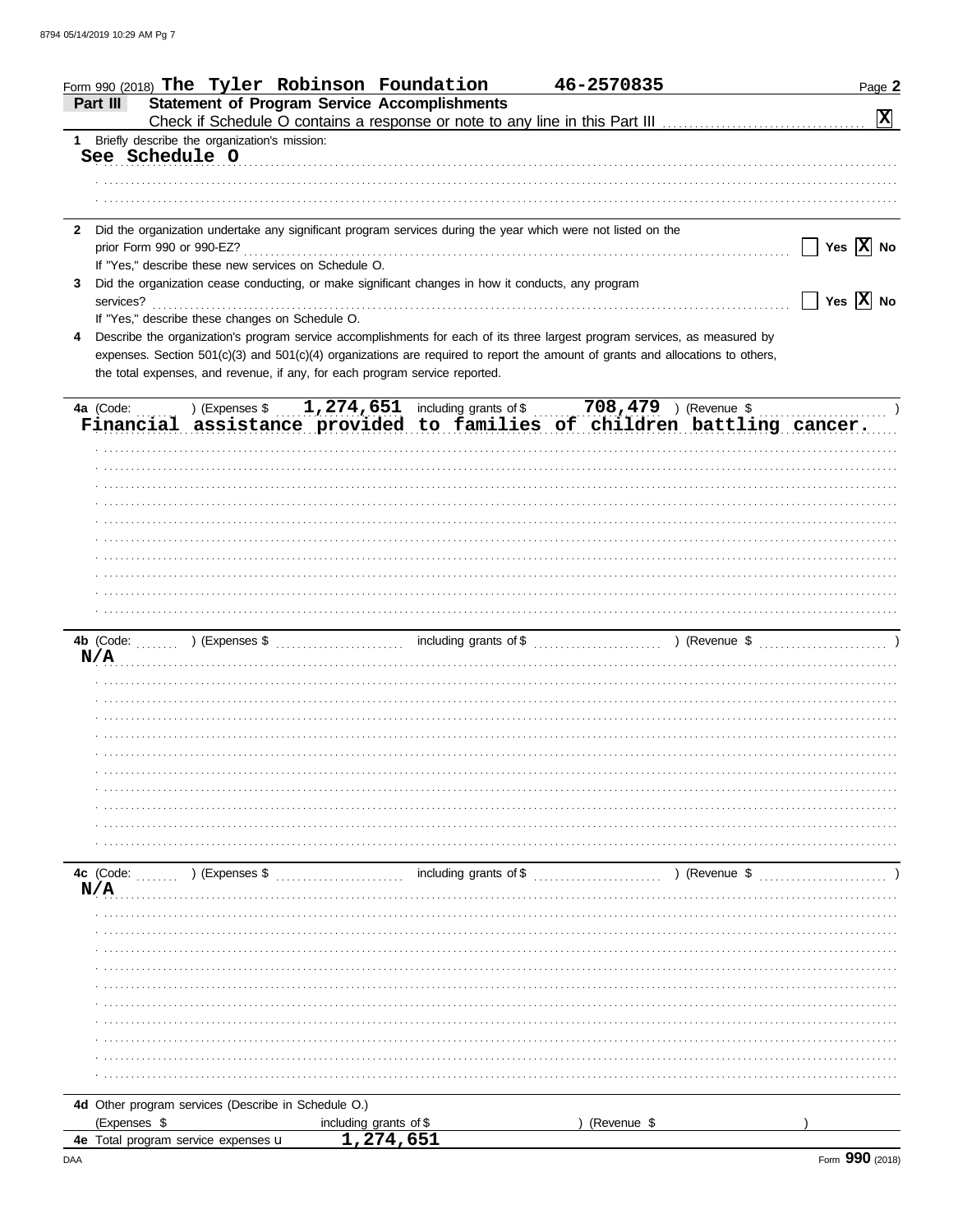#### **Part IV Checklist of Required Schedules** Form 990 (2018) Page **3 The Tyler Robinson Foundation 46-2570835**

|              |                                                                                                                                                      |              | <b>Yes</b>  | No          |
|--------------|------------------------------------------------------------------------------------------------------------------------------------------------------|--------------|-------------|-------------|
| 1            | Is the organization described in section $501(c)(3)$ or $4947(a)(1)$ (other than a private foundation)? If "Yes,"                                    |              |             |             |
|              | complete Schedule A                                                                                                                                  | 1            | X           |             |
| $\mathbf{2}$ |                                                                                                                                                      | $\mathbf{2}$ | $\mathbf x$ |             |
| 3            | Did the organization engage in direct or indirect political campaign activities on behalf of or in opposition to                                     |              |             |             |
|              |                                                                                                                                                      | 3            |             | X           |
| 4            | Section 501(c)(3) organizations. Did the organization engage in lobbying activities, or have a section 501(h)                                        |              |             |             |
|              |                                                                                                                                                      | 4            |             | X           |
| 5            | Is the organization a section $501(c)(4)$ , $501(c)(5)$ , or $501(c)(6)$ organization that receives membership dues,                                 |              |             |             |
|              | assessments, or similar amounts as defined in Revenue Procedure 98-19? If "Yes," complete Schedule C, Part III                                       | 5            |             | X           |
| 6            | Did the organization maintain any donor advised funds or any similar funds or accounts for which donors                                              |              |             |             |
|              | have the right to provide advice on the distribution or investment of amounts in such funds or accounts? If                                          |              |             | X           |
|              | "Yes," complete Schedule D, Part I                                                                                                                   | 6            |             |             |
| 7            | Did the organization receive or hold a conservation easement, including easements to preserve open space,                                            | 7            |             | X           |
| 8            | the environment, historic land areas, or historic structures? If "Yes," complete Schedule D, Part II                                                 |              |             |             |
|              | Did the organization maintain collections of works of art, historical treasures, or other similar assets? If "Yes,"<br>complete Schedule D, Part III | 8            |             | X           |
| 9            | Did the organization report an amount in Part X, line 21, for escrow or custodial account liability, serve as a                                      |              |             |             |
|              | custodian for amounts not listed in Part X; or provide credit counseling, debt management, credit repair, or                                         |              |             |             |
|              | debt negotiation services? If "Yes," complete Schedule D, Part IV [[[[[[[[[[[[[[[[[[[[[[[[[]]]]]]]]]                                                 | 9            |             | X           |
| 10           | Did the organization, directly or through a related organization, hold assets in temporarily restricted                                              |              |             |             |
|              | endowments, permanent endowments, or quasi-endowments? If "Yes," complete Schedule D, Part V                                                         | 10           |             | X           |
| 11           | If the organization's answer to any of the following questions is "Yes," then complete Schedule D, Parts VI,                                         |              |             |             |
|              | VII, VIII, IX, or X as applicable.                                                                                                                   |              |             |             |
| a            | Did the organization report an amount for land, buildings, and equipment in Part X, line 10? If "Yes,"                                               |              |             |             |
|              | complete Schedule D, Part VI                                                                                                                         | 11a          | X           |             |
| b            | Did the organization report an amount for investments—other securities in Part X, line 12 that is 5% or more                                         |              |             |             |
|              |                                                                                                                                                      | 11b          |             | X           |
| c            | Did the organization report an amount for investments—program related in Part X, line 13 that is 5% or more                                          |              |             |             |
|              |                                                                                                                                                      | 11c          |             | X           |
| d            | Did the organization report an amount for other assets in Part X, line 15 that is 5% or more of its total assets                                     |              |             |             |
|              | reported in Part X, line 16? If "Yes," complete Schedule D, Part IX                                                                                  | 11d          |             | $\mathbf x$ |
| e.           | Did the organization report an amount for other liabilities in Part X, line 25? If "Yes," complete Schedule D, Part X                                | 11e          |             | $\mathbf x$ |
| f            | Did the organization's separate or consolidated financial statements for the tax year include a footnote that addresses                              |              |             |             |
|              | the organization's liability for uncertain tax positions under FIN 48 (ASC 740)? If "Yes," complete Schedule D, Part X                               | 11f          |             | X           |
|              | 12a Did the organization obtain separate, independent audited financial statements for the tax year? If "Yes," complete                              |              |             |             |
|              |                                                                                                                                                      | 12a          | x           |             |
|              | Was the organization included in consolidated, independent audited financial statements for the tax year? If                                         |              |             |             |
|              | "Yes," and if the organization answered "No" to line 12a, then completing Schedule D, Parts XI and XII is optional                                   | 12b          |             | <u>x</u>    |
| 13           |                                                                                                                                                      | 13           |             | X           |
| 14a          | Did the organization maintain an office, employees, or agents outside of the United States? [[[[[[[[[[[[[[[[[[                                       | 14a          |             | $\mathbf x$ |
| b            | Did the organization have aggregate revenues or expenses of more than \$10,000 from grantmaking,                                                     |              |             |             |
|              | fundraising, business, investment, and program service activities outside the United States, or aggregate                                            |              |             |             |
|              |                                                                                                                                                      | 14b          |             | X           |
| 15           | Did the organization report on Part IX, column (A), line 3, more than \$5,000 of grants or other assistance to or                                    |              |             |             |
|              | for any foreign organization? If "Yes," complete Schedule F, Parts II and IV                                                                         | 15           |             | X           |
| 16           | Did the organization report on Part IX, column (A), line 3, more than \$5,000 of aggregate grants or other                                           |              |             |             |
|              |                                                                                                                                                      | 16           |             | X           |
| 17           | Did the organization report a total of more than \$15,000 of expenses for professional fundraising services on                                       |              |             |             |
|              |                                                                                                                                                      | 17           |             | X           |
| 18           | Did the organization report more than \$15,000 total of fundraising event gross income and contributions on                                          |              | X           |             |
|              | Part VIII, lines 1c and 8a? If "Yes," complete Schedule G, Part II                                                                                   | 18           |             |             |
| 19           | Did the organization report more than \$15,000 of gross income from gaming activities on Part VIII, line 9a?                                         |              |             | X           |
| 20a          | Did the organization operate one or more hospital facilities? If "Yes," complete Schedule H                                                          | 19<br>20a    |             | $\mathbf x$ |
| b            |                                                                                                                                                      | 20b          |             |             |
| 21           | Did the organization report more than \$5,000 of grants or other assistance to any domestic organization or                                          |              |             |             |
|              |                                                                                                                                                      | 21           | X           |             |
|              |                                                                                                                                                      |              |             |             |

Form **990** (2018)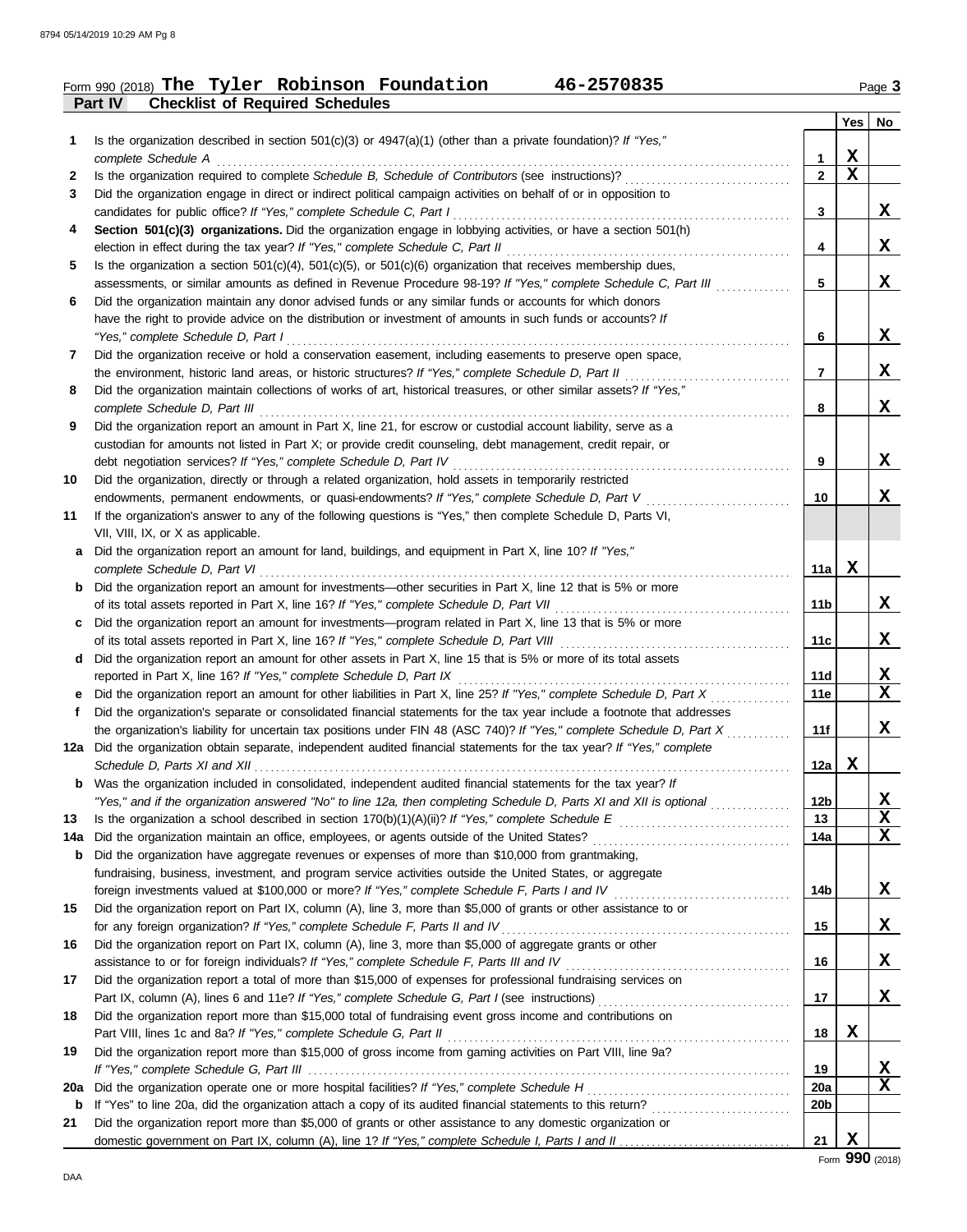|     | Form 990 (2018) The Tyler Robinson Foundation<br>46-2570835                                                                                                                   |                 |            | Page 4      |
|-----|-------------------------------------------------------------------------------------------------------------------------------------------------------------------------------|-----------------|------------|-------------|
|     | <b>Checklist of Required Schedules (continued)</b><br><b>Part IV</b>                                                                                                          |                 |            |             |
|     |                                                                                                                                                                               |                 | Yes        | No          |
| 22  | Did the organization report more than \$5,000 of grants or other assistance to or for domestic individuals on                                                                 |                 |            |             |
|     | Part IX, column (A), line 2? If "Yes," complete Schedule I, Parts I and III                                                                                                   | 22              | X          |             |
| 23  | Did the organization answer "Yes" to Part VII, Section A, line 3, 4, or 5 about compensation of the                                                                           |                 |            |             |
|     | organization's current and former officers, directors, trustees, key employees, and highest compensated                                                                       |                 |            |             |
|     | employees? If "Yes," complete Schedule J                                                                                                                                      | 23              |            | x           |
|     | 24a Did the organization have a tax-exempt bond issue with an outstanding principal amount of more than                                                                       |                 |            |             |
|     | \$100,000 as of the last day of the year, that was issued after December 31, 2002? If "Yes," answer lines 24b<br>through 24d and complete Schedule K. If "No," go to line 25a | 24a             |            | X           |
|     | Did the organization invest any proceeds of tax-exempt bonds beyond a temporary period exception?                                                                             | 24b             |            |             |
|     | Did the organization maintain an escrow account other than a refunding escrow at any time during the year                                                                     |                 |            |             |
|     | to defease any tax-exempt bonds?                                                                                                                                              | 24c             |            |             |
| d   | Did the organization act as an "on behalf of" issuer for bonds outstanding at any time during the year?                                                                       | 24d             |            |             |
|     | 25a Section 501(c)(3), 501(c)(4), and 501(c)(29) organizations. Did the organization engage in an excess benefit                                                              |                 |            |             |
|     | transaction with a disqualified person during the year? If "Yes," complete Schedule L, Part I                                                                                 | 25a             |            | X           |
| b   | Is the organization aware that it engaged in an excess benefit transaction with a disqualified person in a prior                                                              |                 |            |             |
|     | year, and that the transaction has not been reported on any of the organization's prior Forms 990 or 990-EZ?                                                                  |                 |            |             |
|     | If "Yes," complete Schedule L, Part I                                                                                                                                         | 25b             |            | X           |
| 26  | Did the organization report any amount on Part X, line 5, 6, or 22 for receivables from or payables to any                                                                    |                 |            |             |
|     | current or former officers, directors, trustees, key employees, highest compensated employees, or                                                                             |                 |            |             |
|     | disqualified persons? If "Yes," complete Schedule L, Part II                                                                                                                  | 26              |            | X           |
| 27  | Did the organization provide a grant or other assistance to an officer, director, trustee, key employee,                                                                      |                 |            |             |
|     | substantial contributor or employee thereof, a grant selection committee member, or to a 35% controlled                                                                       |                 |            |             |
|     | entity or family member of any of these persons? If "Yes," complete Schedule L, Part III                                                                                      | 27              |            | x           |
| 28  | Was the organization a party to a business transaction with one of the following parties (see Schedule L,                                                                     |                 |            |             |
|     | Part IV instructions for applicable filing thresholds, conditions, and exceptions):                                                                                           |                 |            |             |
| а   | A current or former officer, director, trustee, or key employee? If "Yes," complete Schedule L, Part IV                                                                       | 28a             |            | X           |
| b   | A family member of a current or former officer, director, trustee, or key employee? If "Yes," complete                                                                        |                 |            |             |
|     | Schedule L, Part IV                                                                                                                                                           | 28b             |            | X           |
| c   | An entity of which a current or former officer, director, trustee, or key employee (or a family member thereof)                                                               |                 |            |             |
|     | was an officer, director, trustee, or direct or indirect owner? If "Yes," complete Schedule L, Part IV                                                                        | 28c             |            | $\mathbf x$ |
| 29  | Did the organization receive more than \$25,000 in non-cash contributions? If "Yes," complete Schedule M                                                                      | 29              |            | X           |
| 30  | Did the organization receive contributions of art, historical treasures, or other similar assets, or qualified                                                                |                 |            |             |
|     | conservation contributions? If "Yes," complete Schedule M                                                                                                                     | 30              |            | X<br>X      |
| 31  | Did the organization liquidate, terminate, or dissolve and cease operations? If "Yes," complete Schedule N, Part I                                                            | 31              |            |             |
| 32  | Did the organization sell, exchange, dispose of, or transfer more than 25% of its net assets? If "Yes,"                                                                       |                 |            | X           |
| 33  | complete Schedule N, Part II<br>Did the organization own 100% of an entity disregarded as separate from the organization under Regulations                                    | 32              |            |             |
|     | sections 301.7701-2 and 301.7701-3? If "Yes," complete Schedule R, Part I                                                                                                     | 33              |            | X           |
| 34  | Was the organization related to any tax-exempt or taxable entity? If "Yes," complete Schedule R, Part II, III,                                                                |                 |            |             |
|     | or IV, and Part V, line 1                                                                                                                                                     | 34              |            | <u>x</u>    |
| 35a | Did the organization have a controlled entity within the meaning of section 512(b)(13)?                                                                                       | 35a             |            | X           |
| b   | If "Yes" to line 35a, did the organization receive any payment from or engage in any transaction with a                                                                       |                 |            |             |
|     | controlled entity within the meaning of section 512(b)(13)? If "Yes," complete Schedule R, Part V, line 2                                                                     | 35 <sub>b</sub> |            |             |
| 36  | Section 501(c)(3) organizations. Did the organization make any transfers to an exempt non-charitable                                                                          |                 |            |             |
|     | related organization? If "Yes," complete Schedule R, Part V, line 2                                                                                                           | 36              |            | X           |
| 37  | Did the organization conduct more than 5% of its activities through an entity that is not a related organization                                                              |                 |            |             |
|     | and that is treated as a partnership for federal income tax purposes? If "Yes," complete Schedule R, Part VI                                                                  | 37              |            | X           |
| 38  | Did the organization complete Schedule O and provide explanations in Schedule O for Part VI, lines 11b and                                                                    |                 |            |             |
|     | 19? Note. All Form 990 filers are required to complete Schedule O.                                                                                                            | 38              | X          |             |
|     | Statements Regarding Other IRS Filings and Tax Compliance<br>Part V                                                                                                           |                 |            |             |
|     |                                                                                                                                                                               |                 |            |             |
|     |                                                                                                                                                                               |                 | $Yes \mid$ | No          |
| 1a  | 15<br>Enter the number reported in Box 3 of Form 1096. Enter -0- if not applicable<br>1a                                                                                      |                 |            |             |
| b   | $\mathbf 0$<br>1 <sub>b</sub><br>Enter the number of Forms W-2G included in line 1a. Enter -0- if not applicable                                                              |                 |            |             |
| c   | Did the organization comply with backup withholding rules for reportable payments to vendors and                                                                              |                 |            |             |
|     |                                                                                                                                                                               | 1c              |            | X           |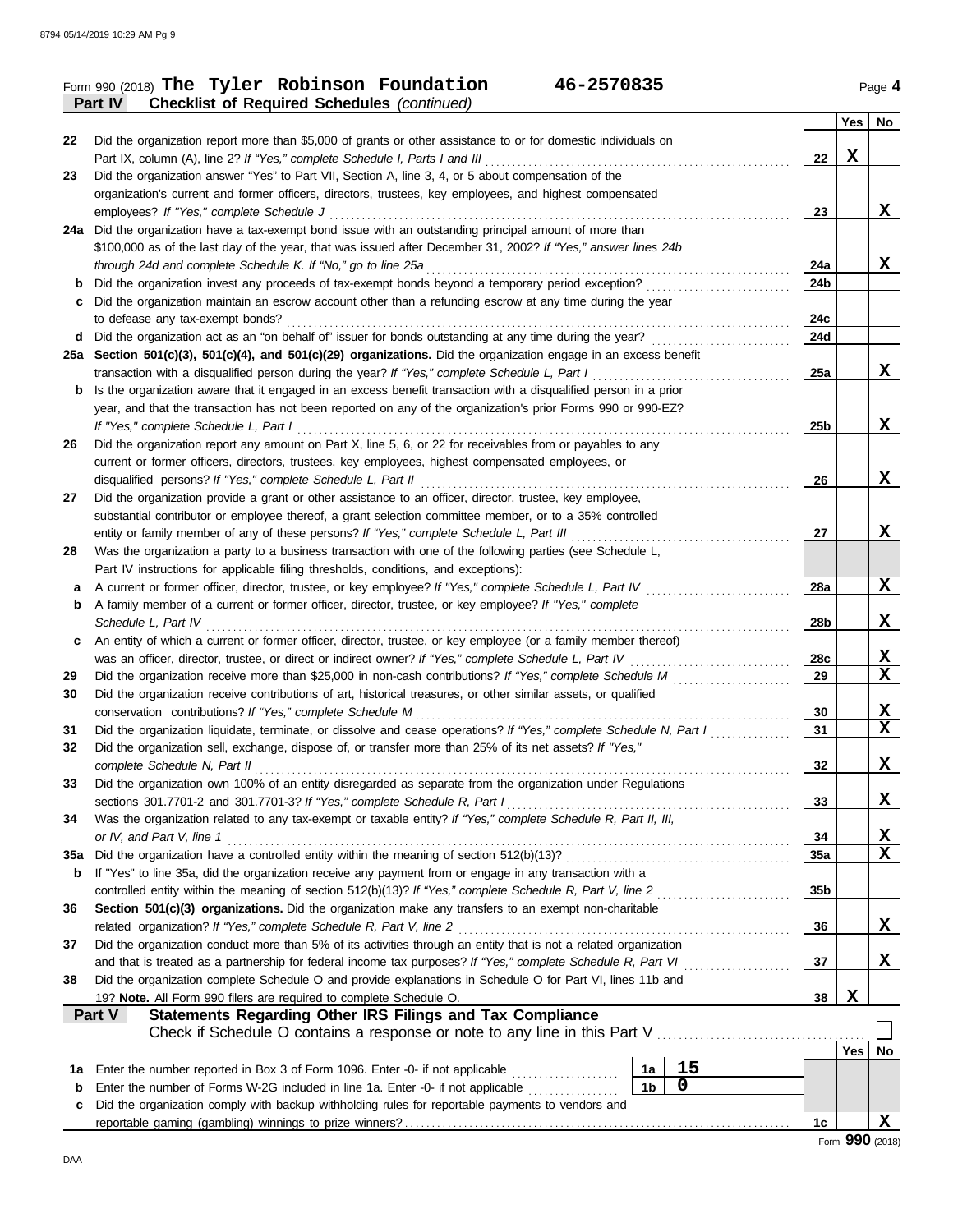|     | Form 990 (2018) The Tyler Robinson Foundation<br>46-2570835                                                                        |                |   | Page 5        |  |  |  |  |  |  |
|-----|------------------------------------------------------------------------------------------------------------------------------------|----------------|---|---------------|--|--|--|--|--|--|
|     | Statements Regarding Other IRS Filings and Tax Compliance (continued)<br>Part V                                                    |                |   |               |  |  |  |  |  |  |
|     |                                                                                                                                    |                |   | $Yes \mid No$ |  |  |  |  |  |  |
|     | 2a Enter the number of employees reported on Form W-3, Transmittal of Wage and Tax                                                 |                |   |               |  |  |  |  |  |  |
|     | 6<br>2a<br>Statements, filed for the calendar year ending with or within the year covered by this return                           |                |   |               |  |  |  |  |  |  |
| b   | If at least one is reported on line 2a, did the organization file all required federal employment tax returns?                     | 2b             | X |               |  |  |  |  |  |  |
|     | Note. If the sum of lines 1a and 2a is greater than 250, you may be required to e-file (see instructions)                          |                |   |               |  |  |  |  |  |  |
|     | Did the organization have unrelated business gross income of \$1,000 or more during the year?<br>За                                |                |   |               |  |  |  |  |  |  |
| b   | If "Yes," has it filed a Form 990-T for this year? If "No" to line 3b, provide an explanation in Schedule O                        |                |   |               |  |  |  |  |  |  |
| 4a  | At any time during the calendar year, did the organization have an interest in, or a signature or other authority over,            | 3b             |   |               |  |  |  |  |  |  |
|     | a financial account in a foreign country (such as a bank account, securities account, or other financial account)?                 | 4a             |   | X             |  |  |  |  |  |  |
| b   | If "Yes," enter the name of the foreign country: <b>u</b>                                                                          |                |   |               |  |  |  |  |  |  |
|     | See instructions for filing requirements for FinCEN Form 114, Report of Foreign Bank and Financial Accounts (FBAR).                |                |   |               |  |  |  |  |  |  |
|     |                                                                                                                                    | 5a             |   | X             |  |  |  |  |  |  |
| 5a  | Was the organization a party to a prohibited tax shelter transaction at any time during the tax year?                              | 5 <sub>b</sub> |   | X             |  |  |  |  |  |  |
| b   | Did any taxable party notify the organization that it was or is a party to a prohibited tax shelter transaction?                   |                |   |               |  |  |  |  |  |  |
| с   | If "Yes" to line 5a or 5b, did the organization file Form 8886-T?                                                                  | 5c             |   |               |  |  |  |  |  |  |
| 6a  | Does the organization have annual gross receipts that are normally greater than \$100,000, and did the                             |                |   |               |  |  |  |  |  |  |
|     | organization solicit any contributions that were not tax deductible as charitable contributions?                                   | 6a             |   | X             |  |  |  |  |  |  |
| b   | If "Yes," did the organization include with every solicitation an express statement that such contributions or                     |                |   |               |  |  |  |  |  |  |
|     | gifts were not tax deductible?                                                                                                     | 6b             |   |               |  |  |  |  |  |  |
| 7   | Organizations that may receive deductible contributions under section 170(c).                                                      |                |   |               |  |  |  |  |  |  |
| a   | Did the organization receive a payment in excess of \$75 made partly as a contribution and partly for goods                        |                |   |               |  |  |  |  |  |  |
|     | and services provided to the payor?                                                                                                | 7a             | X |               |  |  |  |  |  |  |
| b   |                                                                                                                                    | 7b             | X |               |  |  |  |  |  |  |
| с   | Did the organization sell, exchange, or otherwise dispose of tangible personal property for which it was                           |                |   |               |  |  |  |  |  |  |
|     | required to file Form 8282?                                                                                                        | 7c             |   | X             |  |  |  |  |  |  |
| d   | If "Yes," indicate the number of Forms 8282 filed during the year<br>7d                                                            |                |   |               |  |  |  |  |  |  |
| е   | Did the organization receive any funds, directly or indirectly, to pay premiums on a personal benefit contract?                    | 7e             |   | X             |  |  |  |  |  |  |
| f   | Did the organization, during the year, pay premiums, directly or indirectly, on a personal benefit contract?                       | 7f             |   | X             |  |  |  |  |  |  |
| g   | If the organization received a contribution of qualified intellectual property, did the organization file Form 8899 as required?   | 7g             |   |               |  |  |  |  |  |  |
| h   | If the organization received a contribution of cars, boats, airplanes, or other vehicles, did the organization file a Form 1098-C? | 7h             |   |               |  |  |  |  |  |  |
| 8   | Sponsoring organizations maintaining donor advised funds. Did a donor advised fund maintained by the                               |                |   |               |  |  |  |  |  |  |
|     | sponsoring organization have excess business holdings at any time during the year?                                                 | 8              |   |               |  |  |  |  |  |  |
| 9   | Sponsoring organizations maintaining donor advised funds.                                                                          |                |   |               |  |  |  |  |  |  |
| a   | Did the sponsoring organization make any taxable distributions under section 4966?                                                 | 9a             |   |               |  |  |  |  |  |  |
| b   | Did the sponsoring organization make a distribution to a donor, donor advisor, or related person?                                  | 9b             |   |               |  |  |  |  |  |  |
| 10  | Section 501(c)(7) organizations. Enter:                                                                                            |                |   |               |  |  |  |  |  |  |
|     | 10a<br>Initiation fees and capital contributions included on Part VIII, line 12                                                    |                |   |               |  |  |  |  |  |  |
| b   | 10 <sub>b</sub><br>Gross receipts, included on Form 990, Part VIII, line 12, for public use of club facilities                     |                |   |               |  |  |  |  |  |  |
| 11  | Section 501(c)(12) organizations. Enter:                                                                                           |                |   |               |  |  |  |  |  |  |
| a   | 11a<br>Gross income from members or shareholders                                                                                   |                |   |               |  |  |  |  |  |  |
| b   | Gross income from other sources (Do not net amounts due or paid to other sources                                                   |                |   |               |  |  |  |  |  |  |
|     | against amounts due or received from them.)<br>11b                                                                                 |                |   |               |  |  |  |  |  |  |
| 12a | Section 4947(a)(1) non-exempt charitable trusts. Is the organization filing Form 990 in lieu of Form 1041?                         | 12a            |   |               |  |  |  |  |  |  |
| b   | 12 <sub>b</sub><br>If "Yes," enter the amount of tax-exempt interest received or accrued during the year                           |                |   |               |  |  |  |  |  |  |
| 13  | Section 501(c)(29) qualified nonprofit health insurance issuers.                                                                   |                |   |               |  |  |  |  |  |  |
| a   | Is the organization licensed to issue qualified health plans in more than one state?                                               | 13а            |   |               |  |  |  |  |  |  |
|     | Note. See the instructions for additional information the organization must report on Schedule O.                                  |                |   |               |  |  |  |  |  |  |
|     |                                                                                                                                    |                |   |               |  |  |  |  |  |  |
| b   | Enter the amount of reserves the organization is required to maintain by the states in which                                       |                |   |               |  |  |  |  |  |  |
|     | 13 <sub>b</sub>                                                                                                                    |                |   |               |  |  |  |  |  |  |
| c   | 13c<br>Enter the amount of reserves on hand                                                                                        |                |   |               |  |  |  |  |  |  |
| 14a | Did the organization receive any payments for indoor tanning services during the tax year?                                         | 14a            |   | X             |  |  |  |  |  |  |
| b   |                                                                                                                                    | 14b            |   |               |  |  |  |  |  |  |
| 15  | Is the organization subject to the section 4960 tax on payment(s) of more than \$1,000,000 in remuneration or                      |                |   |               |  |  |  |  |  |  |
|     | excess parachute payment(s) during the year?                                                                                       | 15             |   | X             |  |  |  |  |  |  |
|     | If "Yes," see instructions and file Form 4720, Schedule N.                                                                         |                |   |               |  |  |  |  |  |  |
| 16  | Is the organization an educational institution subject to the section 4968 excise tax on net investment income?                    | 16             |   | X             |  |  |  |  |  |  |
|     | If "Yes," complete Form 4720, Schedule O.                                                                                          |                |   |               |  |  |  |  |  |  |

Form **990** (2018)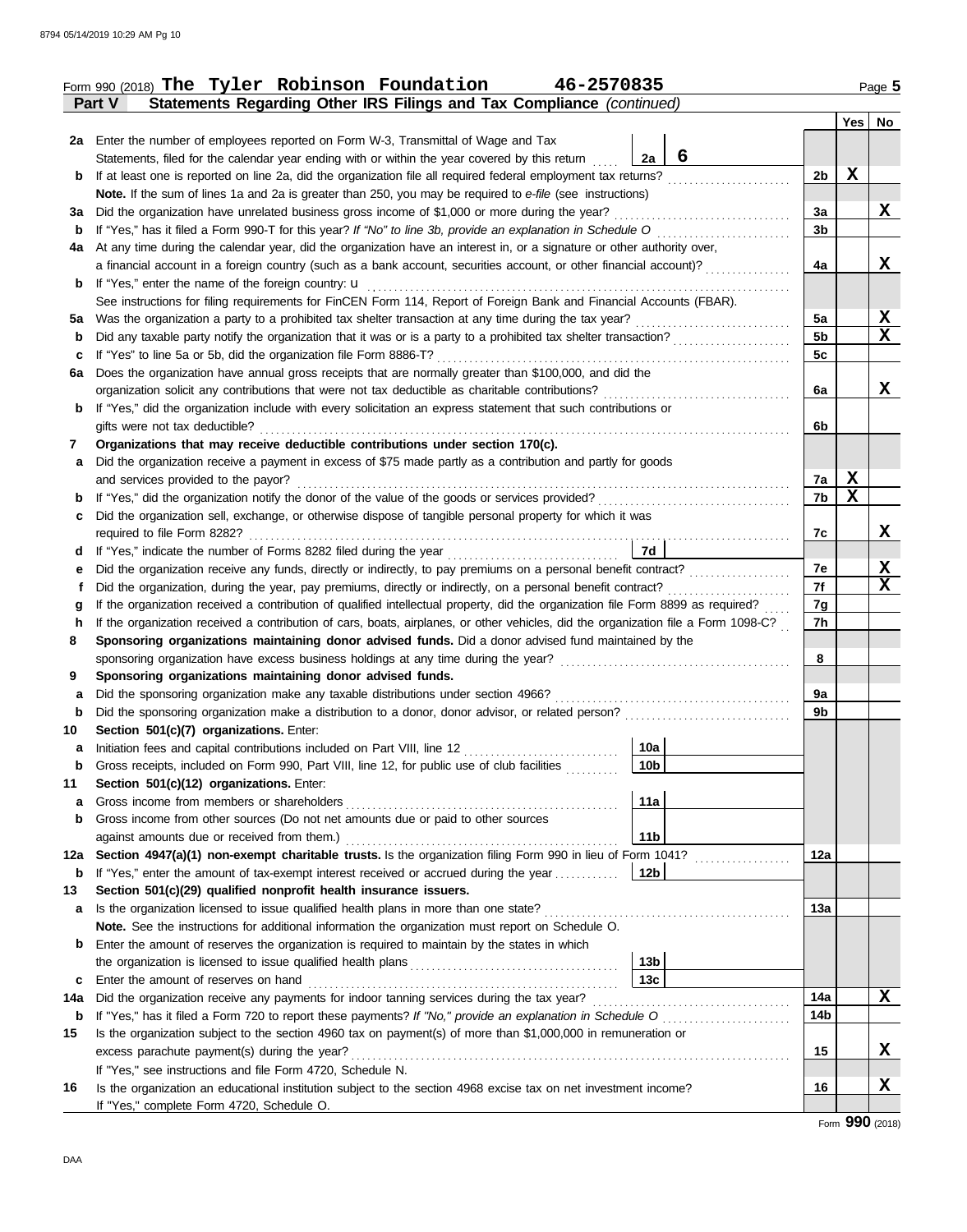#### Form 990 (2018) Page **6 The Tyler Robinson Foundation 46-2570835**

**Part VI Governance, Management, and Disclosure** *For each "Yes" response to lines 2 through 7b below, and for a "No" response to line 8a, 8b, or 10b below, describe the circumstances, processes, or changes in Schedule O. See instructions.* Check if Schedule O contains a response or note to any line in this Part VI . . . . . . . . . . . . . . . . . . . . . . . . . . . . . . . . . . . . . . . . . . . . . . . . **X**

|              | Section A. Governing Body and Management                                                                                                                                                     |    |    |                 |        |             |
|--------------|----------------------------------------------------------------------------------------------------------------------------------------------------------------------------------------------|----|----|-----------------|--------|-------------|
|              |                                                                                                                                                                                              |    |    |                 | Yes    | No          |
| 1а           | Enter the number of voting members of the governing body at the end of the tax year                                                                                                          | 1a | 16 |                 |        |             |
|              | If there are material differences in voting rights among members of the governing body, or                                                                                                   |    |    |                 |        |             |
|              | if the governing body delegated broad authority to an executive committee or similar                                                                                                         |    |    |                 |        |             |
|              | committee, explain in Schedule O.                                                                                                                                                            |    |    |                 |        |             |
| b            | Enter the number of voting members included in line 1a, above, who are independent                                                                                                           | 1b | 16 |                 |        |             |
| $\mathbf{2}$ | Did any officer, director, trustee, or key employee have a family relationship or a business relationship with                                                                               |    |    |                 |        |             |
|              | any other officer, director, trustee, or key employee?                                                                                                                                       |    |    | 2               |        | X           |
| 3            | Did the organization delegate control over management duties customarily performed by or under the direct                                                                                    |    |    |                 |        |             |
|              | supervision of officers, directors, or trustees, or key employees to a management company or other person?                                                                                   |    | .  | 3               |        | X           |
| 4            | Did the organization make any significant changes to its governing documents since the prior Form 990 was filed?                                                                             |    |    | 4               |        | $\mathbf x$ |
| 5            | Did the organization become aware during the year of a significant diversion of the organization's assets?                                                                                   |    |    | 5               |        | X           |
| 6            | Did the organization have members or stockholders?                                                                                                                                           |    |    | 6               |        | X           |
| 7a           | Did the organization have members, stockholders, or other persons who had the power to elect or appoint                                                                                      |    |    |                 |        |             |
|              | one or more members of the governing body?                                                                                                                                                   |    |    | 7a              |        | X           |
| b            | Are any governance decisions of the organization reserved to (or subject to approval by) members,                                                                                            |    |    |                 |        |             |
|              | stockholders, or persons other than the governing body?                                                                                                                                      |    |    | 7b              |        | X           |
| 8            | Did the organization contemporaneously document the meetings held or written actions undertaken during the year by the following:                                                            |    |    |                 |        |             |
| а            | The governing body?                                                                                                                                                                          |    |    | 8a              | X<br>X |             |
| b            | Each committee with authority to act on behalf of the governing body?<br>Is there any officer, director, trustee, or key employee listed in Part VII, Section A, who cannot be reached at    |    |    | 8b              |        |             |
| 9            |                                                                                                                                                                                              |    |    | 9               |        | X           |
|              | Section B. Policies (This Section B requests information about policies not required by the Internal Revenue Code.                                                                           |    |    |                 |        |             |
|              |                                                                                                                                                                                              |    |    |                 | Yes    | No          |
| 10a          | Did the organization have local chapters, branches, or affiliates?                                                                                                                           |    |    | 10a             |        | X           |
| b            | If "Yes," did the organization have written policies and procedures governing the activities of such chapters,                                                                               |    |    |                 |        |             |
|              | affiliates, and branches to ensure their operations are consistent with the organization's exempt purposes?                                                                                  |    |    | 10b             |        |             |
| 11a          | Has the organization provided a complete copy of this Form 990 to all members of its governing body before filing the form?                                                                  |    |    | 11a             | X      |             |
| b            | Describe in Schedule O the process, if any, used by the organization to review this Form 990.                                                                                                |    |    |                 |        |             |
| 12a          | Did the organization have a written conflict of interest policy? If "No," go to line 13                                                                                                      |    |    | 12a             |        | x           |
| b            | Were officers, directors, or trustees, and key employees required to disclose annually interests that could give rise to conflicts?                                                          |    |    | 12 <sub>b</sub> |        |             |
| c            | Did the organization regularly and consistently monitor and enforce compliance with the policy? If "Yes,"                                                                                    |    |    |                 |        |             |
|              | describe in Schedule O how this was done                                                                                                                                                     |    |    | 12c             |        |             |
| 13           | Did the organization have a written whistleblower policy?                                                                                                                                    |    |    | 13              |        | X           |
| 14           | Did the organization have a written document retention and destruction policy?                                                                                                               |    |    | 14              |        | $\mathbf x$ |
| 15           | Did the process for determining compensation of the following persons include a review and approval by                                                                                       |    |    |                 |        |             |
|              | independent persons, comparability data, and contemporaneous substantiation of the deliberation and decision?                                                                                |    |    |                 |        |             |
| a            |                                                                                                                                                                                              |    |    | 15a             |        | X           |
| b            | Other officers or key employees of the organization                                                                                                                                          |    |    | 15 <sub>b</sub> |        | X           |
|              | If "Yes" to line 15a or 15b, describe the process in Schedule O (see instructions).                                                                                                          |    |    |                 |        |             |
| 16a          | Did the organization invest in, contribute assets to, or participate in a joint venture or similar arrangement                                                                               |    |    |                 |        |             |
|              | with a taxable entity during the year?                                                                                                                                                       |    |    | 16a             |        | X           |
| b            | If "Yes," did the organization follow a written policy or procedure requiring the organization to evaluate its                                                                               |    |    |                 |        |             |
|              | participation in joint venture arrangements under applicable federal tax law, and take steps to safeguard the                                                                                |    |    |                 |        |             |
|              |                                                                                                                                                                                              |    |    | 16 <sub>b</sub> |        |             |
|              | Section C. Disclosure                                                                                                                                                                        |    |    |                 |        |             |
| 17           | List the states with which a copy of this Form 990 is required to be filed $\mu$ None                                                                                                        |    |    |                 |        |             |
| 18           | Section 6104 requires an organization to make its Forms 1023 (1024 or 1024-A if applicable), 990, and 990-T (Section 501(c)                                                                  |    |    |                 |        |             |
|              | (3)s only) available for public inspection. Indicate how you made these available. Check all that apply.<br>Own website   Another's website  X  Upon request   Other (explain in Schedule O) |    |    |                 |        |             |
| 19           | Describe in Schedule O whether (and if so, how) the organization made its governing documents, conflict of interest policy, and                                                              |    |    |                 |        |             |
|              | financial statements available to the public during the tax year.                                                                                                                            |    |    |                 |        |             |
| 20           | State the name, address, and telephone number of the person who possesses the organization's books and records u                                                                             |    |    |                 |        |             |
|              |                                                                                                                                                                                              |    |    |                 |        |             |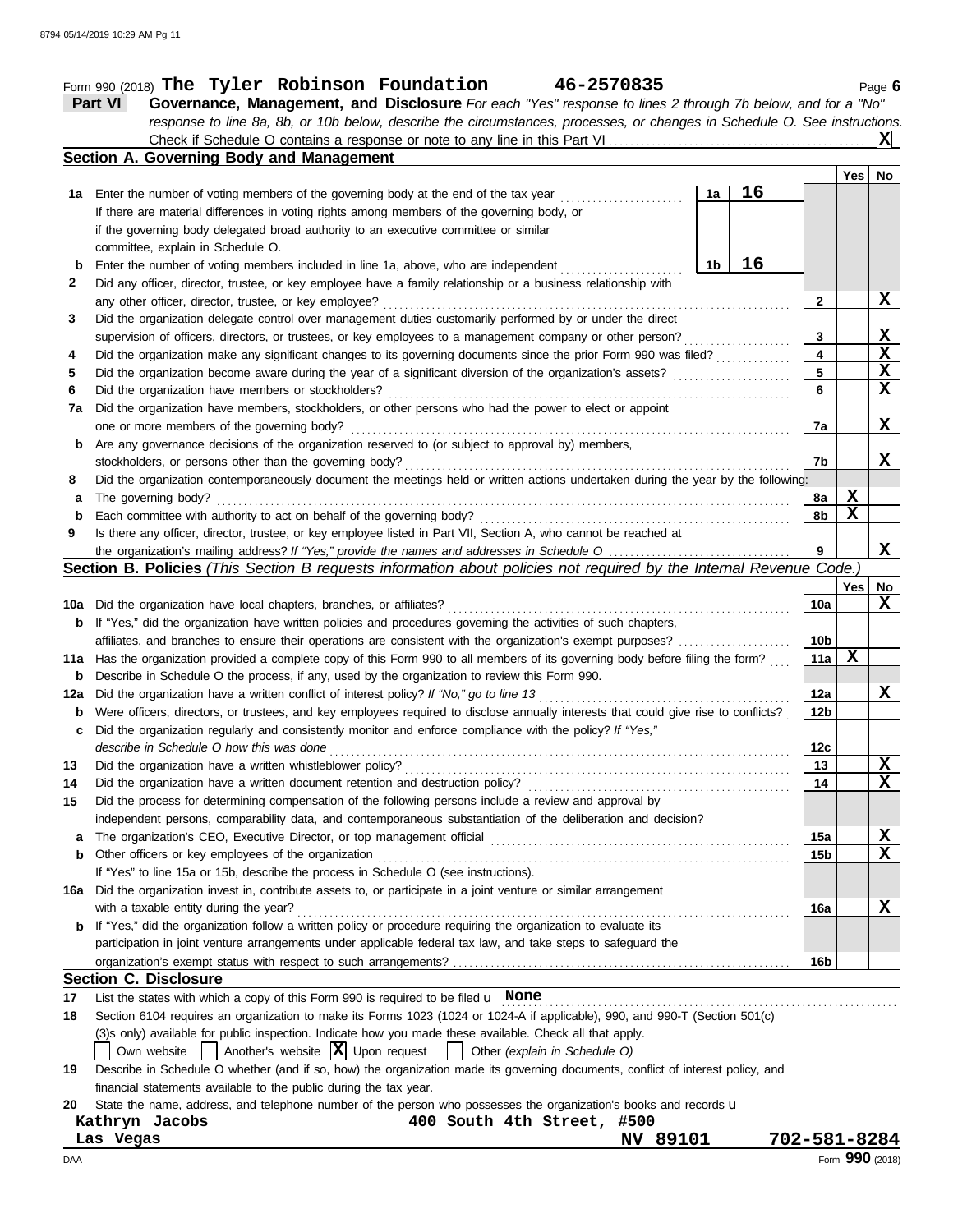## Form 990 (2018) Page **7 The Tyler Robinson Foundation 46-2570835**

#### **Independent Contractors Part VII Compensation of Officers, Directors, Trustees, Key Employees, Highest Compensated Employees, and**

Check if Schedule O contains a response or note to any line in this Part VII

**Section A. Officers, Directors, Trustees, Key Employees, and Highest Compensated Employees**

**1a** Complete this table for all persons required to be listed. Report compensation for the calendar year ending with or within the organization's tax year.

■ List all of the organization's **current** officers, directors, trustees (whether individuals or organizations), regardless of amount of annount of the organization and the studies of amount of compensation. Enter -0- in columns (D), (E), and (F) if no compensation was paid.

● List all of the organization's **current** key employees, if any. See instructions for definition of "key employee."

who received reportable compensation (Box 5 of Form W-2 and/or Box 7 of Form 1099-MISC) of more than \$100,000 from the organization and any related organizations. ■ List the organization's five **current** highest compensated employees (other than an officer, director, trustee, or key employee)<br> **•** Persived reportable compensation (Box 5 of Form W-2 and/or Box 7 of Form 1099-MISC) o

■ List all of the organization's **former** officers, key employees, and highest compensated employees who received more than<br>00,000 of reportable compensation from the organization and any related organizations \$100,000 of reportable compensation from the organization and any related organizations.

■ List all of the organization's **former directors or trustees** that received, in the capacity as a former director or trustee of the prization more than \$10,000 of reportable compensation from the organization and any re organization, more than \$10,000 of reportable compensation from the organization and any related organizations.

List persons in the following order: individual trustees or directors; institutional trustees; officers; key employees; highest compensated employees; and former such persons.

Check this box if neither the organization nor any related organization compensated any current officer, director, or trustee.

| (W-2/1099-MISC)<br>organization<br>from the<br>hours for<br>Former<br>Individual trustee<br>or director<br>Officer<br>Key employee<br>Highest compensated<br>employee<br>nstitutional<br>(W-2/1099-MISC)<br>organization<br>related<br>and related<br>organizations<br>organizations<br>below dotted<br>line)<br>trustee<br>(1) Jennifer Carleton<br>1.00<br>Board Chair<br>0.00<br>0<br>0<br>X<br>X |             |
|------------------------------------------------------------------------------------------------------------------------------------------------------------------------------------------------------------------------------------------------------------------------------------------------------------------------------------------------------------------------------------------------------|-------------|
|                                                                                                                                                                                                                                                                                                                                                                                                      |             |
|                                                                                                                                                                                                                                                                                                                                                                                                      |             |
|                                                                                                                                                                                                                                                                                                                                                                                                      | $\mathbf 0$ |
| (2) Mac Reynolds                                                                                                                                                                                                                                                                                                                                                                                     |             |
| 1.00                                                                                                                                                                                                                                                                                                                                                                                                 |             |
| Vice Chair<br>0.00<br>$\mathbf x$<br>$\mathbf x$<br>0<br>0                                                                                                                                                                                                                                                                                                                                           | $\mathbf 0$ |
| (3) Jill Alintoff                                                                                                                                                                                                                                                                                                                                                                                    |             |
| 1.00<br>0.00<br>0<br>$\mathbf x$<br>$\mathbf x$<br>0<br>Secretary                                                                                                                                                                                                                                                                                                                                    | 0           |
| (4) Laura Folsom                                                                                                                                                                                                                                                                                                                                                                                     |             |
| 1.00                                                                                                                                                                                                                                                                                                                                                                                                 |             |
| 0.00<br>$\mathbf x$<br>$\mathbf x$<br>0<br>0<br>Treasurer                                                                                                                                                                                                                                                                                                                                            | $\mathbf 0$ |
| (5) Toni Corbin                                                                                                                                                                                                                                                                                                                                                                                      |             |
| 1.00                                                                                                                                                                                                                                                                                                                                                                                                 |             |
| 0<br>0.00<br>$\mathbf x$<br>0<br>Director                                                                                                                                                                                                                                                                                                                                                            | $\mathbf 0$ |
| (6) Gregory McStavick<br>1.00                                                                                                                                                                                                                                                                                                                                                                        |             |
| 0.00<br>$\mathbf x$<br>0<br>0<br>Director                                                                                                                                                                                                                                                                                                                                                            | $\mathbf 0$ |
| (7) Whitney McBride                                                                                                                                                                                                                                                                                                                                                                                  |             |
| 1.00                                                                                                                                                                                                                                                                                                                                                                                                 |             |
| 0.00<br>Director<br>$\mathbf x$<br>0<br>0                                                                                                                                                                                                                                                                                                                                                            | $\mathbf 0$ |
| (8) Ron Reynolds                                                                                                                                                                                                                                                                                                                                                                                     |             |
| 1.00                                                                                                                                                                                                                                                                                                                                                                                                 |             |
| 0.00<br>$\mathbf x$<br>$\mathbf 0$<br>$\mathbf 0$<br>Director                                                                                                                                                                                                                                                                                                                                        | $\mathbf 0$ |
| (9) Brent Robinson<br>1.00                                                                                                                                                                                                                                                                                                                                                                           |             |
| 0.00<br>$\mathbf x$<br>0<br>Director<br>0                                                                                                                                                                                                                                                                                                                                                            | $\mathbf 0$ |
| (10) Jarom Schmidt                                                                                                                                                                                                                                                                                                                                                                                   |             |
| 1.00                                                                                                                                                                                                                                                                                                                                                                                                 |             |
| 0.00<br>$\mathbf x$<br>0<br>0<br>Director                                                                                                                                                                                                                                                                                                                                                            | $\mathbf 0$ |
| (11) Alex Sharpe                                                                                                                                                                                                                                                                                                                                                                                     |             |
| 1.00                                                                                                                                                                                                                                                                                                                                                                                                 |             |
| 0.00<br>0<br>$\mathbf x$<br>0<br>Director<br><b>DAA</b><br>Form 990 (2018)                                                                                                                                                                                                                                                                                                                           |             |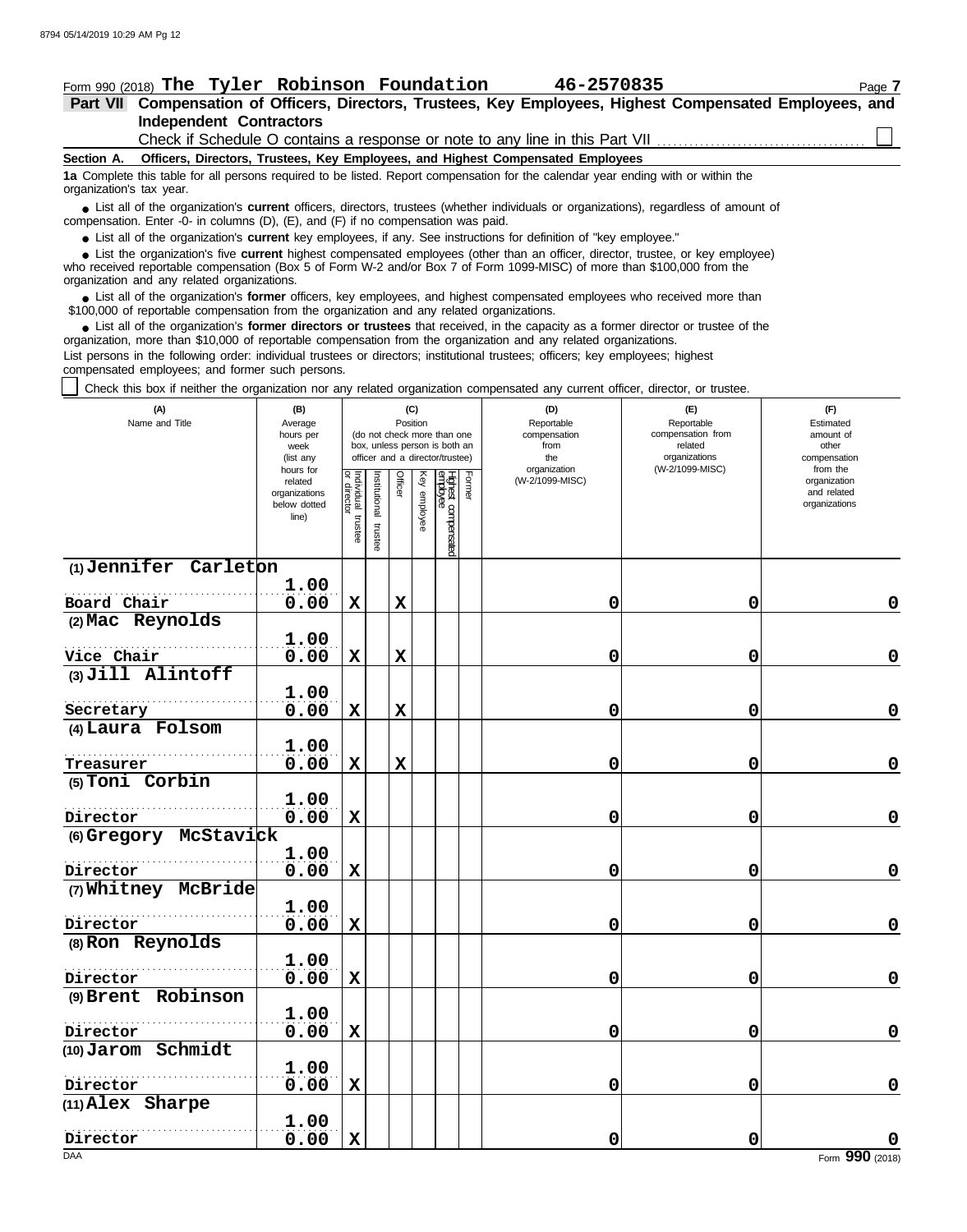8794 05/14/2019 10:29 AM Pg 13

| Form 990 (2018) The Tyler Robinson Foundation<br><b>Part VII</b>                                                   |                                                               |                                   |                          |         |                 |                                                                                                 |        | 46-2570835                                                                                                                   | Section A. Officers, Directors, Trustees, Key Employees, and Highest Compensated Employees (continued)                                                             | Page 8                                                             |
|--------------------------------------------------------------------------------------------------------------------|---------------------------------------------------------------|-----------------------------------|--------------------------|---------|-----------------|-------------------------------------------------------------------------------------------------|--------|------------------------------------------------------------------------------------------------------------------------------|--------------------------------------------------------------------------------------------------------------------------------------------------------------------|--------------------------------------------------------------------|
| (A)<br>Name and title                                                                                              | (B)<br>Average<br>hours per<br>week<br>(list any<br>hours for |                                   |                          |         | (C)<br>Position | (do not check more than one<br>box, unless person is both an<br>officer and a director/trustee) |        | (D)<br>Reportable<br>compensation<br>from<br>the<br>organization                                                             | (F)<br>Reportable<br>compensation from<br>related<br>organizations<br>(W-2/1099-MISC)                                                                              | (F)<br>Estimated<br>amount of<br>other<br>compensation<br>from the |
|                                                                                                                    | related<br>organizations<br>below dotted<br>line)             | Individual trustee<br>or director | Institutional<br>trustee | Officer | Key employee    | Highest compensated<br>employee                                                                 | Former | (W-2/1099-MISC)                                                                                                              |                                                                                                                                                                    | organization<br>and related<br>organizations                       |
| Warren Volker<br>(12)                                                                                              |                                                               |                                   |                          |         |                 |                                                                                                 |        |                                                                                                                              |                                                                                                                                                                    |                                                                    |
| Director                                                                                                           | 1.00<br>0.00                                                  | X                                 |                          |         |                 |                                                                                                 |        | 0                                                                                                                            | 0                                                                                                                                                                  | 0                                                                  |
| (13)<br>Ben McKee                                                                                                  | 1.00                                                          |                                   |                          |         |                 |                                                                                                 |        |                                                                                                                              |                                                                                                                                                                    |                                                                    |
| Director<br>Daniel Platzman<br>(14)                                                                                | 0.00                                                          | х                                 |                          |         |                 |                                                                                                 |        | 0                                                                                                                            | 0                                                                                                                                                                  | 0                                                                  |
|                                                                                                                    | 1.00                                                          |                                   |                          |         |                 |                                                                                                 |        |                                                                                                                              |                                                                                                                                                                    |                                                                    |
| Director<br>Daniel Reynolds<br>(15)                                                                                | 0.00                                                          | х                                 |                          |         |                 |                                                                                                 |        | 0                                                                                                                            | 0                                                                                                                                                                  | 0                                                                  |
|                                                                                                                    | 1.00                                                          |                                   |                          |         |                 |                                                                                                 |        |                                                                                                                              |                                                                                                                                                                    |                                                                    |
| Director                                                                                                           | 0.00                                                          | X                                 |                          |         |                 |                                                                                                 |        | 0                                                                                                                            | 0                                                                                                                                                                  | $\mathbf 0$                                                        |
| (16)<br>Wayne Sermon<br>Director                                                                                   | 1.00<br>0.00                                                  | X                                 |                          |         |                 |                                                                                                 |        | 0                                                                                                                            | 0                                                                                                                                                                  | 0                                                                  |
| Kim Gradisher<br>(17)                                                                                              |                                                               |                                   |                          |         |                 |                                                                                                 |        |                                                                                                                              |                                                                                                                                                                    |                                                                    |
| Executive Director                                                                                                 | 40.00<br>0.00                                                 |                                   |                          | X       |                 |                                                                                                 |        | 114,875                                                                                                                      | 0                                                                                                                                                                  | 7,405                                                              |
|                                                                                                                    |                                                               |                                   |                          |         |                 |                                                                                                 |        |                                                                                                                              |                                                                                                                                                                    |                                                                    |
|                                                                                                                    |                                                               |                                   |                          |         |                 |                                                                                                 |        |                                                                                                                              |                                                                                                                                                                    |                                                                    |
| 1b Sub-total                                                                                                       |                                                               |                                   |                          |         |                 |                                                                                                 | u      | 114,875                                                                                                                      |                                                                                                                                                                    | 7,405                                                              |
| c Total from continuation sheets to Part VII, Section A                                                            |                                                               |                                   |                          |         |                 |                                                                                                 | u      |                                                                                                                              |                                                                                                                                                                    |                                                                    |
| d<br>$\mathbf{2}$                                                                                                  |                                                               |                                   |                          |         |                 |                                                                                                 | u      | 114,875<br>Total number of individuals (including but not limited to those listed above) who received more than \$100,000 of |                                                                                                                                                                    | 7,405                                                              |
| reportable compensation from the organization $u1$                                                                 |                                                               |                                   |                          |         |                 |                                                                                                 |        |                                                                                                                              |                                                                                                                                                                    |                                                                    |
| Did the organization list any former officer, director, or trustee, key employee, or highest compensated<br>3      |                                                               |                                   |                          |         |                 |                                                                                                 |        |                                                                                                                              |                                                                                                                                                                    | Yes <br>No                                                         |
| employee on line 1a? If "Yes," complete Schedule J for such individual<br>4                                        |                                                               |                                   |                          |         |                 |                                                                                                 |        | For any individual listed on line 1a, is the sum of reportable compensation and other compensation from the                  |                                                                                                                                                                    | X<br>3                                                             |
| individual                                                                                                         |                                                               |                                   |                          |         |                 |                                                                                                 |        | organization and related organizations greater than \$150,000? If "Yes," complete Schedule J for such                        |                                                                                                                                                                    | X<br>4                                                             |
| Did any person listed on line 1a receive or accrue compensation from any unrelated organization or individual<br>5 |                                                               |                                   |                          |         |                 |                                                                                                 |        |                                                                                                                              |                                                                                                                                                                    |                                                                    |
| Section B. Independent Contractors                                                                                 |                                                               |                                   |                          |         |                 |                                                                                                 |        |                                                                                                                              |                                                                                                                                                                    | X<br>5                                                             |
| 1                                                                                                                  |                                                               |                                   |                          |         |                 |                                                                                                 |        | Complete this table for your five highest compensated independent contractors that received more than \$100,000 of           |                                                                                                                                                                    |                                                                    |
|                                                                                                                    | (A)<br>Name and business address                              |                                   |                          |         |                 |                                                                                                 |        |                                                                                                                              | compensation from the organization. Report compensation for the calendar year ending with or within the organization's tax year.<br>(B)<br>Description of services | (C)<br>Compensation                                                |
|                                                                                                                    |                                                               |                                   |                          |         |                 |                                                                                                 |        |                                                                                                                              |                                                                                                                                                                    |                                                                    |
|                                                                                                                    |                                                               |                                   |                          |         |                 |                                                                                                 |        |                                                                                                                              |                                                                                                                                                                    |                                                                    |
|                                                                                                                    |                                                               |                                   |                          |         |                 |                                                                                                 |        |                                                                                                                              |                                                                                                                                                                    |                                                                    |
|                                                                                                                    |                                                               |                                   |                          |         |                 |                                                                                                 |        |                                                                                                                              |                                                                                                                                                                    |                                                                    |
|                                                                                                                    |                                                               |                                   |                          |         |                 |                                                                                                 |        |                                                                                                                              |                                                                                                                                                                    |                                                                    |
|                                                                                                                    |                                                               |                                   |                          |         |                 |                                                                                                 |        |                                                                                                                              |                                                                                                                                                                    |                                                                    |
|                                                                                                                    |                                                               |                                   |                          |         |                 |                                                                                                 |        |                                                                                                                              |                                                                                                                                                                    |                                                                    |
| Total number of independent contractors (including but not limited to those listed above) who<br>$\mathbf{2}$      |                                                               |                                   |                          |         |                 |                                                                                                 |        |                                                                                                                              |                                                                                                                                                                    |                                                                    |

**0**

received more than \$100,000 of compensation from the organization u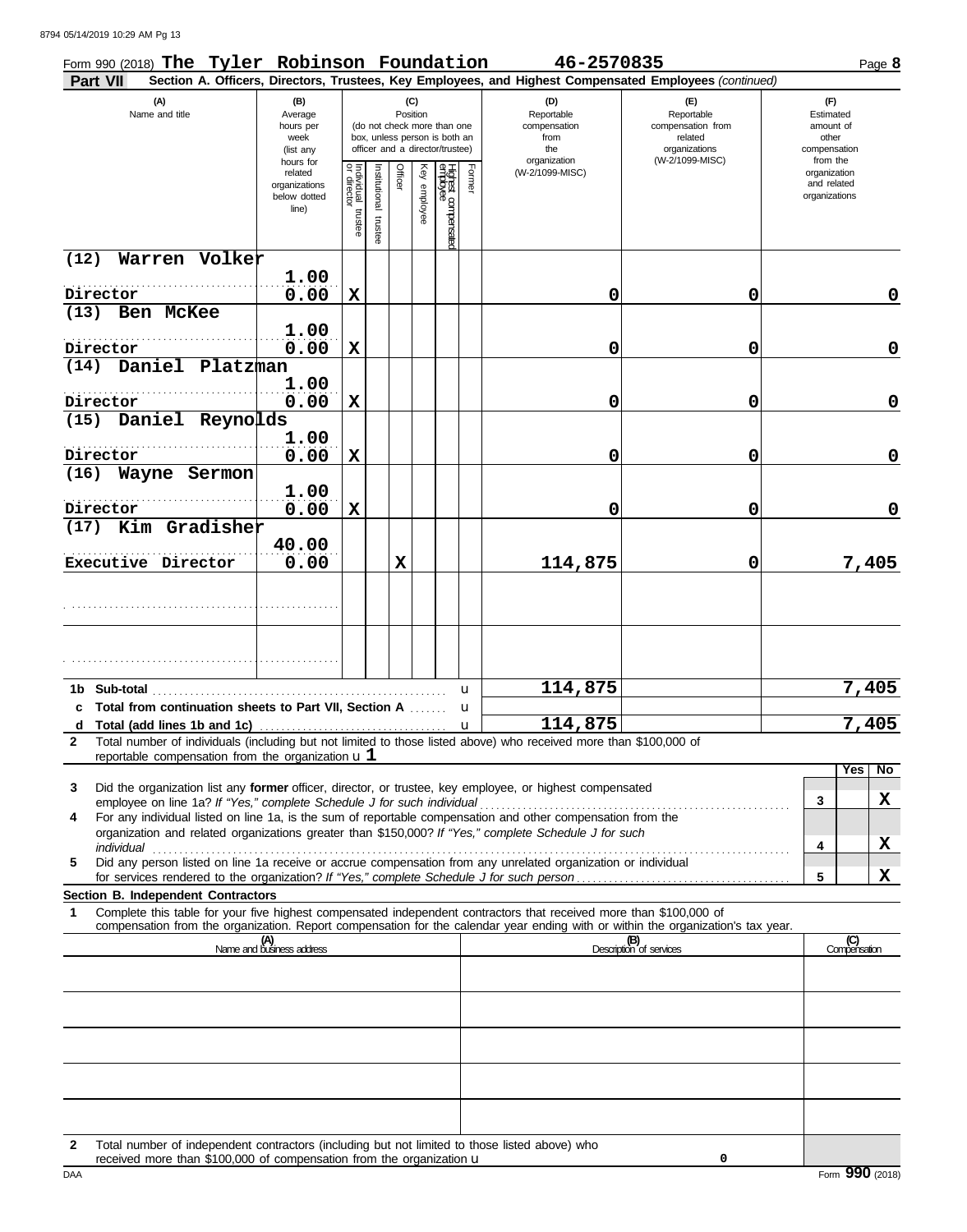|                                                                                                                  |                  | Form 990 (2018) The Tyler Robinson Foundation                                          |                |   |                   |               | 46-2570835                                         |                                  | Page 9                                                    |
|------------------------------------------------------------------------------------------------------------------|------------------|----------------------------------------------------------------------------------------|----------------|---|-------------------|---------------|----------------------------------------------------|----------------------------------|-----------------------------------------------------------|
|                                                                                                                  | <b>Part VIII</b> | <b>Statement of Revenue</b>                                                            |                |   |                   |               |                                                    |                                  |                                                           |
|                                                                                                                  |                  | Check if Schedule O contains a response or note to any line in this Part VIII          |                |   |                   | (A)           |                                                    | (C)                              | (D)                                                       |
|                                                                                                                  |                  |                                                                                        |                |   |                   | Total revenue | (B)<br>Related or<br>exempt<br>function<br>revenue | Unrelated<br>business<br>revenue | Revenue<br>excluded from tax<br>under sections<br>512-514 |
|                                                                                                                  |                  | 1a Federated campaigns                                                                 | 1a             |   |                   |               |                                                    |                                  |                                                           |
|                                                                                                                  |                  | <b>b</b> Membership dues                                                               | 1b             |   |                   |               |                                                    |                                  |                                                           |
|                                                                                                                  |                  | c Fundraising events                                                                   | 1 <sub>c</sub> |   | 1,394,251         |               |                                                    |                                  |                                                           |
|                                                                                                                  |                  | d Related organizations                                                                | 1 <sub>d</sub> |   |                   |               |                                                    |                                  |                                                           |
|                                                                                                                  |                  | <b>e</b> Government grants (contributions)                                             | 1e             |   |                   |               |                                                    |                                  |                                                           |
|                                                                                                                  |                  | f All other contributions, gifts, grants,                                              |                |   |                   |               |                                                    |                                  |                                                           |
|                                                                                                                  |                  | and similar amounts not included above                                                 | 1f             |   | 530,388           |               |                                                    |                                  |                                                           |
|                                                                                                                  |                  | $g$ Noncash contributions included in lines 1a-1f: $$$                                 |                |   |                   |               |                                                    |                                  |                                                           |
|                                                                                                                  |                  |                                                                                        |                |   |                   | 1,924,639     |                                                    |                                  |                                                           |
| <b>Program Service Reverue</b> Contributions, Gifts, Grants<br>Program Service Reverue and Other Similar Amounts |                  |                                                                                        |                |   | <b>Busn. Code</b> |               |                                                    |                                  |                                                           |
|                                                                                                                  | 2a               |                                                                                        |                |   |                   |               |                                                    |                                  |                                                           |
|                                                                                                                  | b                |                                                                                        |                |   |                   |               |                                                    |                                  |                                                           |
|                                                                                                                  | c                |                                                                                        |                |   |                   |               |                                                    |                                  |                                                           |
|                                                                                                                  | d                |                                                                                        |                |   |                   |               |                                                    |                                  |                                                           |
|                                                                                                                  |                  |                                                                                        |                |   |                   |               |                                                    |                                  |                                                           |
|                                                                                                                  |                  | f All other program service revenue                                                    |                |   |                   |               |                                                    |                                  |                                                           |
|                                                                                                                  |                  |                                                                                        |                |   | u                 |               |                                                    |                                  |                                                           |
|                                                                                                                  | 3                | Investment income (including dividends, interest,                                      |                |   |                   |               |                                                    |                                  |                                                           |
|                                                                                                                  |                  | and other similar amounts)<br>Income from investment of tax-exempt bond proceedsu      |                | . | u                 |               |                                                    |                                  |                                                           |
|                                                                                                                  | 5                |                                                                                        |                |   |                   |               |                                                    |                                  |                                                           |
|                                                                                                                  |                  | (i) Real                                                                               |                |   | (ii) Personal     |               |                                                    |                                  |                                                           |
|                                                                                                                  |                  | <b>6a</b> Gross rents                                                                  |                |   |                   |               |                                                    |                                  |                                                           |
|                                                                                                                  |                  | <b>b</b> Less: rental exps.                                                            |                |   |                   |               |                                                    |                                  |                                                           |
|                                                                                                                  |                  | <b>C</b> Rental inc. or (loss)                                                         |                |   |                   |               |                                                    |                                  |                                                           |
|                                                                                                                  |                  | d Net rental income or (loss)                                                          |                |   | u                 |               |                                                    |                                  |                                                           |
|                                                                                                                  |                  | <b>7a</b> Gross amount from<br>(i) Securities                                          |                |   | (ii) Other        |               |                                                    |                                  |                                                           |
|                                                                                                                  |                  | sales of assets<br>other than inventory                                                |                |   |                   |               |                                                    |                                  |                                                           |
|                                                                                                                  |                  | $b$ Less: cost or other                                                                |                |   |                   |               |                                                    |                                  |                                                           |
|                                                                                                                  |                  | basis & sales exps.                                                                    |                |   |                   |               |                                                    |                                  |                                                           |
|                                                                                                                  |                  | c Gain or (loss)                                                                       |                |   |                   |               |                                                    |                                  |                                                           |
|                                                                                                                  |                  | d Net gain or (loss)                                                                   |                |   |                   |               |                                                    |                                  |                                                           |
|                                                                                                                  |                  | 8a Gross income from fundraising events                                                |                |   |                   |               |                                                    |                                  |                                                           |
| Other Revenue                                                                                                    |                  | (not including $$1,394,251$                                                            |                |   |                   |               |                                                    |                                  |                                                           |
|                                                                                                                  |                  | of contributions reported on line 1c).                                                 |                |   |                   |               |                                                    |                                  |                                                           |
|                                                                                                                  |                  | See Part IV, line 18                                                                   | a              |   | 397,699           |               |                                                    |                                  |                                                           |
|                                                                                                                  |                  | <b>b</b> Less: direct expenses                                                         | b              |   | 397,699           |               |                                                    |                                  |                                                           |
|                                                                                                                  |                  | c Net income or (loss) from fundraising events  u                                      |                |   |                   |               |                                                    |                                  |                                                           |
|                                                                                                                  |                  | 9a Gross income from gaming activities.                                                |                |   |                   |               |                                                    |                                  |                                                           |
|                                                                                                                  |                  |                                                                                        |                |   |                   |               |                                                    |                                  |                                                           |
|                                                                                                                  |                  | <b>b</b> Less: direct expenses                                                         |                |   |                   |               |                                                    |                                  |                                                           |
|                                                                                                                  |                  | c Net income or (loss) from gaming activities  u<br>10a Gross sales of inventory, less |                |   |                   |               |                                                    |                                  |                                                           |
|                                                                                                                  |                  | returns and allowances                                                                 | _a             |   | 23,912            |               |                                                    |                                  |                                                           |
|                                                                                                                  |                  | <b>b</b> Less: cost of goods sold                                                      | $\mathbf{b}$   |   | 13,003            |               |                                                    |                                  |                                                           |
|                                                                                                                  |                  | c Net income or (loss) from sales of inventory u                                       |                |   |                   | 10,909        | 10,909                                             |                                  |                                                           |
|                                                                                                                  |                  | Miscellaneous Revenue                                                                  |                |   | <b>Busn. Code</b> |               |                                                    |                                  |                                                           |
|                                                                                                                  | 11a              |                                                                                        |                |   |                   |               |                                                    |                                  |                                                           |
|                                                                                                                  | b                |                                                                                        |                |   |                   |               |                                                    |                                  |                                                           |
|                                                                                                                  |                  |                                                                                        |                |   |                   |               |                                                    |                                  |                                                           |
|                                                                                                                  |                  | d All other revenue                                                                    |                |   |                   |               |                                                    |                                  |                                                           |
|                                                                                                                  |                  | e Total. Add lines 11a-11d                                                             |                |   | $\mathbf u$       |               |                                                    |                                  |                                                           |
|                                                                                                                  |                  |                                                                                        |                |   |                   | 1,935,548     | 10,909                                             | $\mathbf 0$                      | $\mathbf 0$                                               |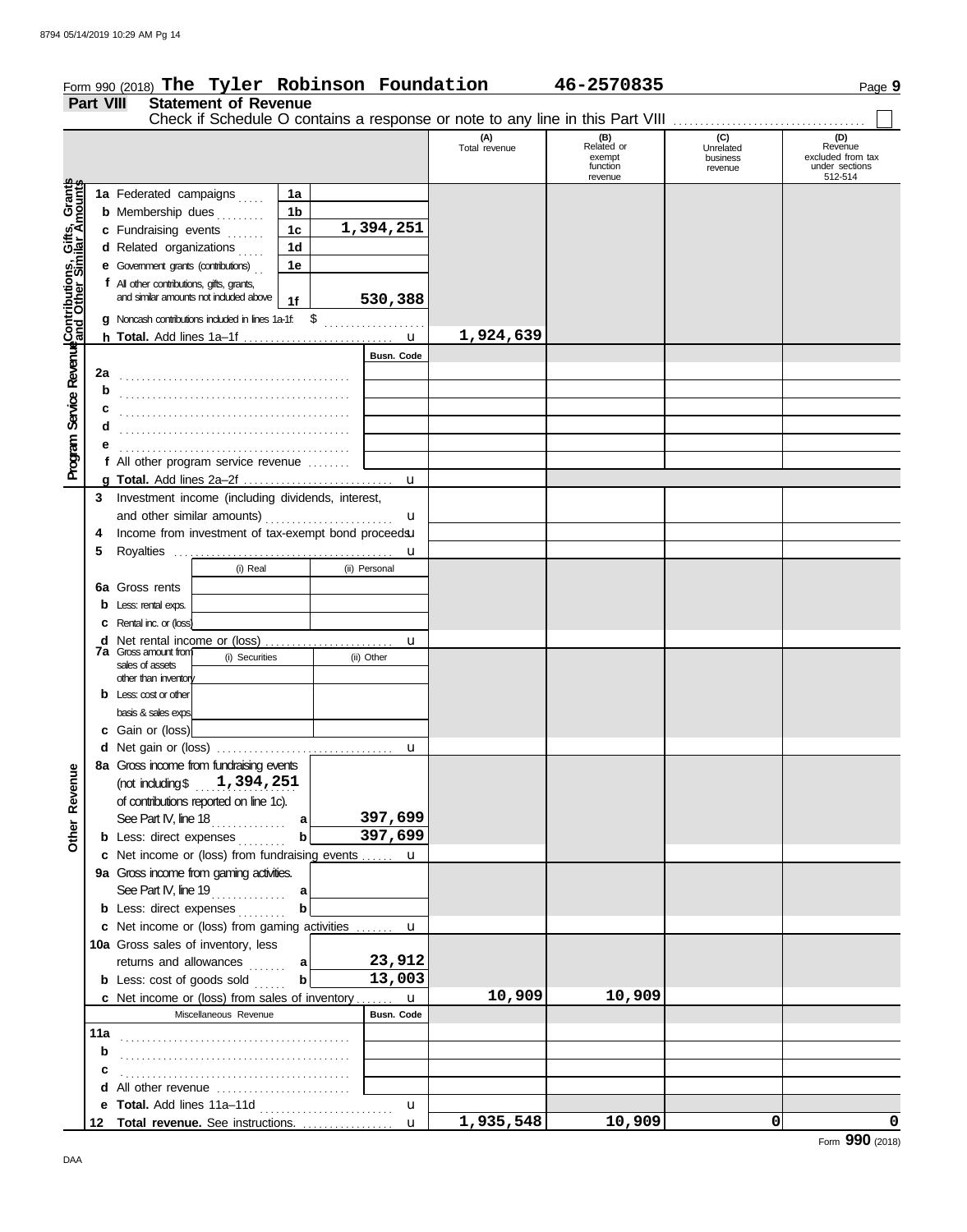# Form 990 (2018) Page **10 The Tyler Robinson Foundation 46-2570835**

**Part IX Statement of Functional Expenses**

*Section 501(c)(3) and 501(c)(4) organizations must complete all columns. All other organizations must complete column (A). Do not include amounts reported on lines 6b, 7b, 8b, 9b, and 10b of Part VIII.* **1 2** Grants and other assistance to domestic organizations and domestic governments. See Part IV, line 21 Grants and other assistance to domestic individuals. See Part IV, line 22 **(A) (B) (C) (C) C**<br>Total expenses **Program service Manageme** Total expenses<br>
expenses Program service<br>
Program service<br>  $\frac{1}{2}$ <br>  $\frac{1}{2}$ <br>  $\frac{1}{2}$ <br>  $\frac{1}{2}$ <br>  $\frac{1}{2}$ <br>  $\frac{1}{2}$ <br>  $\frac{1}{2}$ <br>  $\frac{1}{2}$ <br>  $\frac{1}{2}$ <br>  $\frac{1}{2}$ <br>  $\frac{1}{2}$ <br>  $\frac{1}{2}$ <br>  $\frac{1}{2}$ <br>  $\frac{1}{2}$ <br>  $\frac{1}{2}$ expenses general expenses Check if Schedule O contains a response or note to any line in this Part IX **113,121 113,121 595,358 595,358**

**21,401 21,401**

**37,815 30,659 5,263 1,893**

- **3** Grants and other assistance to foreign organizations, foreign governments, and foreign individuals. See Part IV, lines 15 and 16
- **4** Benefits paid to or for members **.** . . . . . . . . **5** Compensation of current officers, directors, trustees, and key employees ..............
- **6** Compensation not included above, to disqualified persons (as defined under section 4958(f)(1)) and persons described in section 4958(c)(3)(B) . . . . .
- **7 8** Other salaries and wages ............. Pension plan accruals and contributions (include
- **9** section 401(k) and 403(b) employer contributions) Other employee benefits ..................
- **10 11 a** Management ............................. **b** Legal . . . . . . . . . . . . . . . . . . . . . . . . . . . . . . . . . . . . . **c** Accounting . . . . . . . . . . . . . . . . . . . . . . . . . . . . . . . **d** Lobbying . . . . . . . . . . . . . . . . . . . . . . . . . . . . . . . . . . Payroll taxes . . . . . . . . . . . . . . . . . . . . . . . . . . . . . . Fees for services (non-employees):
- **e** Professional fundraising services. See Part IV, line 17 **f g** Investment management fees Other. (If line 11g amount exceeds 10% of line 25, column
- **12** Advertising and promotion . . . . . . . . . . . . . . (A) amount, list line 11g expenses on Schedule O.) . . . . . .
- **13** Office expenses **.......................**... **14 15 16** Information technology . . . . . . . . . . . . . . . . . . . . Royalties . . . . . . . . . . . . . . . . . . . . . . . . . . . . . . . . . Occupancy . . . . . . . . . . . . . . . . . . . . . . . . . . . . . . .
- **17** Travel . . . . . . . . . . . . . . . . . . . . . . . . . . . . . . . . . . . . **18** Payments of travel or entertainment expenses for any federal, state, or local public officials
- **19** Conferences, conventions, and meetings . **20** Interest . . . . . . . . . . . . . . . . . . . . . . . . . . . . . . . . . . . **21** Payments to affiliates ......................
- **22** Depreciation, depletion, and amortization . **23** Insurance . . . . . . . . . . . . . . . . . . . . . . . . . . . . . . . . . **24** Other expenses. Itemize expenses not covered
- **a** Bad debts **2,500 2,500 2,500 b** . . . . . . . . . . . . . . . . . . . . . . . . . . . . . . . . . . . . . . . . . . . above (List miscellaneous expenses in line 24e. If line 24e amount exceeds 10% of line 25, column (A) amount, list line 24e expenses on Schedule O.)
- **c d e** All other expenses **. . . . . . . . . . . . . . . . . .** . . . . . . . . . . . **25 Total functional expenses.** Add lines 1 through 24e . . . . . . . . . . . . . . . . . . . . . . . . . . . . . . . . . . . . . . . . . . . . . . . . . . . . . . . . . . . . . . . . . . . . . . . . . . . . . . . . . . . . . . . . .

**26** fundraising solicitation. Check here  $\mathsf{u}$  | if organization reported in column (B) joint costs from a combined educational campaign and following SOP 98-2 (ASC 958-720) . . . . . . . . . . **Joint costs.** Complete this line only if the

**122,280 95,378 12,228 14,674**

**213,624 158,677 47,511 7,436**

**30,957 23,218 6,150 1,589 35,475 26,812 6,371 2,292**

**118,179 97,817 14,710 5,652 97,314 85,667 1,884 9,763**

**37,850 28,607 6,798 2,445**

**1,367 1,034 245 88 2,993 2,262 538 193**

**1,521,209 1,274,651 189,203 57,355**

**66,616 16,041 39,245 11,330**

**22,802 22,802**

**1,557 1,557**

(D)<br>Fundraising expenses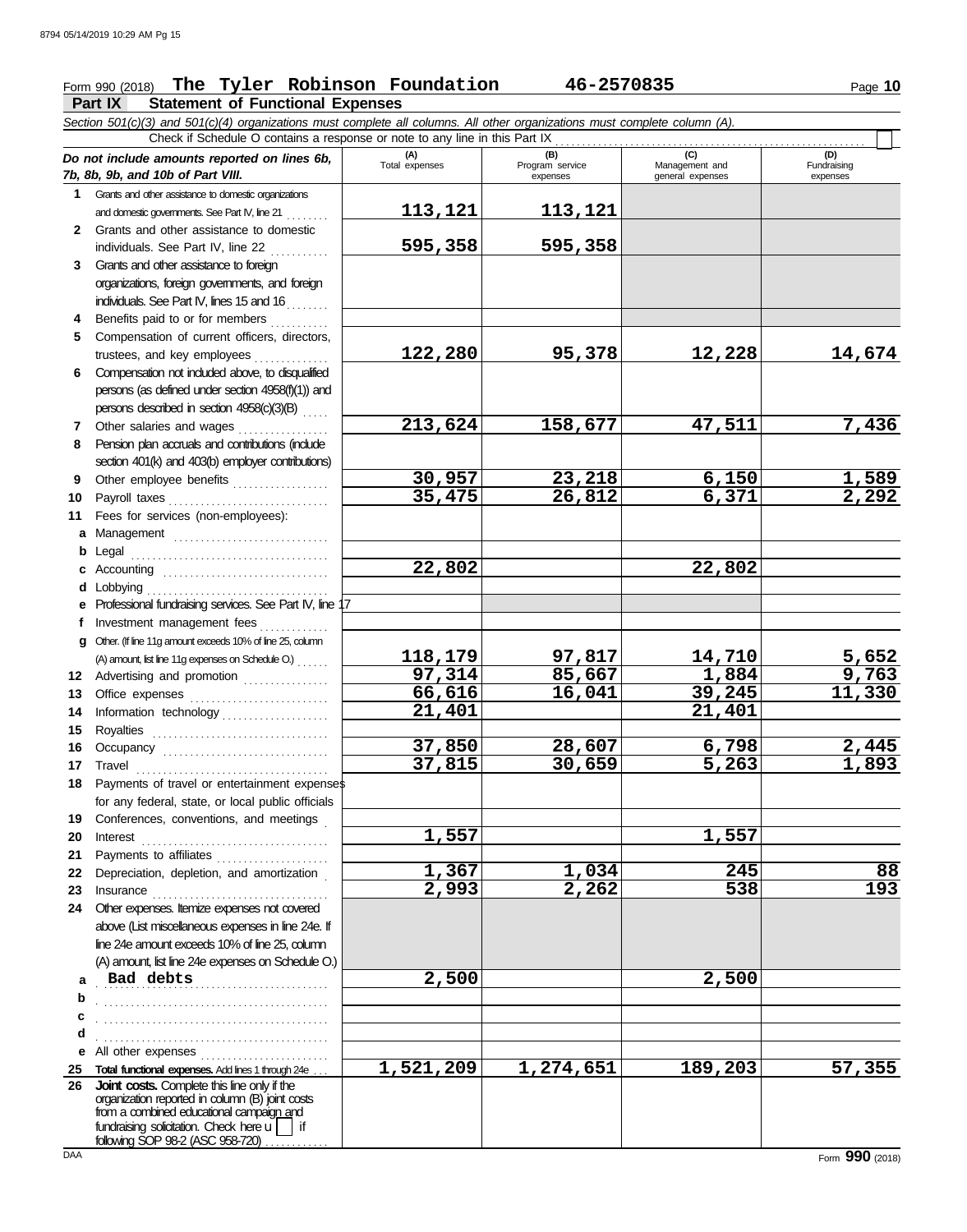## Form 990 (2018) Page **11 The Tyler Robinson Foundation 46-2570835**

|                      | Part X | <b>Balance Sheet</b>                                                                                                                  |                       |                          |                 |                     |
|----------------------|--------|---------------------------------------------------------------------------------------------------------------------------------------|-----------------------|--------------------------|-----------------|---------------------|
|                      |        | Check if Schedule O contains a response or note to any line in this Part X.                                                           |                       |                          |                 |                     |
|                      |        |                                                                                                                                       |                       | (A)<br>Beginning of year |                 | (B)<br>End of year  |
|                      | 1      | Cash-non-interest bearing                                                                                                             |                       | 888,629                  | $\mathbf{1}$    | 1,140,977           |
|                      | 2      |                                                                                                                                       |                       |                          | $\mathbf{2}$    |                     |
|                      | 3      |                                                                                                                                       |                       | 28,500                   | $\mathbf{3}$    | 100,000             |
|                      | 4      |                                                                                                                                       |                       |                          | 4               | 106,000             |
|                      | 5      | Loans and other receivables from current and former officers, directors,                                                              |                       |                          |                 |                     |
|                      |        | trustees, key employees, and highest compensated employees.                                                                           |                       |                          |                 |                     |
|                      |        | Complete Part II of Schedule L                                                                                                        |                       |                          | 5               |                     |
|                      | 6      | Loans and other receivables from other disqualified persons (as defined under section                                                 |                       |                          |                 |                     |
|                      |        | $4958(f)(1)$ ), persons described in section $4958(c)(3)(B)$ , and contributing employers and                                         |                       |                          |                 |                     |
|                      |        | sponsoring organizations of section 501(c)(9) voluntary employees' beneficiary                                                        |                       |                          |                 |                     |
|                      |        | organizations (see instructions). Complete Part II of Schedule L                                                                      |                       | 6                        |                 |                     |
| Assets               | 7      |                                                                                                                                       |                       |                          | $\overline{7}$  |                     |
|                      | 8      | Inventories for sale or use                                                                                                           |                       | 16, 155                  | 8               | <u>12,265</u>       |
|                      | 9      |                                                                                                                                       |                       | 3,503                    | 9               | 1,156               |
|                      |        | 10a Land, buildings, and equipment: cost or                                                                                           |                       |                          |                 |                     |
|                      |        | other basis. Complete Part VI of Schedule D  10a                                                                                      |                       |                          |                 |                     |
|                      |        | 10 <sub>b</sub>  <br><b>b</b> Less: accumulated depreciation<br>.                                                                     | <u>7,511</u><br>5,932 | 2,947                    | 10 <sub>c</sub> | 1,579               |
|                      | 11     |                                                                                                                                       |                       |                          | 11              |                     |
|                      | 12     |                                                                                                                                       |                       |                          | 12              |                     |
|                      | 13     |                                                                                                                                       |                       |                          | 13              |                     |
|                      | 14     | Intangible assets                                                                                                                     |                       |                          | 14              |                     |
|                      | 15     |                                                                                                                                       |                       |                          | 15              |                     |
|                      | 16     |                                                                                                                                       |                       | 939,734                  | 16              |                     |
|                      | 17     |                                                                                                                                       |                       | 25,086                   | 17              | 1,361,977<br>32,990 |
|                      | 18     | Grants payable                                                                                                                        |                       | 18                       |                 |                     |
|                      | 19     |                                                                                                                                       |                       |                          | 19              |                     |
|                      | 20     | Tax-exempt bond liabilities                                                                                                           |                       | 20                       |                 |                     |
|                      | 21     | Escrow or custodial account liability. Complete Part IV of Schedule D                                                                 |                       |                          | 21              |                     |
|                      | 22     | Loans and other payables to current and former officers, directors,                                                                   |                       |                          |                 |                     |
| Liabilities          |        | trustees, key employees, highest compensated employees, and                                                                           |                       |                          |                 |                     |
|                      |        | disqualified persons. Complete Part II of Schedule L                                                                                  |                       |                          | 22              |                     |
|                      | 23     | Secured mortgages and notes payable to unrelated third parties [1] [1] Secured mortgages and notes payable to unrelated third parties |                       |                          | 23              |                     |
|                      | 24     | Unsecured notes and loans payable to unrelated third parties                                                                          |                       |                          | 24              |                     |
|                      | 25     | Other liabilities (including federal income tax, payables to related third                                                            |                       |                          |                 |                     |
|                      |        | parties, and other liabilities not included on lines 17-24). Complete Part X                                                          |                       |                          |                 |                     |
|                      |        | of Schedule D                                                                                                                         |                       |                          | 25              |                     |
|                      | 26     |                                                                                                                                       |                       | 25,086                   | 26              | 32,990              |
|                      |        | Organizations that follow SFAS 117 (ASC 958), check here $\mathbf{u}[\overline{X}]$ and                                               |                       |                          |                 |                     |
|                      |        | complete lines 27 through 29, and lines 33 and 34.                                                                                    |                       |                          |                 |                     |
|                      | 27     |                                                                                                                                       |                       | 886,148                  | 27              | <u>1,223,371</u>    |
| <b>Fund Balances</b> | 28     |                                                                                                                                       |                       | 28,500                   | 28              | 105,616             |
|                      | 29     |                                                                                                                                       |                       |                          | 29              |                     |
|                      |        | Organizations that do not follow SFAS 117 (ASC 958), check here u                                                                     | and                   |                          |                 |                     |
| $\overline{\sigma}$  |        | complete lines 30 through 34.                                                                                                         |                       |                          |                 |                     |
| <b>Net Assets</b>    | 30     | Capital stock or trust principal, or current funds                                                                                    |                       |                          | 30              |                     |
|                      | 31     | Paid-in or capital surplus, or land, building, or equipment fund                                                                      |                       |                          | 31              |                     |
|                      | 32     | Retained earnings, endowment, accumulated income, or other funds                                                                      |                       |                          | 32              |                     |
|                      | 33     | Total net assets or fund balances                                                                                                     |                       | 914,648                  | 33              | 1,328,987           |
|                      | 34     |                                                                                                                                       |                       | 939,734                  | 34              | 1,361,977           |

Form **990** (2018)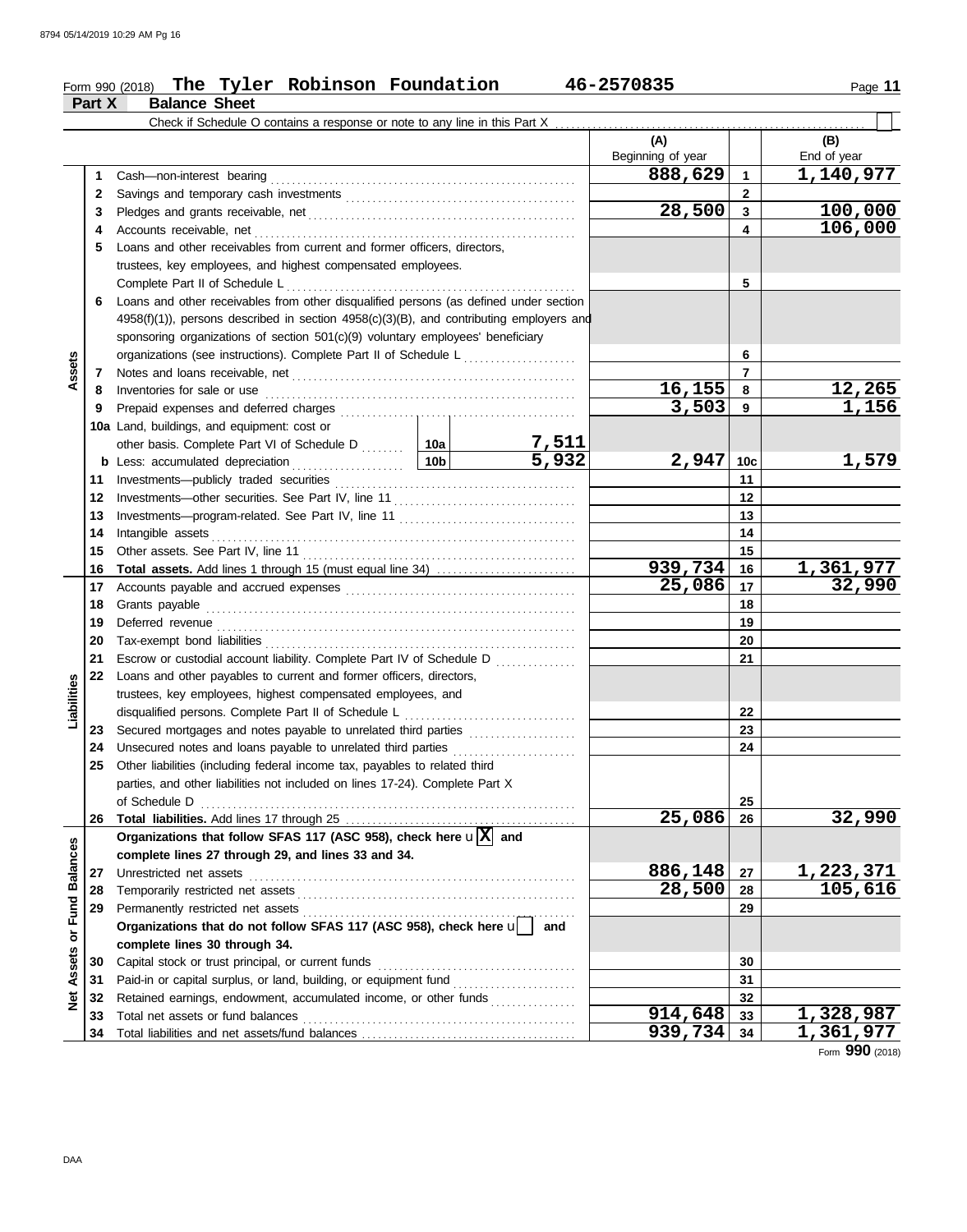|    | Form 990 (2018) The Tyler Robinson Foundation<br>46-2570835                                                           |                |                |         | Page 12         |
|----|-----------------------------------------------------------------------------------------------------------------------|----------------|----------------|---------|-----------------|
|    | <b>Reconciliation of Net Assets</b><br>Part XI                                                                        |                |                |         |                 |
|    | Check if Schedule O contains a response or note to any line in this Part XI                                           |                |                |         |                 |
| 1  |                                                                                                                       |                | 1,935,548      |         |                 |
| 2  |                                                                                                                       | $\mathbf{2}$   | 1,521,209      |         |                 |
| 3  |                                                                                                                       | 3              |                | 414,339 |                 |
| 4  |                                                                                                                       | 4              |                | 914,648 |                 |
| 5  |                                                                                                                       | 5              |                |         |                 |
| 6  |                                                                                                                       | 6              |                |         |                 |
| 7  | Investment expenses <b>constant expenses constant expenses constant expenses constant expenses</b>                    | $\overline{7}$ |                |         |                 |
| 8  |                                                                                                                       | 8              |                |         |                 |
| 9  |                                                                                                                       | 9              |                |         |                 |
| 10 | Net assets or fund balances at end of year. Combine lines 3 through 9 (must equal Part X, line                        |                |                |         |                 |
|    | 33, column (B)                                                                                                        | 10             | 1,328,987      |         |                 |
|    | <b>Financial Statements and Reporting</b><br>Part XII                                                                 |                |                |         |                 |
|    |                                                                                                                       |                |                |         |                 |
|    |                                                                                                                       |                |                | Yes l   | No              |
| 1. | $ \mathbf{X} $ Accrual<br>Accounting method used to prepare the Form 990:    <br>Cash<br>Other                        |                |                |         |                 |
|    | If the organization changed its method of accounting from a prior year or checked "Other," explain in                 |                |                |         |                 |
|    | Schedule O.                                                                                                           |                |                |         |                 |
|    | 2a Were the organization's financial statements compiled or reviewed by an independent accountant?                    |                | 2a             |         | $\mathbf X$     |
|    | If "Yes," check a box below to indicate whether the financial statements for the year were compiled or                |                |                |         |                 |
|    | reviewed on a separate basis, consolidated basis, or both:                                                            |                |                |         |                 |
|    | Consolidated basis<br>Both consolidated and separate basis<br>Separate basis                                          |                |                |         |                 |
|    | <b>b</b> Were the organization's financial statements audited by an independent accountant?                           |                | 2 <sub>b</sub> | X       |                 |
|    | If "Yes," check a box below to indicate whether the financial statements for the year were audited on a               |                |                |         |                 |
|    | separate basis, consolidated basis, or both:                                                                          |                |                |         |                 |
|    | $ \mathbf{X} $ Separate basis<br>Consolidated basis<br>Both consolidated and separate basis                           |                |                |         |                 |
|    | c If "Yes" to line 2a or 2b, does the organization have a committee that assumes responsibility for oversight         |                |                |         |                 |
|    | of the audit, review, or compilation of its financial statements and selection of an independent accountant?          |                | 2c             | X       |                 |
|    | If the organization changed either its oversight process or selection process during the tax year, explain in         |                |                |         |                 |
|    | Schedule O.                                                                                                           |                |                |         |                 |
|    | 3a As a result of a federal award, was the organization required to undergo an audit or audits as set forth in        |                |                |         |                 |
|    | the Single Audit Act and OMB Circular A-133?                                                                          |                | 3a             |         | X               |
|    | <b>b</b> If "Yes," did the organization undergo the required audit or audits? If the organization did not undergo the |                |                |         |                 |
|    | required audit or audits, explain why in Schedule O and describe any steps taken to undergo such audits               |                | 3b             |         |                 |
|    |                                                                                                                       |                |                |         | Form 990 (2018) |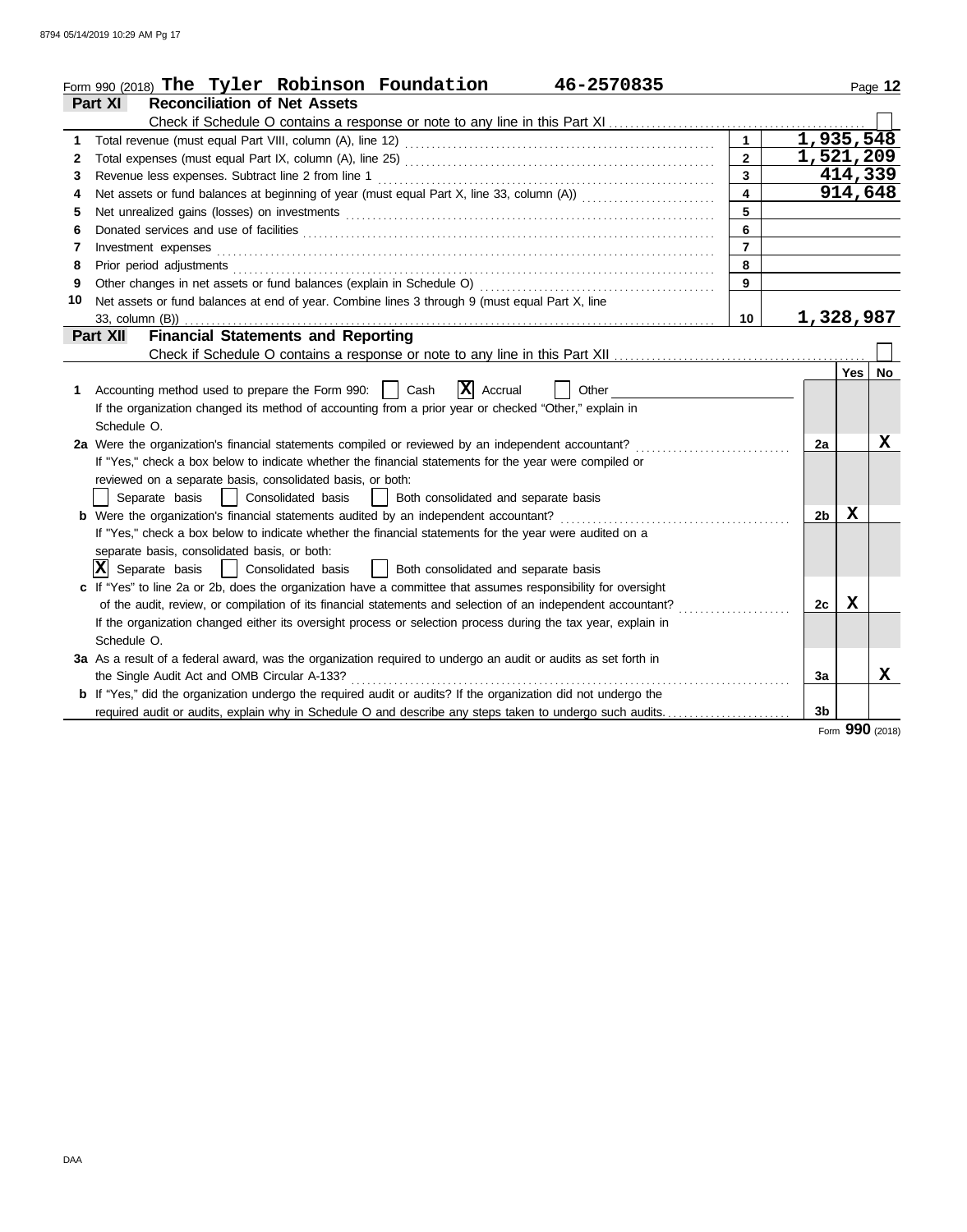| <b>SCHEDULE A</b>          |                                                                                                                                                                                                                                                 | <b>Public Charity Status and Public Support</b>                                                                                                                                                                                                           |                          |                        | OMB No. 1545-0047              |  |  |  |  |
|----------------------------|-------------------------------------------------------------------------------------------------------------------------------------------------------------------------------------------------------------------------------------------------|-----------------------------------------------------------------------------------------------------------------------------------------------------------------------------------------------------------------------------------------------------------|--------------------------|------------------------|--------------------------------|--|--|--|--|
| (Form 990 or 990-EZ)       |                                                                                                                                                                                                                                                 | Complete if the organization is a section 501(c)(3) organization or a section 4947(a)(1) nonexempt charitable trust.                                                                                                                                      |                          |                        |                                |  |  |  |  |
| Department of the Treasury |                                                                                                                                                                                                                                                 | La Attach to Form 990 or Form 990-EZ.                                                                                                                                                                                                                     |                          |                        | 18<br>Open to Public           |  |  |  |  |
| Internal Revenue Service   |                                                                                                                                                                                                                                                 | U Go to www.irs.gov/Form990 for instructions and the latest information.                                                                                                                                                                                  |                          |                        | Inspection                     |  |  |  |  |
| Name of the organization   |                                                                                                                                                                                                                                                 |                                                                                                                                                                                                                                                           |                          |                        | Employer identification number |  |  |  |  |
|                            |                                                                                                                                                                                                                                                 | The Tyler Robinson Foundation                                                                                                                                                                                                                             |                          | 46-2570835             |                                |  |  |  |  |
| Part I                     |                                                                                                                                                                                                                                                 | Reason for Public Charity Status (All organizations must complete this part.) See instructions.                                                                                                                                                           |                          |                        |                                |  |  |  |  |
|                            |                                                                                                                                                                                                                                                 | The organization is not a private foundation because it is: (For lines 1 through 12, check only one box.)                                                                                                                                                 |                          |                        |                                |  |  |  |  |
| 1                          |                                                                                                                                                                                                                                                 | A church, convention of churches, or association of churches described in section 170(b)(1)(A)(i).                                                                                                                                                        |                          |                        |                                |  |  |  |  |
| 2                          |                                                                                                                                                                                                                                                 | A school described in section 170(b)(1)(A)(ii). (Attach Schedule E (Form 990 or 990-EZ).)                                                                                                                                                                 |                          |                        |                                |  |  |  |  |
| 3<br>4                     | A hospital or a cooperative hospital service organization described in section 170(b)(1)(A)(iii).<br>A medical research organization operated in conjunction with a hospital described in section 170(b)(1)(A)(iii). Enter the hospital's name, |                                                                                                                                                                                                                                                           |                          |                        |                                |  |  |  |  |
| city, and state:           |                                                                                                                                                                                                                                                 |                                                                                                                                                                                                                                                           |                          |                        |                                |  |  |  |  |
| 5                          |                                                                                                                                                                                                                                                 | An organization operated for the benefit of a college or university owned or operated by a governmental unit described in                                                                                                                                 |                          |                        |                                |  |  |  |  |
|                            | section 170(b)(1)(A)(iv). (Complete Part II.)                                                                                                                                                                                                   |                                                                                                                                                                                                                                                           |                          |                        |                                |  |  |  |  |
| 6                          |                                                                                                                                                                                                                                                 | A federal, state, or local government or governmental unit described in section 170(b)(1)(A)(v).                                                                                                                                                          |                          |                        |                                |  |  |  |  |
| X<br>7                     | described in section 170(b)(1)(A)(vi). (Complete Part II.)                                                                                                                                                                                      | An organization that normally receives a substantial part of its support from a governmental unit or from the general public                                                                                                                              |                          |                        |                                |  |  |  |  |
| 8                          |                                                                                                                                                                                                                                                 | A community trust described in section 170(b)(1)(A)(vi). (Complete Part II.)                                                                                                                                                                              |                          |                        |                                |  |  |  |  |
| 9                          |                                                                                                                                                                                                                                                 | An agricultural research organization described in section 170(b)(1)(A)(ix) operated in conjunction with a land-grant college                                                                                                                             |                          |                        |                                |  |  |  |  |
| university:                |                                                                                                                                                                                                                                                 | or university or a non-land-grant college of agriculture (see instructions). Enter the name, city, and state of the college or                                                                                                                            |                          |                        |                                |  |  |  |  |
| 10                         |                                                                                                                                                                                                                                                 | An organization that normally receives: (1) more than 33 1/3% of its support from contributions, membership fees, and gross                                                                                                                               |                          |                        |                                |  |  |  |  |
|                            |                                                                                                                                                                                                                                                 | receipts from activities related to its exempt functions—subject to certain exceptions, and (2) no more than 33 1/3% of its                                                                                                                               |                          |                        |                                |  |  |  |  |
|                            |                                                                                                                                                                                                                                                 | support from gross investment income and unrelated business taxable income (less section 511 tax) from businesses                                                                                                                                         |                          |                        |                                |  |  |  |  |
| 11                         |                                                                                                                                                                                                                                                 | acquired by the organization after June 30, 1975. See section 509(a)(2). (Complete Part III.)<br>An organization organized and operated exclusively to test for public safety. See section 509(a)(4).                                                     |                          |                        |                                |  |  |  |  |
| 12                         |                                                                                                                                                                                                                                                 | An organization organized and operated exclusively for the benefit of, to perform the functions of, or to carry out the purposes                                                                                                                          |                          |                        |                                |  |  |  |  |
|                            |                                                                                                                                                                                                                                                 | of one or more publicly supported organizations described in section 509(a)(1) or section 509(a)(2). See section 509(a)(3).                                                                                                                               |                          |                        |                                |  |  |  |  |
|                            |                                                                                                                                                                                                                                                 | Check the box in lines 12a through 12d that describes the type of supporting organization and complete lines 12e, 12f, and 12g.                                                                                                                           |                          |                        |                                |  |  |  |  |
| a                          |                                                                                                                                                                                                                                                 | Type I. A supporting organization operated, supervised, or controlled by its supported organization(s), typically by giving                                                                                                                               |                          |                        |                                |  |  |  |  |
|                            |                                                                                                                                                                                                                                                 | the supported organization(s) the power to regularly appoint or elect a majority of the directors or trustees of the<br>supporting organization. You must complete Part IV, Sections A and B.                                                             |                          |                        |                                |  |  |  |  |
| b                          |                                                                                                                                                                                                                                                 | Type II. A supporting organization supervised or controlled in connection with its supported organization(s), by having                                                                                                                                   |                          |                        |                                |  |  |  |  |
|                            |                                                                                                                                                                                                                                                 | control or management of the supporting organization vested in the same persons that control or manage the supported                                                                                                                                      |                          |                        |                                |  |  |  |  |
|                            |                                                                                                                                                                                                                                                 | organization(s). You must complete Part IV, Sections A and C.                                                                                                                                                                                             |                          |                        |                                |  |  |  |  |
| c                          |                                                                                                                                                                                                                                                 | Type III functionally integrated. A supporting organization operated in connection with, and functionally integrated with,                                                                                                                                |                          |                        |                                |  |  |  |  |
|                            |                                                                                                                                                                                                                                                 | its supported organization(s) (see instructions). You must complete Part IV, Sections A, D, and E.                                                                                                                                                        |                          |                        |                                |  |  |  |  |
| d                          |                                                                                                                                                                                                                                                 | Type III non-functionally integrated. A supporting organization operated in connection with its supported organization(s)<br>that is not functionally integrated. The organization generally must satisfy a distribution requirement and an attentiveness |                          |                        |                                |  |  |  |  |
|                            |                                                                                                                                                                                                                                                 | requirement (see instructions). You must complete Part IV, Sections A and D, and Part V.                                                                                                                                                                  |                          |                        |                                |  |  |  |  |
| е                          |                                                                                                                                                                                                                                                 | Check this box if the organization received a written determination from the IRS that it is a Type I, Type II, Type III                                                                                                                                   |                          |                        |                                |  |  |  |  |
|                            |                                                                                                                                                                                                                                                 | functionally integrated, or Type III non-functionally integrated supporting organization.                                                                                                                                                                 |                          |                        |                                |  |  |  |  |
| f<br>g                     | Enter the number of supported organizations                                                                                                                                                                                                     | Provide the following information about the supported organization(s).                                                                                                                                                                                    |                          |                        |                                |  |  |  |  |
| (i) Name of supported      | (ii) EIN                                                                                                                                                                                                                                        | (iii) Type of organization                                                                                                                                                                                                                                | (iv) Is the organization | (v) Amount of monetary | (vi) Amount of                 |  |  |  |  |
| organization               |                                                                                                                                                                                                                                                 | (described on lines 1-10                                                                                                                                                                                                                                  | listed in your governing | support (see           | other support (see             |  |  |  |  |
|                            |                                                                                                                                                                                                                                                 | above (see instructions))                                                                                                                                                                                                                                 | document?                | instructions)          | instructions)                  |  |  |  |  |
|                            |                                                                                                                                                                                                                                                 |                                                                                                                                                                                                                                                           | Yes<br>No                |                        |                                |  |  |  |  |
| (A)                        |                                                                                                                                                                                                                                                 |                                                                                                                                                                                                                                                           |                          |                        |                                |  |  |  |  |
| (B)                        |                                                                                                                                                                                                                                                 |                                                                                                                                                                                                                                                           |                          |                        |                                |  |  |  |  |
|                            |                                                                                                                                                                                                                                                 |                                                                                                                                                                                                                                                           |                          |                        |                                |  |  |  |  |
| (C)                        |                                                                                                                                                                                                                                                 |                                                                                                                                                                                                                                                           |                          |                        |                                |  |  |  |  |
| (D)                        |                                                                                                                                                                                                                                                 |                                                                                                                                                                                                                                                           |                          |                        |                                |  |  |  |  |
| (E)                        |                                                                                                                                                                                                                                                 |                                                                                                                                                                                                                                                           |                          |                        |                                |  |  |  |  |
|                            |                                                                                                                                                                                                                                                 |                                                                                                                                                                                                                                                           |                          |                        |                                |  |  |  |  |
| Total                      |                                                                                                                                                                                                                                                 |                                                                                                                                                                                                                                                           |                          |                        |                                |  |  |  |  |

**For Paperwork Reduction Act Notice, see the Instructions for Form 990 or 990-EZ.**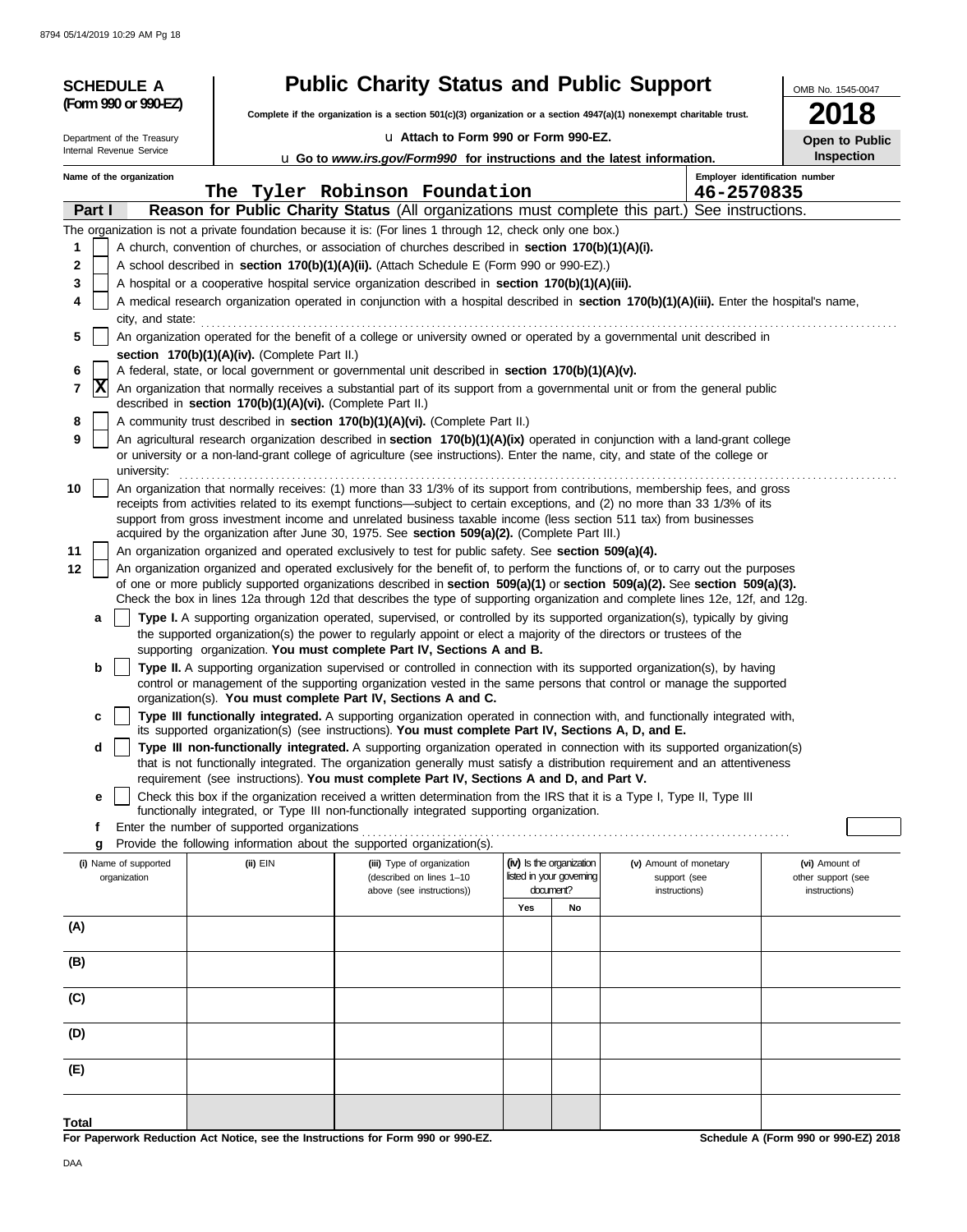|              | Schedule A (Form 990 or 990-EZ) 2018                                                                                                  | The Tyler Robinson Foundation 46-2570835 |          |            |            |           | Page 2    |
|--------------|---------------------------------------------------------------------------------------------------------------------------------------|------------------------------------------|----------|------------|------------|-----------|-----------|
|              | Support Schedule for Organizations Described in Sections 170(b)(1)(A)(iv) and 170(b)(1)(A)(vi)<br>Part II                             |                                          |          |            |            |           |           |
|              | (Complete only if you checked the box on line 5, 7, or 8 of Part I or if the organization failed to qualify under                     |                                          |          |            |            |           |           |
|              | Part III. If the organization fails to qualify under the tests listed below, please complete Part III.)                               |                                          |          |            |            |           |           |
|              | <b>Section A. Public Support</b>                                                                                                      |                                          |          |            |            |           |           |
|              | Calendar year (or fiscal year beginning in) u                                                                                         | (a) 2014                                 | (b) 2015 | $(c)$ 2016 | $(d)$ 2017 | (e) 2018  | (f) Total |
| 1            | Gifts, grants, contributions, and                                                                                                     |                                          |          |            |            |           |           |
|              | membership fees received. (Do not                                                                                                     |                                          |          |            |            |           |           |
|              | include any "unusual grants.")                                                                                                        | 648,119                                  | 887,026  | 795,192    | 1,247,644  | 1,924,639 | 5,502,620 |
| $\mathbf{2}$ | Tax revenues levied for the                                                                                                           |                                          |          |            |            |           |           |
|              | organization's benefit and either paid<br>to or expended on its behalf                                                                |                                          |          |            |            |           |           |
| 3            | The value of services or facilities                                                                                                   |                                          |          |            |            |           |           |
|              | furnished by a governmental unit to the<br>organization without charge                                                                |                                          |          |            |            |           |           |
| 4            | Total. Add lines 1 through 3                                                                                                          | 648,119                                  | 887,026  | 795,192    | 1,247,644  | 1,924,639 | 5,502,620 |
| 5            | The portion of total contributions by                                                                                                 |                                          |          |            |            |           |           |
|              | each person (other than a<br>governmental unit or publicly                                                                            |                                          |          |            |            |           |           |
|              | supported organization) included on                                                                                                   |                                          |          |            |            |           |           |
|              | line 1 that exceeds 2% of the amount                                                                                                  |                                          |          |            |            |           |           |
|              | shown on line 11, column (f)                                                                                                          |                                          |          |            |            |           | 1,524,189 |
| 6            | <b>Public support.</b> Subtract line 5 from line 4<br><b>Section B. Total Support</b>                                                 |                                          |          |            |            |           | 3,978,431 |
|              | Calendar year (or fiscal year beginning in) u                                                                                         | (a) 2014                                 | (b) 2015 | $(c)$ 2016 | $(d)$ 2017 | (e) 2018  | (f) Total |
| 7            | Amounts from line 4                                                                                                                   | 648,119                                  | 887,026  | 795,192    | 1,247,644  | 1,924,639 | 5,502,620 |
| 8            | Gross income from interest, dividends,                                                                                                |                                          |          |            |            |           |           |
|              | payments received on securities loans,                                                                                                |                                          |          |            |            |           |           |
|              | rents, royalties, and income from<br>similar sources $\ldots, \ldots, \ldots, \ldots, \ldots$                                         |                                          |          |            |            |           |           |
| 9            | Net income from unrelated business                                                                                                    |                                          |          |            |            |           |           |
|              | activities, whether or not the business                                                                                               |                                          |          |            |            |           |           |
|              | is regularly carried on                                                                                                               |                                          |          |            |            |           |           |
| 10           | Other income. Do not include gain or                                                                                                  |                                          |          |            |            |           |           |
|              | loss from the sale of capital assets                                                                                                  |                                          |          |            |            |           |           |
|              | (Explain in Part VI.)                                                                                                                 |                                          |          |            |            |           |           |
| 11           | Total support. Add lines 7 through 10                                                                                                 |                                          |          |            |            | 12        | 5,502,620 |
| 12<br>13     | First five years. If the Form 990 is for the organization's first, second, third, fourth, or fifth tax year as a section 501(c)(3)    |                                          |          |            |            |           | 962,766   |
|              | organization, check this box and stop here                                                                                            |                                          |          |            |            |           |           |
|              | Section C. Computation of Public Support Percentage                                                                                   |                                          |          |            |            |           |           |
| 14           |                                                                                                                                       |                                          |          |            |            | 14        | 72.30%    |
| 15           | Public support percentage from 2017 Schedule A, Part II, line 14                                                                      |                                          |          |            |            | 15        | %         |
| 16a          | 33 1/3% support test-2018. If the organization did not check the box on line 13, and line 14 is 33 1/3% or more, check this           |                                          |          |            |            |           |           |
|              | $\blacktriangleright$ $\vert$ X<br>box and stop here. The organization qualifies as a publicly supported organization                 |                                          |          |            |            |           |           |
| b            | 33 1/3% support test-2017. If the organization did not check a box on line 13 or 16a, and line 15 is 33 1/3% or more, check           |                                          |          |            |            |           |           |
|              |                                                                                                                                       |                                          |          |            |            |           |           |
|              | 17a 10%-facts-and-circumstances test-2018. If the organization did not check a box on line 13, 16a, or 16b, and line 14 is            |                                          |          |            |            |           |           |
|              | 10% or more, and if the organization meets the "facts-and-circumstances" test, check this box and stop here. Explain in               |                                          |          |            |            |           |           |
|              | Part VI how the organization meets the "facts-and-circumstances" test. The organization qualifies as a publicly supported             |                                          |          |            |            |           |           |
|              | organization<br>10%-facts-and-circumstances test-2017. If the organization did not check a box on line 13, 16a, 16b, or 17a, and line |                                          |          |            |            |           |           |
| b            | 15 is 10% or more, and if the organization meets the "facts-and-circumstances" test, check this box and stop here.                    |                                          |          |            |            |           |           |
|              | Explain in Part VI how the organization meets the "facts-and-circumstances" test. The organization qualifies as a publicly            |                                          |          |            |            |           |           |
|              | supported organization                                                                                                                |                                          |          |            |            |           |           |
| 18           | Private foundation. If the organization did not check a box on line 13, 16a, 16b, 17a, or 17b, check this box and see                 |                                          |          |            |            |           |           |
|              | instructions                                                                                                                          |                                          |          |            |            |           |           |
|              |                                                                                                                                       |                                          |          |            |            |           |           |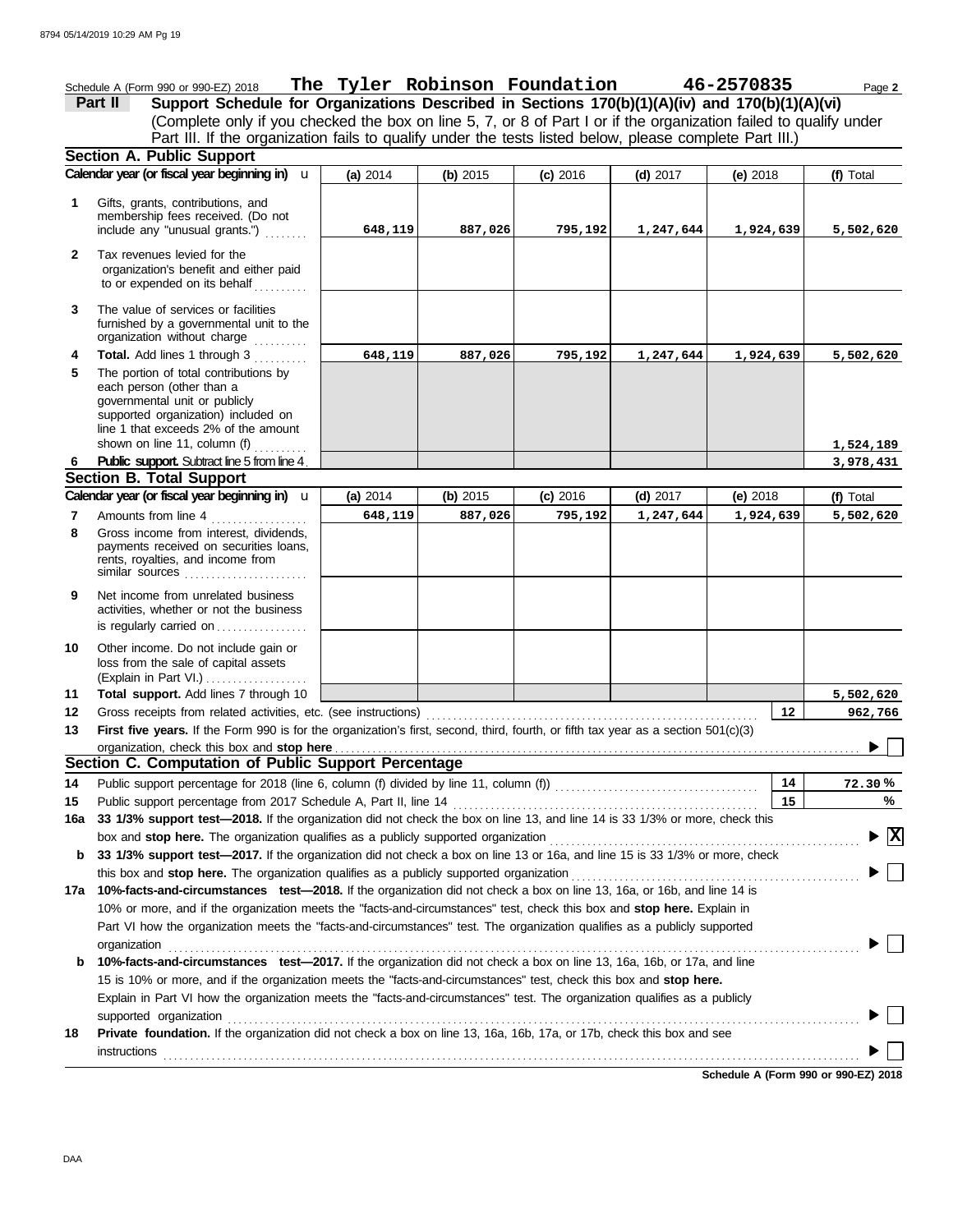|              | Schedule A (Form 990 or 990-EZ) 2018                                                                                                                                             |          |            | The Tyler Robinson Foundation |            | 46-2570835 | Page 3    |  |
|--------------|----------------------------------------------------------------------------------------------------------------------------------------------------------------------------------|----------|------------|-------------------------------|------------|------------|-----------|--|
|              | Support Schedule for Organizations Described in Section 509(a)(2)<br>Part III                                                                                                    |          |            |                               |            |            |           |  |
|              | (Complete only if you checked the box on line 10 of Part I or if the organization failed to qualify under Part II.                                                               |          |            |                               |            |            |           |  |
|              | If the organization fails to qualify under the tests listed below, please complete Part II.)                                                                                     |          |            |                               |            |            |           |  |
|              | <b>Section A. Public Support</b>                                                                                                                                                 |          |            |                               |            |            |           |  |
|              | Calendar year (or fiscal year beginning in) u                                                                                                                                    | (a) 2014 | (b) $2015$ | $(c)$ 2016                    | $(d)$ 2017 | (e) $2018$ | (f) Total |  |
| 1            | Gifts, grants, contributions, and membership<br>fees received. (Do not include any "unusual grants.")                                                                            |          |            |                               |            |            |           |  |
| $\mathbf{2}$ | Gross receipts from admissions, merchandise<br>sold or services performed, or facilities<br>fumished in any activity that is related to the<br>organization's tax-exempt purpose |          |            |                               |            |            |           |  |
| 3            | Gross receipts from activities that are not an<br>unrelated trade or business under section 513                                                                                  |          |            |                               |            |            |           |  |
| 4            | Tax revenues levied for the<br>organization's benefit and either paid<br>to or expended on its behalf                                                                            |          |            |                               |            |            |           |  |
| 5            | The value of services or facilities<br>furnished by a governmental unit to the<br>organization without charge                                                                    |          |            |                               |            |            |           |  |
| 6            | Total. Add lines 1 through 5                                                                                                                                                     |          |            |                               |            |            |           |  |
|              | <b>7a</b> Amounts included on lines 1, 2, and 3<br>received from disqualified persons                                                                                            |          |            |                               |            |            |           |  |
| b            | Amounts included on lines 2 and 3<br>received from other than disqualified<br>persons that exceed the greater of \$5,000<br>or 1% of the amount on line 13 for the year          |          |            |                               |            |            |           |  |
| C            | Add lines 7a and 7b<br>.                                                                                                                                                         |          |            |                               |            |            |           |  |
| 8            | Public support. (Subtract line 7c from                                                                                                                                           |          |            |                               |            |            |           |  |
|              | line $6.$ )                                                                                                                                                                      |          |            |                               |            |            |           |  |
|              | <b>Section B. Total Support</b><br>Calendar year (or fiscal year beginning in) u                                                                                                 |          |            |                               |            |            |           |  |
|              |                                                                                                                                                                                  | (a) 2014 | (b) 2015   | $(c)$ 2016                    | $(d)$ 2017 | (e) $2018$ | (f) Total |  |
| 9            | Amounts from line 6                                                                                                                                                              |          |            |                               |            |            |           |  |
|              | 10a Gross income from interest, dividends,<br>payments received on securities loans, rents,                                                                                      |          |            |                               |            |            |           |  |
|              | royalties, and income from similar sources<br>Unrelated business taxable income (less                                                                                            |          |            |                               |            |            |           |  |
|              | section 511 taxes) from businesses<br>acquired after June 30, 1975                                                                                                               |          |            |                               |            |            |           |  |
| c            | Add lines 10a and 10b                                                                                                                                                            |          |            |                               |            |            |           |  |
| 11           | Net income from unrelated business<br>activities not included in line 10b, whether<br>or not the business is regularly carried on                                                |          |            |                               |            |            |           |  |
| 12           | Other income. Do not include gain or<br>loss from the sale of capital assets<br>(Explain in Part VI.)                                                                            |          |            |                               |            |            |           |  |
| 13           | Total support. (Add lines 9, 10c, 11,                                                                                                                                            |          |            |                               |            |            |           |  |
| 14           | First five years. If the Form 990 is for the organization's first, second, third, fourth, or fifth tax year as a section 501(c)(3)<br>organization, check this box and stop here |          |            |                               |            |            |           |  |
|              | Section C. Computation of Public Support Percentage                                                                                                                              |          |            |                               |            |            |           |  |
| 15           |                                                                                                                                                                                  |          |            |                               |            | 15         | %         |  |
| 16           |                                                                                                                                                                                  |          |            |                               |            | 16         | %         |  |
|              | Section D. Computation of Investment Income Percentage                                                                                                                           |          |            |                               |            |            |           |  |
| 17           | Investment income percentage for 2018 (line 10c, column (f), divided by line 13, column (f)) [[[[[[[[[[[[[[[[                                                                    |          |            |                               |            | 17         | %         |  |
| 18           |                                                                                                                                                                                  |          |            |                               |            | 18         | %         |  |
| 19a          | 33 1/3% support tests-2018. If the organization did not check the box on line 14, and line 15 is more than 33 1/3%, and line                                                     |          |            |                               |            |            |           |  |
|              | 17 is not more than 33 1/3%, check this box and stop here. The organization qualifies as a publicly supported organization                                                       |          |            |                               |            |            |           |  |
| b            | 33 1/3% support tests-2017. If the organization did not check a box on line 14 or line 19a, and line 16 is more than 33 1/3%, and                                                |          |            |                               |            |            |           |  |
|              | line 18 is not more than 33 1/3%, check this box and stop here. The organization qualifies as a publicly supported organization                                                  |          |            |                               |            |            |           |  |
| 20           |                                                                                                                                                                                  |          |            |                               |            |            |           |  |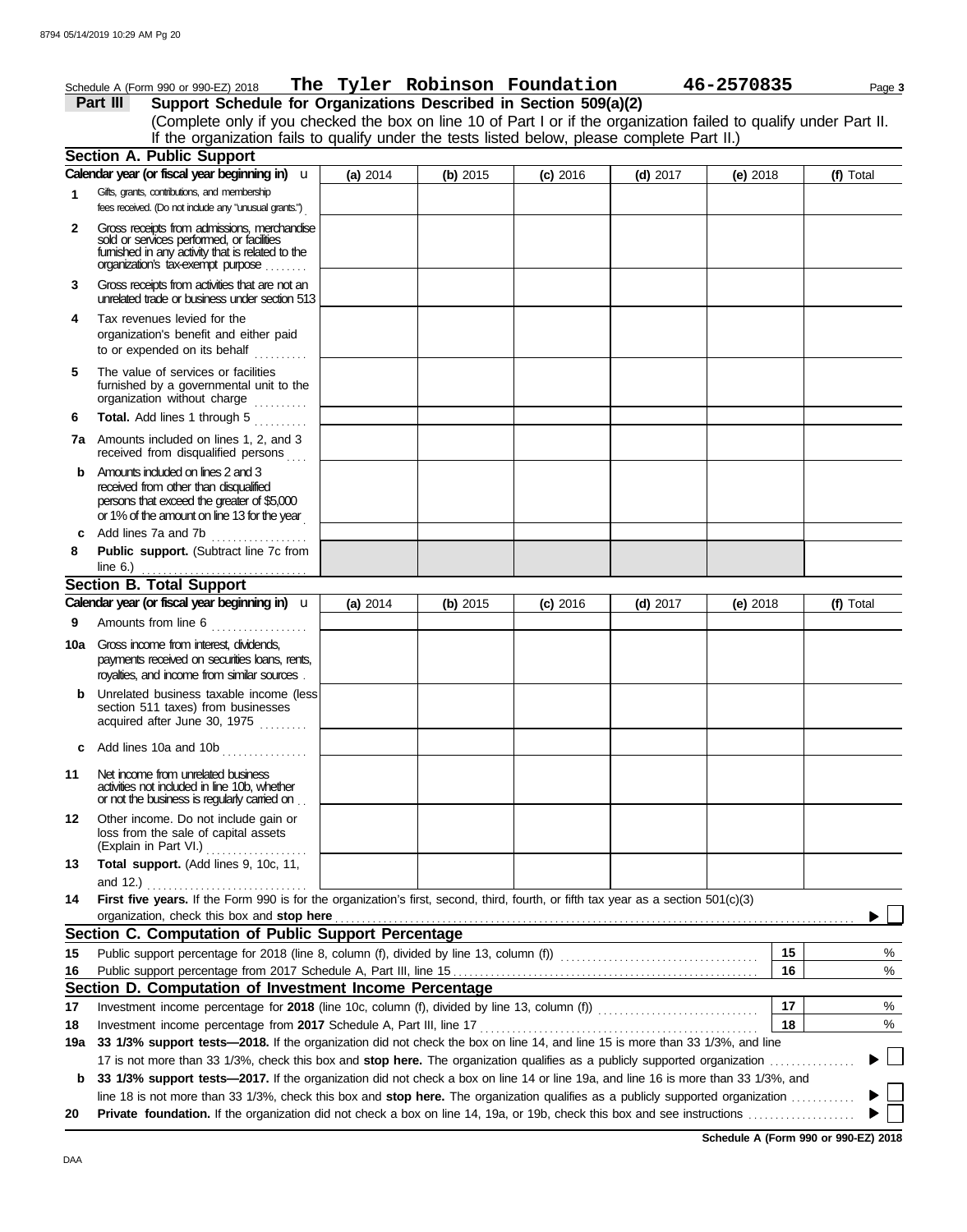| <b>Supporting Organizations</b><br>Part IV<br>(Complete only if you checked a box in line 12 on Part I. If you checked 12a of Part I, complete Sections A<br>and B. If you checked 12b of Part I, complete Sections A and C. If you checked 12c of Part I, complete<br>Sections A, D, and E. If you checked 12d of Part I, complete Sections A and D, and complete Part V.)<br>Section A. All Supporting Organizations<br><b>Yes</b><br>1<br>Are all of the organization's supported organizations listed by name in the organization's governing<br>documents? If "No," describe in Part VI how the supported organizations are designated. If designated by<br>class or purpose, describe the designation. If historic and continuing relationship, explain.<br>1<br>$\mathbf{2}$<br>Did the organization have any supported organization that does not have an IRS determination of status<br>under section 509(a)(1) or (2)? If "Yes," explain in Part VI how the organization determined that the supported<br>$\mathbf{2}$<br>organization was described in section 509(a)(1) or (2).<br>Did the organization have a supported organization described in section 501(c)(4), (5), or (6)? If "Yes," answer<br>3a<br>$(b)$ and $(c)$ below.<br>3a<br>Did the organization confirm that each supported organization qualified under section $501(c)(4)$ , $(5)$ , or $(6)$ and<br>b<br>satisfied the public support tests under section 509(a)(2)? If "Yes," describe in Part VI when and how the<br>organization made the determination.<br>3b<br>Did the organization ensure that all support to such organizations was used exclusively for section $170(c)(2)(B)$<br>c<br>purposes? If "Yes," explain in Part VI what controls the organization put in place to ensure such use.<br>3 <sub>c</sub><br>Was any supported organization not organized in the United States ("foreign supported organization")? If<br>4a<br>"Yes," and if you checked 12a or 12b in Part I, answer (b) and (c) below.<br>4a<br>Did the organization have ultimate control and discretion in deciding whether to make grants to the foreign<br>b<br>supported organization? If "Yes," describe in Part VI how the organization had such control and discretion<br>despite being controlled or supervised by or in connection with its supported organizations.<br>4b<br>Did the organization support any foreign supported organization that does not have an IRS determination<br>c<br>under sections $501(c)(3)$ and $509(a)(1)$ or $(2)?$ If "Yes," explain in Part VI what controls the organization used<br>to ensure that all support to the foreign supported organization was used exclusively for section $170(c)(2)(B)$<br>4с<br>purposes.<br>Did the organization add, substitute, or remove any supported organizations during the tax year? If "Yes,"<br>5a<br>answer (b) and (c) below (if applicable). Also, provide detail in Part VI, including (i) the names and EIN<br>numbers of the supported organizations added, substituted, or removed; (ii) the reasons for each such action;<br>(iii) the authority under the organization's organizing document authorizing such action; and (iv) how the action<br>was accomplished (such as by amendment to the organizing document).<br>5a<br>Type I or Type II only. Was any added or substituted supported organization part of a class already<br>b<br>designated in the organization's organizing document?<br>5b<br>5c<br>Substitutions only. Was the substitution the result of an event beyond the organization's control?<br>c<br>6<br>Did the organization provide support (whether in the form of grants or the provision of services or facilities) to<br>anyone other than (i) its supported organizations, (ii) individuals that are part of the charitable class benefited<br>by one or more of its supported organizations, or (iii) other supporting organizations that also support or<br>benefit one or more of the filing organization's supported organizations? If "Yes," provide detail in Part VI.<br>6<br>Did the organization provide a grant, loan, compensation, or other similar payment to a substantial contributor<br>7<br>(as defined in section 4958(c)(3)(C)), a family member of a substantial contributor, or a 35% controlled entity<br>with regard to a substantial contributor? If "Yes," complete Part I of Schedule L (Form 990 or 990-EZ).<br>7<br>Did the organization make a loan to a disqualified person (as defined in section 4958) not described in line 7?<br>8<br>If "Yes," complete Part I of Schedule L (Form 990 or 990-EZ).<br>8<br>Was the organization controlled directly or indirectly at any time during the tax year by one or more<br>9a<br>disqualified persons as defined in section 4946 (other than foundation managers and organizations described<br>in section 509(a)(1) or (2))? If "Yes," provide detail in Part VI.<br>9а<br>Did one or more disqualified persons (as defined in line 9a) hold a controlling interest in any entity in which<br>b<br>the supporting organization had an interest? If "Yes," provide detail in Part VI.<br>9b<br>Did a disqualified person (as defined in line 9a) have an ownership interest in, or derive any personal benefit<br>c<br>from, assets in which the supporting organization also had an interest? If "Yes," provide detail in Part VI.<br>9c | The Tyler Robinson Foundation<br>46-2570835<br>Schedule A (Form 990 or 990-EZ) 2018 | Page 4 |
|---------------------------------------------------------------------------------------------------------------------------------------------------------------------------------------------------------------------------------------------------------------------------------------------------------------------------------------------------------------------------------------------------------------------------------------------------------------------------------------------------------------------------------------------------------------------------------------------------------------------------------------------------------------------------------------------------------------------------------------------------------------------------------------------------------------------------------------------------------------------------------------------------------------------------------------------------------------------------------------------------------------------------------------------------------------------------------------------------------------------------------------------------------------------------------------------------------------------------------------------------------------------------------------------------------------------------------------------------------------------------------------------------------------------------------------------------------------------------------------------------------------------------------------------------------------------------------------------------------------------------------------------------------------------------------------------------------------------------------------------------------------------------------------------------------------------------------------------------------------------------------------------------------------------------------------------------------------------------------------------------------------------------------------------------------------------------------------------------------------------------------------------------------------------------------------------------------------------------------------------------------------------------------------------------------------------------------------------------------------------------------------------------------------------------------------------------------------------------------------------------------------------------------------------------------------------------------------------------------------------------------------------------------------------------------------------------------------------------------------------------------------------------------------------------------------------------------------------------------------------------------------------------------------------------------------------------------------------------------------------------------------------------------------------------------------------------------------------------------------------------------------------------------------------------------------------------------------------------------------------------------------------------------------------------------------------------------------------------------------------------------------------------------------------------------------------------------------------------------------------------------------------------------------------------------------------------------------------------------------------------------------------------------------------------------------------------------------------------------------------------------------------------------------------------------------------------------------------------------------------------------------------------------------------------------------------------------------------------------------------------------------------------------------------------------------------------------------------------------------------------------------------------------------------------------------------------------------------------------------------------------------------------------------------------------------------------------------------------------------------------------------------------------------------------------------------------------------------------------------------------------------------------------------------------------------------------------------------------------------------------------------------------------------------------------------------------------------------------------------------------------------------------------------------------------------------------------------------------------------------------------------------------------------------------------------------------------------------------------------------------------------------------------------------------------------------------------------------------------------------------------------------------------------------------------------------------------------------------------------------------------------------------------------------------------------------------------------------------------------------------------------------------------------------|-------------------------------------------------------------------------------------|--------|
|                                                                                                                                                                                                                                                                                                                                                                                                                                                                                                                                                                                                                                                                                                                                                                                                                                                                                                                                                                                                                                                                                                                                                                                                                                                                                                                                                                                                                                                                                                                                                                                                                                                                                                                                                                                                                                                                                                                                                                                                                                                                                                                                                                                                                                                                                                                                                                                                                                                                                                                                                                                                                                                                                                                                                                                                                                                                                                                                                                                                                                                                                                                                                                                                                                                                                                                                                                                                                                                                                                                                                                                                                                                                                                                                                                                                                                                                                                                                                                                                                                                                                                                                                                                                                                                                                                                                                                                                                                                                                                                                                                                                                                                                                                                                                                                                                                                                                                                                                                                                                                                                                                                                                                                                                                                                                                                                                                                                                     |                                                                                     |        |
|                                                                                                                                                                                                                                                                                                                                                                                                                                                                                                                                                                                                                                                                                                                                                                                                                                                                                                                                                                                                                                                                                                                                                                                                                                                                                                                                                                                                                                                                                                                                                                                                                                                                                                                                                                                                                                                                                                                                                                                                                                                                                                                                                                                                                                                                                                                                                                                                                                                                                                                                                                                                                                                                                                                                                                                                                                                                                                                                                                                                                                                                                                                                                                                                                                                                                                                                                                                                                                                                                                                                                                                                                                                                                                                                                                                                                                                                                                                                                                                                                                                                                                                                                                                                                                                                                                                                                                                                                                                                                                                                                                                                                                                                                                                                                                                                                                                                                                                                                                                                                                                                                                                                                                                                                                                                                                                                                                                                                     |                                                                                     |        |
|                                                                                                                                                                                                                                                                                                                                                                                                                                                                                                                                                                                                                                                                                                                                                                                                                                                                                                                                                                                                                                                                                                                                                                                                                                                                                                                                                                                                                                                                                                                                                                                                                                                                                                                                                                                                                                                                                                                                                                                                                                                                                                                                                                                                                                                                                                                                                                                                                                                                                                                                                                                                                                                                                                                                                                                                                                                                                                                                                                                                                                                                                                                                                                                                                                                                                                                                                                                                                                                                                                                                                                                                                                                                                                                                                                                                                                                                                                                                                                                                                                                                                                                                                                                                                                                                                                                                                                                                                                                                                                                                                                                                                                                                                                                                                                                                                                                                                                                                                                                                                                                                                                                                                                                                                                                                                                                                                                                                                     |                                                                                     |        |
|                                                                                                                                                                                                                                                                                                                                                                                                                                                                                                                                                                                                                                                                                                                                                                                                                                                                                                                                                                                                                                                                                                                                                                                                                                                                                                                                                                                                                                                                                                                                                                                                                                                                                                                                                                                                                                                                                                                                                                                                                                                                                                                                                                                                                                                                                                                                                                                                                                                                                                                                                                                                                                                                                                                                                                                                                                                                                                                                                                                                                                                                                                                                                                                                                                                                                                                                                                                                                                                                                                                                                                                                                                                                                                                                                                                                                                                                                                                                                                                                                                                                                                                                                                                                                                                                                                                                                                                                                                                                                                                                                                                                                                                                                                                                                                                                                                                                                                                                                                                                                                                                                                                                                                                                                                                                                                                                                                                                                     |                                                                                     |        |
|                                                                                                                                                                                                                                                                                                                                                                                                                                                                                                                                                                                                                                                                                                                                                                                                                                                                                                                                                                                                                                                                                                                                                                                                                                                                                                                                                                                                                                                                                                                                                                                                                                                                                                                                                                                                                                                                                                                                                                                                                                                                                                                                                                                                                                                                                                                                                                                                                                                                                                                                                                                                                                                                                                                                                                                                                                                                                                                                                                                                                                                                                                                                                                                                                                                                                                                                                                                                                                                                                                                                                                                                                                                                                                                                                                                                                                                                                                                                                                                                                                                                                                                                                                                                                                                                                                                                                                                                                                                                                                                                                                                                                                                                                                                                                                                                                                                                                                                                                                                                                                                                                                                                                                                                                                                                                                                                                                                                                     |                                                                                     |        |
|                                                                                                                                                                                                                                                                                                                                                                                                                                                                                                                                                                                                                                                                                                                                                                                                                                                                                                                                                                                                                                                                                                                                                                                                                                                                                                                                                                                                                                                                                                                                                                                                                                                                                                                                                                                                                                                                                                                                                                                                                                                                                                                                                                                                                                                                                                                                                                                                                                                                                                                                                                                                                                                                                                                                                                                                                                                                                                                                                                                                                                                                                                                                                                                                                                                                                                                                                                                                                                                                                                                                                                                                                                                                                                                                                                                                                                                                                                                                                                                                                                                                                                                                                                                                                                                                                                                                                                                                                                                                                                                                                                                                                                                                                                                                                                                                                                                                                                                                                                                                                                                                                                                                                                                                                                                                                                                                                                                                                     |                                                                                     | No     |
|                                                                                                                                                                                                                                                                                                                                                                                                                                                                                                                                                                                                                                                                                                                                                                                                                                                                                                                                                                                                                                                                                                                                                                                                                                                                                                                                                                                                                                                                                                                                                                                                                                                                                                                                                                                                                                                                                                                                                                                                                                                                                                                                                                                                                                                                                                                                                                                                                                                                                                                                                                                                                                                                                                                                                                                                                                                                                                                                                                                                                                                                                                                                                                                                                                                                                                                                                                                                                                                                                                                                                                                                                                                                                                                                                                                                                                                                                                                                                                                                                                                                                                                                                                                                                                                                                                                                                                                                                                                                                                                                                                                                                                                                                                                                                                                                                                                                                                                                                                                                                                                                                                                                                                                                                                                                                                                                                                                                                     |                                                                                     |        |
|                                                                                                                                                                                                                                                                                                                                                                                                                                                                                                                                                                                                                                                                                                                                                                                                                                                                                                                                                                                                                                                                                                                                                                                                                                                                                                                                                                                                                                                                                                                                                                                                                                                                                                                                                                                                                                                                                                                                                                                                                                                                                                                                                                                                                                                                                                                                                                                                                                                                                                                                                                                                                                                                                                                                                                                                                                                                                                                                                                                                                                                                                                                                                                                                                                                                                                                                                                                                                                                                                                                                                                                                                                                                                                                                                                                                                                                                                                                                                                                                                                                                                                                                                                                                                                                                                                                                                                                                                                                                                                                                                                                                                                                                                                                                                                                                                                                                                                                                                                                                                                                                                                                                                                                                                                                                                                                                                                                                                     |                                                                                     |        |
|                                                                                                                                                                                                                                                                                                                                                                                                                                                                                                                                                                                                                                                                                                                                                                                                                                                                                                                                                                                                                                                                                                                                                                                                                                                                                                                                                                                                                                                                                                                                                                                                                                                                                                                                                                                                                                                                                                                                                                                                                                                                                                                                                                                                                                                                                                                                                                                                                                                                                                                                                                                                                                                                                                                                                                                                                                                                                                                                                                                                                                                                                                                                                                                                                                                                                                                                                                                                                                                                                                                                                                                                                                                                                                                                                                                                                                                                                                                                                                                                                                                                                                                                                                                                                                                                                                                                                                                                                                                                                                                                                                                                                                                                                                                                                                                                                                                                                                                                                                                                                                                                                                                                                                                                                                                                                                                                                                                                                     |                                                                                     |        |
|                                                                                                                                                                                                                                                                                                                                                                                                                                                                                                                                                                                                                                                                                                                                                                                                                                                                                                                                                                                                                                                                                                                                                                                                                                                                                                                                                                                                                                                                                                                                                                                                                                                                                                                                                                                                                                                                                                                                                                                                                                                                                                                                                                                                                                                                                                                                                                                                                                                                                                                                                                                                                                                                                                                                                                                                                                                                                                                                                                                                                                                                                                                                                                                                                                                                                                                                                                                                                                                                                                                                                                                                                                                                                                                                                                                                                                                                                                                                                                                                                                                                                                                                                                                                                                                                                                                                                                                                                                                                                                                                                                                                                                                                                                                                                                                                                                                                                                                                                                                                                                                                                                                                                                                                                                                                                                                                                                                                                     |                                                                                     |        |
|                                                                                                                                                                                                                                                                                                                                                                                                                                                                                                                                                                                                                                                                                                                                                                                                                                                                                                                                                                                                                                                                                                                                                                                                                                                                                                                                                                                                                                                                                                                                                                                                                                                                                                                                                                                                                                                                                                                                                                                                                                                                                                                                                                                                                                                                                                                                                                                                                                                                                                                                                                                                                                                                                                                                                                                                                                                                                                                                                                                                                                                                                                                                                                                                                                                                                                                                                                                                                                                                                                                                                                                                                                                                                                                                                                                                                                                                                                                                                                                                                                                                                                                                                                                                                                                                                                                                                                                                                                                                                                                                                                                                                                                                                                                                                                                                                                                                                                                                                                                                                                                                                                                                                                                                                                                                                                                                                                                                                     |                                                                                     |        |
|                                                                                                                                                                                                                                                                                                                                                                                                                                                                                                                                                                                                                                                                                                                                                                                                                                                                                                                                                                                                                                                                                                                                                                                                                                                                                                                                                                                                                                                                                                                                                                                                                                                                                                                                                                                                                                                                                                                                                                                                                                                                                                                                                                                                                                                                                                                                                                                                                                                                                                                                                                                                                                                                                                                                                                                                                                                                                                                                                                                                                                                                                                                                                                                                                                                                                                                                                                                                                                                                                                                                                                                                                                                                                                                                                                                                                                                                                                                                                                                                                                                                                                                                                                                                                                                                                                                                                                                                                                                                                                                                                                                                                                                                                                                                                                                                                                                                                                                                                                                                                                                                                                                                                                                                                                                                                                                                                                                                                     |                                                                                     |        |
|                                                                                                                                                                                                                                                                                                                                                                                                                                                                                                                                                                                                                                                                                                                                                                                                                                                                                                                                                                                                                                                                                                                                                                                                                                                                                                                                                                                                                                                                                                                                                                                                                                                                                                                                                                                                                                                                                                                                                                                                                                                                                                                                                                                                                                                                                                                                                                                                                                                                                                                                                                                                                                                                                                                                                                                                                                                                                                                                                                                                                                                                                                                                                                                                                                                                                                                                                                                                                                                                                                                                                                                                                                                                                                                                                                                                                                                                                                                                                                                                                                                                                                                                                                                                                                                                                                                                                                                                                                                                                                                                                                                                                                                                                                                                                                                                                                                                                                                                                                                                                                                                                                                                                                                                                                                                                                                                                                                                                     |                                                                                     |        |
|                                                                                                                                                                                                                                                                                                                                                                                                                                                                                                                                                                                                                                                                                                                                                                                                                                                                                                                                                                                                                                                                                                                                                                                                                                                                                                                                                                                                                                                                                                                                                                                                                                                                                                                                                                                                                                                                                                                                                                                                                                                                                                                                                                                                                                                                                                                                                                                                                                                                                                                                                                                                                                                                                                                                                                                                                                                                                                                                                                                                                                                                                                                                                                                                                                                                                                                                                                                                                                                                                                                                                                                                                                                                                                                                                                                                                                                                                                                                                                                                                                                                                                                                                                                                                                                                                                                                                                                                                                                                                                                                                                                                                                                                                                                                                                                                                                                                                                                                                                                                                                                                                                                                                                                                                                                                                                                                                                                                                     |                                                                                     |        |
|                                                                                                                                                                                                                                                                                                                                                                                                                                                                                                                                                                                                                                                                                                                                                                                                                                                                                                                                                                                                                                                                                                                                                                                                                                                                                                                                                                                                                                                                                                                                                                                                                                                                                                                                                                                                                                                                                                                                                                                                                                                                                                                                                                                                                                                                                                                                                                                                                                                                                                                                                                                                                                                                                                                                                                                                                                                                                                                                                                                                                                                                                                                                                                                                                                                                                                                                                                                                                                                                                                                                                                                                                                                                                                                                                                                                                                                                                                                                                                                                                                                                                                                                                                                                                                                                                                                                                                                                                                                                                                                                                                                                                                                                                                                                                                                                                                                                                                                                                                                                                                                                                                                                                                                                                                                                                                                                                                                                                     |                                                                                     |        |
|                                                                                                                                                                                                                                                                                                                                                                                                                                                                                                                                                                                                                                                                                                                                                                                                                                                                                                                                                                                                                                                                                                                                                                                                                                                                                                                                                                                                                                                                                                                                                                                                                                                                                                                                                                                                                                                                                                                                                                                                                                                                                                                                                                                                                                                                                                                                                                                                                                                                                                                                                                                                                                                                                                                                                                                                                                                                                                                                                                                                                                                                                                                                                                                                                                                                                                                                                                                                                                                                                                                                                                                                                                                                                                                                                                                                                                                                                                                                                                                                                                                                                                                                                                                                                                                                                                                                                                                                                                                                                                                                                                                                                                                                                                                                                                                                                                                                                                                                                                                                                                                                                                                                                                                                                                                                                                                                                                                                                     |                                                                                     |        |
|                                                                                                                                                                                                                                                                                                                                                                                                                                                                                                                                                                                                                                                                                                                                                                                                                                                                                                                                                                                                                                                                                                                                                                                                                                                                                                                                                                                                                                                                                                                                                                                                                                                                                                                                                                                                                                                                                                                                                                                                                                                                                                                                                                                                                                                                                                                                                                                                                                                                                                                                                                                                                                                                                                                                                                                                                                                                                                                                                                                                                                                                                                                                                                                                                                                                                                                                                                                                                                                                                                                                                                                                                                                                                                                                                                                                                                                                                                                                                                                                                                                                                                                                                                                                                                                                                                                                                                                                                                                                                                                                                                                                                                                                                                                                                                                                                                                                                                                                                                                                                                                                                                                                                                                                                                                                                                                                                                                                                     |                                                                                     |        |
|                                                                                                                                                                                                                                                                                                                                                                                                                                                                                                                                                                                                                                                                                                                                                                                                                                                                                                                                                                                                                                                                                                                                                                                                                                                                                                                                                                                                                                                                                                                                                                                                                                                                                                                                                                                                                                                                                                                                                                                                                                                                                                                                                                                                                                                                                                                                                                                                                                                                                                                                                                                                                                                                                                                                                                                                                                                                                                                                                                                                                                                                                                                                                                                                                                                                                                                                                                                                                                                                                                                                                                                                                                                                                                                                                                                                                                                                                                                                                                                                                                                                                                                                                                                                                                                                                                                                                                                                                                                                                                                                                                                                                                                                                                                                                                                                                                                                                                                                                                                                                                                                                                                                                                                                                                                                                                                                                                                                                     |                                                                                     |        |
|                                                                                                                                                                                                                                                                                                                                                                                                                                                                                                                                                                                                                                                                                                                                                                                                                                                                                                                                                                                                                                                                                                                                                                                                                                                                                                                                                                                                                                                                                                                                                                                                                                                                                                                                                                                                                                                                                                                                                                                                                                                                                                                                                                                                                                                                                                                                                                                                                                                                                                                                                                                                                                                                                                                                                                                                                                                                                                                                                                                                                                                                                                                                                                                                                                                                                                                                                                                                                                                                                                                                                                                                                                                                                                                                                                                                                                                                                                                                                                                                                                                                                                                                                                                                                                                                                                                                                                                                                                                                                                                                                                                                                                                                                                                                                                                                                                                                                                                                                                                                                                                                                                                                                                                                                                                                                                                                                                                                                     |                                                                                     |        |
|                                                                                                                                                                                                                                                                                                                                                                                                                                                                                                                                                                                                                                                                                                                                                                                                                                                                                                                                                                                                                                                                                                                                                                                                                                                                                                                                                                                                                                                                                                                                                                                                                                                                                                                                                                                                                                                                                                                                                                                                                                                                                                                                                                                                                                                                                                                                                                                                                                                                                                                                                                                                                                                                                                                                                                                                                                                                                                                                                                                                                                                                                                                                                                                                                                                                                                                                                                                                                                                                                                                                                                                                                                                                                                                                                                                                                                                                                                                                                                                                                                                                                                                                                                                                                                                                                                                                                                                                                                                                                                                                                                                                                                                                                                                                                                                                                                                                                                                                                                                                                                                                                                                                                                                                                                                                                                                                                                                                                     |                                                                                     |        |
|                                                                                                                                                                                                                                                                                                                                                                                                                                                                                                                                                                                                                                                                                                                                                                                                                                                                                                                                                                                                                                                                                                                                                                                                                                                                                                                                                                                                                                                                                                                                                                                                                                                                                                                                                                                                                                                                                                                                                                                                                                                                                                                                                                                                                                                                                                                                                                                                                                                                                                                                                                                                                                                                                                                                                                                                                                                                                                                                                                                                                                                                                                                                                                                                                                                                                                                                                                                                                                                                                                                                                                                                                                                                                                                                                                                                                                                                                                                                                                                                                                                                                                                                                                                                                                                                                                                                                                                                                                                                                                                                                                                                                                                                                                                                                                                                                                                                                                                                                                                                                                                                                                                                                                                                                                                                                                                                                                                                                     |                                                                                     |        |
|                                                                                                                                                                                                                                                                                                                                                                                                                                                                                                                                                                                                                                                                                                                                                                                                                                                                                                                                                                                                                                                                                                                                                                                                                                                                                                                                                                                                                                                                                                                                                                                                                                                                                                                                                                                                                                                                                                                                                                                                                                                                                                                                                                                                                                                                                                                                                                                                                                                                                                                                                                                                                                                                                                                                                                                                                                                                                                                                                                                                                                                                                                                                                                                                                                                                                                                                                                                                                                                                                                                                                                                                                                                                                                                                                                                                                                                                                                                                                                                                                                                                                                                                                                                                                                                                                                                                                                                                                                                                                                                                                                                                                                                                                                                                                                                                                                                                                                                                                                                                                                                                                                                                                                                                                                                                                                                                                                                                                     |                                                                                     |        |
|                                                                                                                                                                                                                                                                                                                                                                                                                                                                                                                                                                                                                                                                                                                                                                                                                                                                                                                                                                                                                                                                                                                                                                                                                                                                                                                                                                                                                                                                                                                                                                                                                                                                                                                                                                                                                                                                                                                                                                                                                                                                                                                                                                                                                                                                                                                                                                                                                                                                                                                                                                                                                                                                                                                                                                                                                                                                                                                                                                                                                                                                                                                                                                                                                                                                                                                                                                                                                                                                                                                                                                                                                                                                                                                                                                                                                                                                                                                                                                                                                                                                                                                                                                                                                                                                                                                                                                                                                                                                                                                                                                                                                                                                                                                                                                                                                                                                                                                                                                                                                                                                                                                                                                                                                                                                                                                                                                                                                     |                                                                                     |        |
|                                                                                                                                                                                                                                                                                                                                                                                                                                                                                                                                                                                                                                                                                                                                                                                                                                                                                                                                                                                                                                                                                                                                                                                                                                                                                                                                                                                                                                                                                                                                                                                                                                                                                                                                                                                                                                                                                                                                                                                                                                                                                                                                                                                                                                                                                                                                                                                                                                                                                                                                                                                                                                                                                                                                                                                                                                                                                                                                                                                                                                                                                                                                                                                                                                                                                                                                                                                                                                                                                                                                                                                                                                                                                                                                                                                                                                                                                                                                                                                                                                                                                                                                                                                                                                                                                                                                                                                                                                                                                                                                                                                                                                                                                                                                                                                                                                                                                                                                                                                                                                                                                                                                                                                                                                                                                                                                                                                                                     |                                                                                     |        |
|                                                                                                                                                                                                                                                                                                                                                                                                                                                                                                                                                                                                                                                                                                                                                                                                                                                                                                                                                                                                                                                                                                                                                                                                                                                                                                                                                                                                                                                                                                                                                                                                                                                                                                                                                                                                                                                                                                                                                                                                                                                                                                                                                                                                                                                                                                                                                                                                                                                                                                                                                                                                                                                                                                                                                                                                                                                                                                                                                                                                                                                                                                                                                                                                                                                                                                                                                                                                                                                                                                                                                                                                                                                                                                                                                                                                                                                                                                                                                                                                                                                                                                                                                                                                                                                                                                                                                                                                                                                                                                                                                                                                                                                                                                                                                                                                                                                                                                                                                                                                                                                                                                                                                                                                                                                                                                                                                                                                                     |                                                                                     |        |
|                                                                                                                                                                                                                                                                                                                                                                                                                                                                                                                                                                                                                                                                                                                                                                                                                                                                                                                                                                                                                                                                                                                                                                                                                                                                                                                                                                                                                                                                                                                                                                                                                                                                                                                                                                                                                                                                                                                                                                                                                                                                                                                                                                                                                                                                                                                                                                                                                                                                                                                                                                                                                                                                                                                                                                                                                                                                                                                                                                                                                                                                                                                                                                                                                                                                                                                                                                                                                                                                                                                                                                                                                                                                                                                                                                                                                                                                                                                                                                                                                                                                                                                                                                                                                                                                                                                                                                                                                                                                                                                                                                                                                                                                                                                                                                                                                                                                                                                                                                                                                                                                                                                                                                                                                                                                                                                                                                                                                     |                                                                                     |        |
|                                                                                                                                                                                                                                                                                                                                                                                                                                                                                                                                                                                                                                                                                                                                                                                                                                                                                                                                                                                                                                                                                                                                                                                                                                                                                                                                                                                                                                                                                                                                                                                                                                                                                                                                                                                                                                                                                                                                                                                                                                                                                                                                                                                                                                                                                                                                                                                                                                                                                                                                                                                                                                                                                                                                                                                                                                                                                                                                                                                                                                                                                                                                                                                                                                                                                                                                                                                                                                                                                                                                                                                                                                                                                                                                                                                                                                                                                                                                                                                                                                                                                                                                                                                                                                                                                                                                                                                                                                                                                                                                                                                                                                                                                                                                                                                                                                                                                                                                                                                                                                                                                                                                                                                                                                                                                                                                                                                                                     |                                                                                     |        |
|                                                                                                                                                                                                                                                                                                                                                                                                                                                                                                                                                                                                                                                                                                                                                                                                                                                                                                                                                                                                                                                                                                                                                                                                                                                                                                                                                                                                                                                                                                                                                                                                                                                                                                                                                                                                                                                                                                                                                                                                                                                                                                                                                                                                                                                                                                                                                                                                                                                                                                                                                                                                                                                                                                                                                                                                                                                                                                                                                                                                                                                                                                                                                                                                                                                                                                                                                                                                                                                                                                                                                                                                                                                                                                                                                                                                                                                                                                                                                                                                                                                                                                                                                                                                                                                                                                                                                                                                                                                                                                                                                                                                                                                                                                                                                                                                                                                                                                                                                                                                                                                                                                                                                                                                                                                                                                                                                                                                                     |                                                                                     |        |
|                                                                                                                                                                                                                                                                                                                                                                                                                                                                                                                                                                                                                                                                                                                                                                                                                                                                                                                                                                                                                                                                                                                                                                                                                                                                                                                                                                                                                                                                                                                                                                                                                                                                                                                                                                                                                                                                                                                                                                                                                                                                                                                                                                                                                                                                                                                                                                                                                                                                                                                                                                                                                                                                                                                                                                                                                                                                                                                                                                                                                                                                                                                                                                                                                                                                                                                                                                                                                                                                                                                                                                                                                                                                                                                                                                                                                                                                                                                                                                                                                                                                                                                                                                                                                                                                                                                                                                                                                                                                                                                                                                                                                                                                                                                                                                                                                                                                                                                                                                                                                                                                                                                                                                                                                                                                                                                                                                                                                     |                                                                                     |        |
|                                                                                                                                                                                                                                                                                                                                                                                                                                                                                                                                                                                                                                                                                                                                                                                                                                                                                                                                                                                                                                                                                                                                                                                                                                                                                                                                                                                                                                                                                                                                                                                                                                                                                                                                                                                                                                                                                                                                                                                                                                                                                                                                                                                                                                                                                                                                                                                                                                                                                                                                                                                                                                                                                                                                                                                                                                                                                                                                                                                                                                                                                                                                                                                                                                                                                                                                                                                                                                                                                                                                                                                                                                                                                                                                                                                                                                                                                                                                                                                                                                                                                                                                                                                                                                                                                                                                                                                                                                                                                                                                                                                                                                                                                                                                                                                                                                                                                                                                                                                                                                                                                                                                                                                                                                                                                                                                                                                                                     |                                                                                     |        |
|                                                                                                                                                                                                                                                                                                                                                                                                                                                                                                                                                                                                                                                                                                                                                                                                                                                                                                                                                                                                                                                                                                                                                                                                                                                                                                                                                                                                                                                                                                                                                                                                                                                                                                                                                                                                                                                                                                                                                                                                                                                                                                                                                                                                                                                                                                                                                                                                                                                                                                                                                                                                                                                                                                                                                                                                                                                                                                                                                                                                                                                                                                                                                                                                                                                                                                                                                                                                                                                                                                                                                                                                                                                                                                                                                                                                                                                                                                                                                                                                                                                                                                                                                                                                                                                                                                                                                                                                                                                                                                                                                                                                                                                                                                                                                                                                                                                                                                                                                                                                                                                                                                                                                                                                                                                                                                                                                                                                                     |                                                                                     |        |
|                                                                                                                                                                                                                                                                                                                                                                                                                                                                                                                                                                                                                                                                                                                                                                                                                                                                                                                                                                                                                                                                                                                                                                                                                                                                                                                                                                                                                                                                                                                                                                                                                                                                                                                                                                                                                                                                                                                                                                                                                                                                                                                                                                                                                                                                                                                                                                                                                                                                                                                                                                                                                                                                                                                                                                                                                                                                                                                                                                                                                                                                                                                                                                                                                                                                                                                                                                                                                                                                                                                                                                                                                                                                                                                                                                                                                                                                                                                                                                                                                                                                                                                                                                                                                                                                                                                                                                                                                                                                                                                                                                                                                                                                                                                                                                                                                                                                                                                                                                                                                                                                                                                                                                                                                                                                                                                                                                                                                     |                                                                                     |        |
|                                                                                                                                                                                                                                                                                                                                                                                                                                                                                                                                                                                                                                                                                                                                                                                                                                                                                                                                                                                                                                                                                                                                                                                                                                                                                                                                                                                                                                                                                                                                                                                                                                                                                                                                                                                                                                                                                                                                                                                                                                                                                                                                                                                                                                                                                                                                                                                                                                                                                                                                                                                                                                                                                                                                                                                                                                                                                                                                                                                                                                                                                                                                                                                                                                                                                                                                                                                                                                                                                                                                                                                                                                                                                                                                                                                                                                                                                                                                                                                                                                                                                                                                                                                                                                                                                                                                                                                                                                                                                                                                                                                                                                                                                                                                                                                                                                                                                                                                                                                                                                                                                                                                                                                                                                                                                                                                                                                                                     |                                                                                     |        |
|                                                                                                                                                                                                                                                                                                                                                                                                                                                                                                                                                                                                                                                                                                                                                                                                                                                                                                                                                                                                                                                                                                                                                                                                                                                                                                                                                                                                                                                                                                                                                                                                                                                                                                                                                                                                                                                                                                                                                                                                                                                                                                                                                                                                                                                                                                                                                                                                                                                                                                                                                                                                                                                                                                                                                                                                                                                                                                                                                                                                                                                                                                                                                                                                                                                                                                                                                                                                                                                                                                                                                                                                                                                                                                                                                                                                                                                                                                                                                                                                                                                                                                                                                                                                                                                                                                                                                                                                                                                                                                                                                                                                                                                                                                                                                                                                                                                                                                                                                                                                                                                                                                                                                                                                                                                                                                                                                                                                                     |                                                                                     |        |
|                                                                                                                                                                                                                                                                                                                                                                                                                                                                                                                                                                                                                                                                                                                                                                                                                                                                                                                                                                                                                                                                                                                                                                                                                                                                                                                                                                                                                                                                                                                                                                                                                                                                                                                                                                                                                                                                                                                                                                                                                                                                                                                                                                                                                                                                                                                                                                                                                                                                                                                                                                                                                                                                                                                                                                                                                                                                                                                                                                                                                                                                                                                                                                                                                                                                                                                                                                                                                                                                                                                                                                                                                                                                                                                                                                                                                                                                                                                                                                                                                                                                                                                                                                                                                                                                                                                                                                                                                                                                                                                                                                                                                                                                                                                                                                                                                                                                                                                                                                                                                                                                                                                                                                                                                                                                                                                                                                                                                     |                                                                                     |        |
|                                                                                                                                                                                                                                                                                                                                                                                                                                                                                                                                                                                                                                                                                                                                                                                                                                                                                                                                                                                                                                                                                                                                                                                                                                                                                                                                                                                                                                                                                                                                                                                                                                                                                                                                                                                                                                                                                                                                                                                                                                                                                                                                                                                                                                                                                                                                                                                                                                                                                                                                                                                                                                                                                                                                                                                                                                                                                                                                                                                                                                                                                                                                                                                                                                                                                                                                                                                                                                                                                                                                                                                                                                                                                                                                                                                                                                                                                                                                                                                                                                                                                                                                                                                                                                                                                                                                                                                                                                                                                                                                                                                                                                                                                                                                                                                                                                                                                                                                                                                                                                                                                                                                                                                                                                                                                                                                                                                                                     |                                                                                     |        |
|                                                                                                                                                                                                                                                                                                                                                                                                                                                                                                                                                                                                                                                                                                                                                                                                                                                                                                                                                                                                                                                                                                                                                                                                                                                                                                                                                                                                                                                                                                                                                                                                                                                                                                                                                                                                                                                                                                                                                                                                                                                                                                                                                                                                                                                                                                                                                                                                                                                                                                                                                                                                                                                                                                                                                                                                                                                                                                                                                                                                                                                                                                                                                                                                                                                                                                                                                                                                                                                                                                                                                                                                                                                                                                                                                                                                                                                                                                                                                                                                                                                                                                                                                                                                                                                                                                                                                                                                                                                                                                                                                                                                                                                                                                                                                                                                                                                                                                                                                                                                                                                                                                                                                                                                                                                                                                                                                                                                                     |                                                                                     |        |
|                                                                                                                                                                                                                                                                                                                                                                                                                                                                                                                                                                                                                                                                                                                                                                                                                                                                                                                                                                                                                                                                                                                                                                                                                                                                                                                                                                                                                                                                                                                                                                                                                                                                                                                                                                                                                                                                                                                                                                                                                                                                                                                                                                                                                                                                                                                                                                                                                                                                                                                                                                                                                                                                                                                                                                                                                                                                                                                                                                                                                                                                                                                                                                                                                                                                                                                                                                                                                                                                                                                                                                                                                                                                                                                                                                                                                                                                                                                                                                                                                                                                                                                                                                                                                                                                                                                                                                                                                                                                                                                                                                                                                                                                                                                                                                                                                                                                                                                                                                                                                                                                                                                                                                                                                                                                                                                                                                                                                     |                                                                                     |        |
|                                                                                                                                                                                                                                                                                                                                                                                                                                                                                                                                                                                                                                                                                                                                                                                                                                                                                                                                                                                                                                                                                                                                                                                                                                                                                                                                                                                                                                                                                                                                                                                                                                                                                                                                                                                                                                                                                                                                                                                                                                                                                                                                                                                                                                                                                                                                                                                                                                                                                                                                                                                                                                                                                                                                                                                                                                                                                                                                                                                                                                                                                                                                                                                                                                                                                                                                                                                                                                                                                                                                                                                                                                                                                                                                                                                                                                                                                                                                                                                                                                                                                                                                                                                                                                                                                                                                                                                                                                                                                                                                                                                                                                                                                                                                                                                                                                                                                                                                                                                                                                                                                                                                                                                                                                                                                                                                                                                                                     |                                                                                     |        |
|                                                                                                                                                                                                                                                                                                                                                                                                                                                                                                                                                                                                                                                                                                                                                                                                                                                                                                                                                                                                                                                                                                                                                                                                                                                                                                                                                                                                                                                                                                                                                                                                                                                                                                                                                                                                                                                                                                                                                                                                                                                                                                                                                                                                                                                                                                                                                                                                                                                                                                                                                                                                                                                                                                                                                                                                                                                                                                                                                                                                                                                                                                                                                                                                                                                                                                                                                                                                                                                                                                                                                                                                                                                                                                                                                                                                                                                                                                                                                                                                                                                                                                                                                                                                                                                                                                                                                                                                                                                                                                                                                                                                                                                                                                                                                                                                                                                                                                                                                                                                                                                                                                                                                                                                                                                                                                                                                                                                                     |                                                                                     |        |
|                                                                                                                                                                                                                                                                                                                                                                                                                                                                                                                                                                                                                                                                                                                                                                                                                                                                                                                                                                                                                                                                                                                                                                                                                                                                                                                                                                                                                                                                                                                                                                                                                                                                                                                                                                                                                                                                                                                                                                                                                                                                                                                                                                                                                                                                                                                                                                                                                                                                                                                                                                                                                                                                                                                                                                                                                                                                                                                                                                                                                                                                                                                                                                                                                                                                                                                                                                                                                                                                                                                                                                                                                                                                                                                                                                                                                                                                                                                                                                                                                                                                                                                                                                                                                                                                                                                                                                                                                                                                                                                                                                                                                                                                                                                                                                                                                                                                                                                                                                                                                                                                                                                                                                                                                                                                                                                                                                                                                     |                                                                                     |        |
|                                                                                                                                                                                                                                                                                                                                                                                                                                                                                                                                                                                                                                                                                                                                                                                                                                                                                                                                                                                                                                                                                                                                                                                                                                                                                                                                                                                                                                                                                                                                                                                                                                                                                                                                                                                                                                                                                                                                                                                                                                                                                                                                                                                                                                                                                                                                                                                                                                                                                                                                                                                                                                                                                                                                                                                                                                                                                                                                                                                                                                                                                                                                                                                                                                                                                                                                                                                                                                                                                                                                                                                                                                                                                                                                                                                                                                                                                                                                                                                                                                                                                                                                                                                                                                                                                                                                                                                                                                                                                                                                                                                                                                                                                                                                                                                                                                                                                                                                                                                                                                                                                                                                                                                                                                                                                                                                                                                                                     |                                                                                     |        |
|                                                                                                                                                                                                                                                                                                                                                                                                                                                                                                                                                                                                                                                                                                                                                                                                                                                                                                                                                                                                                                                                                                                                                                                                                                                                                                                                                                                                                                                                                                                                                                                                                                                                                                                                                                                                                                                                                                                                                                                                                                                                                                                                                                                                                                                                                                                                                                                                                                                                                                                                                                                                                                                                                                                                                                                                                                                                                                                                                                                                                                                                                                                                                                                                                                                                                                                                                                                                                                                                                                                                                                                                                                                                                                                                                                                                                                                                                                                                                                                                                                                                                                                                                                                                                                                                                                                                                                                                                                                                                                                                                                                                                                                                                                                                                                                                                                                                                                                                                                                                                                                                                                                                                                                                                                                                                                                                                                                                                     |                                                                                     |        |
|                                                                                                                                                                                                                                                                                                                                                                                                                                                                                                                                                                                                                                                                                                                                                                                                                                                                                                                                                                                                                                                                                                                                                                                                                                                                                                                                                                                                                                                                                                                                                                                                                                                                                                                                                                                                                                                                                                                                                                                                                                                                                                                                                                                                                                                                                                                                                                                                                                                                                                                                                                                                                                                                                                                                                                                                                                                                                                                                                                                                                                                                                                                                                                                                                                                                                                                                                                                                                                                                                                                                                                                                                                                                                                                                                                                                                                                                                                                                                                                                                                                                                                                                                                                                                                                                                                                                                                                                                                                                                                                                                                                                                                                                                                                                                                                                                                                                                                                                                                                                                                                                                                                                                                                                                                                                                                                                                                                                                     |                                                                                     |        |
|                                                                                                                                                                                                                                                                                                                                                                                                                                                                                                                                                                                                                                                                                                                                                                                                                                                                                                                                                                                                                                                                                                                                                                                                                                                                                                                                                                                                                                                                                                                                                                                                                                                                                                                                                                                                                                                                                                                                                                                                                                                                                                                                                                                                                                                                                                                                                                                                                                                                                                                                                                                                                                                                                                                                                                                                                                                                                                                                                                                                                                                                                                                                                                                                                                                                                                                                                                                                                                                                                                                                                                                                                                                                                                                                                                                                                                                                                                                                                                                                                                                                                                                                                                                                                                                                                                                                                                                                                                                                                                                                                                                                                                                                                                                                                                                                                                                                                                                                                                                                                                                                                                                                                                                                                                                                                                                                                                                                                     |                                                                                     |        |
|                                                                                                                                                                                                                                                                                                                                                                                                                                                                                                                                                                                                                                                                                                                                                                                                                                                                                                                                                                                                                                                                                                                                                                                                                                                                                                                                                                                                                                                                                                                                                                                                                                                                                                                                                                                                                                                                                                                                                                                                                                                                                                                                                                                                                                                                                                                                                                                                                                                                                                                                                                                                                                                                                                                                                                                                                                                                                                                                                                                                                                                                                                                                                                                                                                                                                                                                                                                                                                                                                                                                                                                                                                                                                                                                                                                                                                                                                                                                                                                                                                                                                                                                                                                                                                                                                                                                                                                                                                                                                                                                                                                                                                                                                                                                                                                                                                                                                                                                                                                                                                                                                                                                                                                                                                                                                                                                                                                                                     |                                                                                     |        |
|                                                                                                                                                                                                                                                                                                                                                                                                                                                                                                                                                                                                                                                                                                                                                                                                                                                                                                                                                                                                                                                                                                                                                                                                                                                                                                                                                                                                                                                                                                                                                                                                                                                                                                                                                                                                                                                                                                                                                                                                                                                                                                                                                                                                                                                                                                                                                                                                                                                                                                                                                                                                                                                                                                                                                                                                                                                                                                                                                                                                                                                                                                                                                                                                                                                                                                                                                                                                                                                                                                                                                                                                                                                                                                                                                                                                                                                                                                                                                                                                                                                                                                                                                                                                                                                                                                                                                                                                                                                                                                                                                                                                                                                                                                                                                                                                                                                                                                                                                                                                                                                                                                                                                                                                                                                                                                                                                                                                                     |                                                                                     |        |
|                                                                                                                                                                                                                                                                                                                                                                                                                                                                                                                                                                                                                                                                                                                                                                                                                                                                                                                                                                                                                                                                                                                                                                                                                                                                                                                                                                                                                                                                                                                                                                                                                                                                                                                                                                                                                                                                                                                                                                                                                                                                                                                                                                                                                                                                                                                                                                                                                                                                                                                                                                                                                                                                                                                                                                                                                                                                                                                                                                                                                                                                                                                                                                                                                                                                                                                                                                                                                                                                                                                                                                                                                                                                                                                                                                                                                                                                                                                                                                                                                                                                                                                                                                                                                                                                                                                                                                                                                                                                                                                                                                                                                                                                                                                                                                                                                                                                                                                                                                                                                                                                                                                                                                                                                                                                                                                                                                                                                     |                                                                                     |        |
|                                                                                                                                                                                                                                                                                                                                                                                                                                                                                                                                                                                                                                                                                                                                                                                                                                                                                                                                                                                                                                                                                                                                                                                                                                                                                                                                                                                                                                                                                                                                                                                                                                                                                                                                                                                                                                                                                                                                                                                                                                                                                                                                                                                                                                                                                                                                                                                                                                                                                                                                                                                                                                                                                                                                                                                                                                                                                                                                                                                                                                                                                                                                                                                                                                                                                                                                                                                                                                                                                                                                                                                                                                                                                                                                                                                                                                                                                                                                                                                                                                                                                                                                                                                                                                                                                                                                                                                                                                                                                                                                                                                                                                                                                                                                                                                                                                                                                                                                                                                                                                                                                                                                                                                                                                                                                                                                                                                                                     |                                                                                     |        |
|                                                                                                                                                                                                                                                                                                                                                                                                                                                                                                                                                                                                                                                                                                                                                                                                                                                                                                                                                                                                                                                                                                                                                                                                                                                                                                                                                                                                                                                                                                                                                                                                                                                                                                                                                                                                                                                                                                                                                                                                                                                                                                                                                                                                                                                                                                                                                                                                                                                                                                                                                                                                                                                                                                                                                                                                                                                                                                                                                                                                                                                                                                                                                                                                                                                                                                                                                                                                                                                                                                                                                                                                                                                                                                                                                                                                                                                                                                                                                                                                                                                                                                                                                                                                                                                                                                                                                                                                                                                                                                                                                                                                                                                                                                                                                                                                                                                                                                                                                                                                                                                                                                                                                                                                                                                                                                                                                                                                                     |                                                                                     |        |
|                                                                                                                                                                                                                                                                                                                                                                                                                                                                                                                                                                                                                                                                                                                                                                                                                                                                                                                                                                                                                                                                                                                                                                                                                                                                                                                                                                                                                                                                                                                                                                                                                                                                                                                                                                                                                                                                                                                                                                                                                                                                                                                                                                                                                                                                                                                                                                                                                                                                                                                                                                                                                                                                                                                                                                                                                                                                                                                                                                                                                                                                                                                                                                                                                                                                                                                                                                                                                                                                                                                                                                                                                                                                                                                                                                                                                                                                                                                                                                                                                                                                                                                                                                                                                                                                                                                                                                                                                                                                                                                                                                                                                                                                                                                                                                                                                                                                                                                                                                                                                                                                                                                                                                                                                                                                                                                                                                                                                     |                                                                                     |        |
|                                                                                                                                                                                                                                                                                                                                                                                                                                                                                                                                                                                                                                                                                                                                                                                                                                                                                                                                                                                                                                                                                                                                                                                                                                                                                                                                                                                                                                                                                                                                                                                                                                                                                                                                                                                                                                                                                                                                                                                                                                                                                                                                                                                                                                                                                                                                                                                                                                                                                                                                                                                                                                                                                                                                                                                                                                                                                                                                                                                                                                                                                                                                                                                                                                                                                                                                                                                                                                                                                                                                                                                                                                                                                                                                                                                                                                                                                                                                                                                                                                                                                                                                                                                                                                                                                                                                                                                                                                                                                                                                                                                                                                                                                                                                                                                                                                                                                                                                                                                                                                                                                                                                                                                                                                                                                                                                                                                                                     |                                                                                     |        |
|                                                                                                                                                                                                                                                                                                                                                                                                                                                                                                                                                                                                                                                                                                                                                                                                                                                                                                                                                                                                                                                                                                                                                                                                                                                                                                                                                                                                                                                                                                                                                                                                                                                                                                                                                                                                                                                                                                                                                                                                                                                                                                                                                                                                                                                                                                                                                                                                                                                                                                                                                                                                                                                                                                                                                                                                                                                                                                                                                                                                                                                                                                                                                                                                                                                                                                                                                                                                                                                                                                                                                                                                                                                                                                                                                                                                                                                                                                                                                                                                                                                                                                                                                                                                                                                                                                                                                                                                                                                                                                                                                                                                                                                                                                                                                                                                                                                                                                                                                                                                                                                                                                                                                                                                                                                                                                                                                                                                                     |                                                                                     |        |
| Was the organization subject to the excess business holdings rules of section 4943 because of section<br>10a                                                                                                                                                                                                                                                                                                                                                                                                                                                                                                                                                                                                                                                                                                                                                                                                                                                                                                                                                                                                                                                                                                                                                                                                                                                                                                                                                                                                                                                                                                                                                                                                                                                                                                                                                                                                                                                                                                                                                                                                                                                                                                                                                                                                                                                                                                                                                                                                                                                                                                                                                                                                                                                                                                                                                                                                                                                                                                                                                                                                                                                                                                                                                                                                                                                                                                                                                                                                                                                                                                                                                                                                                                                                                                                                                                                                                                                                                                                                                                                                                                                                                                                                                                                                                                                                                                                                                                                                                                                                                                                                                                                                                                                                                                                                                                                                                                                                                                                                                                                                                                                                                                                                                                                                                                                                                                        |                                                                                     |        |
| 4943(f) (regarding certain Type II supporting organizations, and all Type III non-functionally integrated                                                                                                                                                                                                                                                                                                                                                                                                                                                                                                                                                                                                                                                                                                                                                                                                                                                                                                                                                                                                                                                                                                                                                                                                                                                                                                                                                                                                                                                                                                                                                                                                                                                                                                                                                                                                                                                                                                                                                                                                                                                                                                                                                                                                                                                                                                                                                                                                                                                                                                                                                                                                                                                                                                                                                                                                                                                                                                                                                                                                                                                                                                                                                                                                                                                                                                                                                                                                                                                                                                                                                                                                                                                                                                                                                                                                                                                                                                                                                                                                                                                                                                                                                                                                                                                                                                                                                                                                                                                                                                                                                                                                                                                                                                                                                                                                                                                                                                                                                                                                                                                                                                                                                                                                                                                                                                           |                                                                                     |        |
| supporting organizations)? If "Yes," answer 10b below.<br>10a                                                                                                                                                                                                                                                                                                                                                                                                                                                                                                                                                                                                                                                                                                                                                                                                                                                                                                                                                                                                                                                                                                                                                                                                                                                                                                                                                                                                                                                                                                                                                                                                                                                                                                                                                                                                                                                                                                                                                                                                                                                                                                                                                                                                                                                                                                                                                                                                                                                                                                                                                                                                                                                                                                                                                                                                                                                                                                                                                                                                                                                                                                                                                                                                                                                                                                                                                                                                                                                                                                                                                                                                                                                                                                                                                                                                                                                                                                                                                                                                                                                                                                                                                                                                                                                                                                                                                                                                                                                                                                                                                                                                                                                                                                                                                                                                                                                                                                                                                                                                                                                                                                                                                                                                                                                                                                                                                       |                                                                                     |        |
| Did the organization have any excess business holdings in the tax year? (Use Schedule C, Form 4720, to<br>b<br>determine whether the organization had excess business holdings.)<br>10 <sub>b</sub>                                                                                                                                                                                                                                                                                                                                                                                                                                                                                                                                                                                                                                                                                                                                                                                                                                                                                                                                                                                                                                                                                                                                                                                                                                                                                                                                                                                                                                                                                                                                                                                                                                                                                                                                                                                                                                                                                                                                                                                                                                                                                                                                                                                                                                                                                                                                                                                                                                                                                                                                                                                                                                                                                                                                                                                                                                                                                                                                                                                                                                                                                                                                                                                                                                                                                                                                                                                                                                                                                                                                                                                                                                                                                                                                                                                                                                                                                                                                                                                                                                                                                                                                                                                                                                                                                                                                                                                                                                                                                                                                                                                                                                                                                                                                                                                                                                                                                                                                                                                                                                                                                                                                                                                                                 |                                                                                     |        |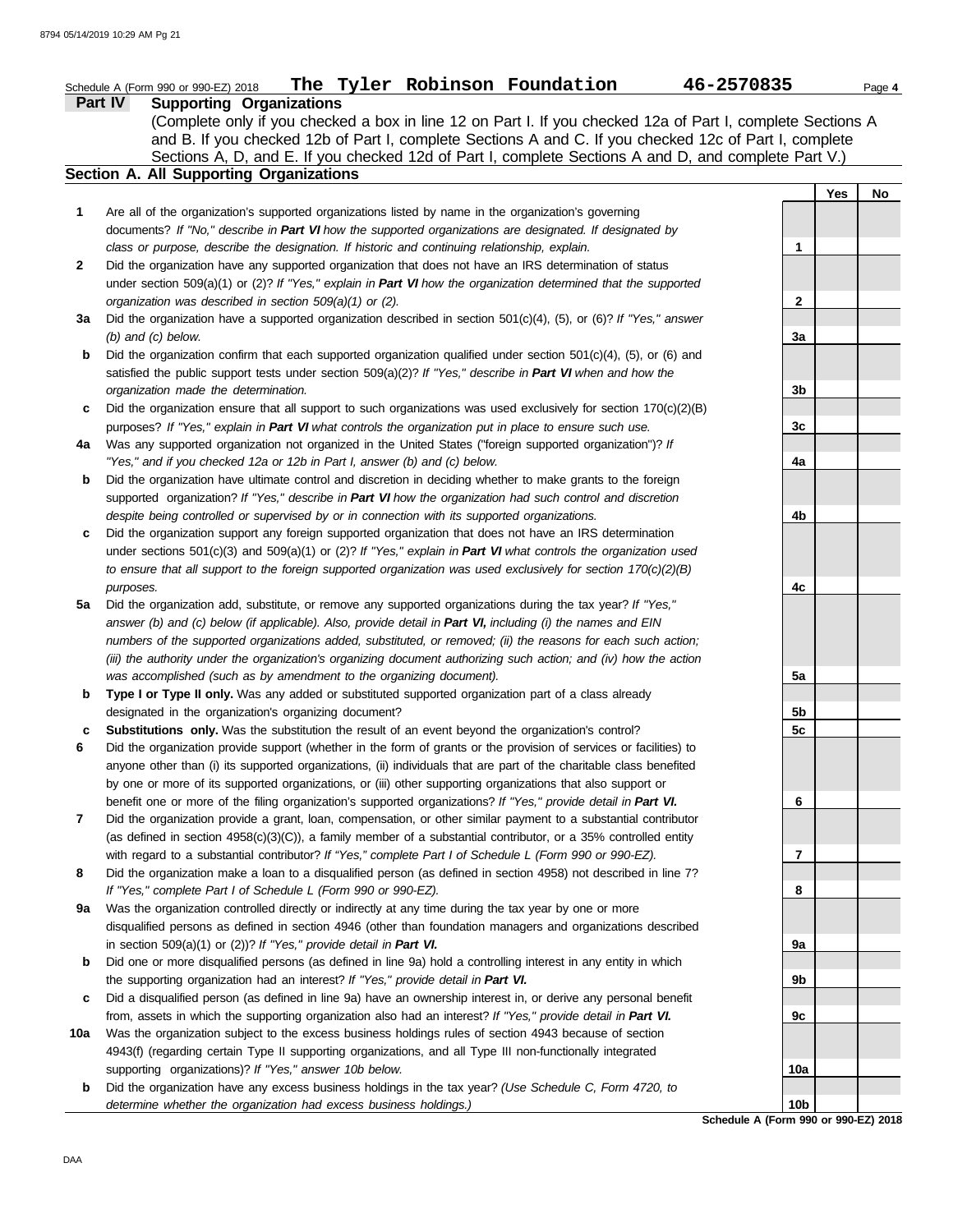|              | The Tyler Robinson Foundation<br>46-2570835<br>Schedule A (Form 990 or 990-EZ) 2018                                                                                                                                 |                 |            | Page 5 |
|--------------|---------------------------------------------------------------------------------------------------------------------------------------------------------------------------------------------------------------------|-----------------|------------|--------|
|              | <b>Supporting Organizations (continued)</b><br>Part IV                                                                                                                                                              |                 |            |        |
|              |                                                                                                                                                                                                                     |                 | Yes        | No     |
| 11<br>a      | Has the organization accepted a gift or contribution from any of the following persons?<br>A person who directly or indirectly controls, either alone or together with persons described in (b) and (c)             |                 |            |        |
|              | below, the governing body of a supported organization?                                                                                                                                                              | 11a             |            |        |
|              | <b>b</b> A family member of a person described in (a) above?                                                                                                                                                        | 11 <sub>b</sub> |            |        |
|              | c A 35% controlled entity of a person described in (a) or (b) above? If "Yes" to a, b, or c, provide detail in Part VI.                                                                                             | 11c             |            |        |
|              | <b>Section B. Type I Supporting Organizations</b>                                                                                                                                                                   |                 |            |        |
|              |                                                                                                                                                                                                                     |                 | <b>Yes</b> | No.    |
| 1            | Did the directors, trustees, or membership of one or more supported organizations have the power to                                                                                                                 |                 |            |        |
|              | regularly appoint or elect at least a majority of the organization's directors or trustees at all times during the                                                                                                  |                 |            |        |
|              | tax year? If "No," describe in Part VI how the supported organization(s) effectively operated, supervised, or                                                                                                       |                 |            |        |
|              | controlled the organization's activities. If the organization had more than one supported organization,                                                                                                             |                 |            |        |
|              | describe how the powers to appoint and/or remove directors or trustees were allocated among the supported                                                                                                           |                 |            |        |
|              | organizations and what conditions or restrictions, if any, applied to such powers during the tax year.                                                                                                              | 1               |            |        |
| $\mathbf{2}$ | Did the organization operate for the benefit of any supported organization other than the supported                                                                                                                 |                 |            |        |
|              | organization(s) that operated, supervised, or controlled the supporting organization? If "Yes," explain in Part                                                                                                     |                 |            |        |
|              | VI how providing such benefit carried out the purposes of the supported organization(s) that operated,<br>supervised, or controlled the supporting organization.                                                    | 2               |            |        |
|              | Section C. Type II Supporting Organizations                                                                                                                                                                         |                 |            |        |
|              |                                                                                                                                                                                                                     |                 | Yes        | No     |
| 1            | Were a majority of the organization's directors or trustees during the tax year also a majority of the directors                                                                                                    |                 |            |        |
|              | or trustees of each of the organization's supported organization(s)? If "No," describe in Part VI how control                                                                                                       |                 |            |        |
|              | or management of the supporting organization was vested in the same persons that controlled or managed                                                                                                              |                 |            |        |
|              | the supported organization(s).                                                                                                                                                                                      | 1               |            |        |
|              | Section D. All Type III Supporting Organizations                                                                                                                                                                    |                 |            |        |
|              |                                                                                                                                                                                                                     |                 | Yes        | No     |
| 1            | Did the organization provide to each of its supported organizations, by the last day of the fifth month of the                                                                                                      |                 |            |        |
|              | organization's tax year, (i) a written notice describing the type and amount of support provided during the prior tax                                                                                               |                 |            |        |
|              | year, (ii) a copy of the Form 990 that was most recently filed as of the date of notification, and (iii) copies of the                                                                                              |                 |            |        |
|              | organization's governing documents in effect on the date of notification, to the extent not previously provided?                                                                                                    | 1               |            |        |
| $\mathbf{2}$ | Were any of the organization's officers, directors, or trustees either (i) appointed or elected by the supported                                                                                                    |                 |            |        |
|              | organization(s) or (ii) serving on the governing body of a supported organization? If "No," explain in Part VI how                                                                                                  |                 |            |        |
|              | the organization maintained a close and continuous working relationship with the supported organization(s).                                                                                                         | 2               |            |        |
| 3            | By reason of the relationship described in (2), did the organization's supported organizations have a<br>significant voice in the organization's investment policies and in directing the use of the organization's |                 |            |        |
|              | income or assets at all times during the tax year? If "Yes," describe in Part VI the role the organization's                                                                                                        |                 |            |        |
|              | supported organizations played in this regard.                                                                                                                                                                      | 3               |            |        |
|              | Section E. Type III Functionally-Integrated Supporting Organizations                                                                                                                                                |                 |            |        |
| 1            | Check the box next to the method that the organization used to satisfy the Integral Part Test during the year (see instructions).                                                                                   |                 |            |        |
| a            | The organization satisfied the Activities Test. Complete line 2 below.                                                                                                                                              |                 |            |        |
| b            | The organization is the parent of each of its supported organizations. Complete line 3 below.                                                                                                                       |                 |            |        |
| c            | The organization supported a governmental entity. Describe in Part VI how you supported a government entity (see instructions).                                                                                     |                 |            |        |
|              |                                                                                                                                                                                                                     |                 |            |        |
| $\mathbf{2}$ | Activities Test. Answer (a) and (b) below.                                                                                                                                                                          |                 | Yes        | No     |
| a            | Did substantially all of the organization's activities during the tax year directly further the exempt purposes of                                                                                                  |                 |            |        |
|              | the supported organization(s) to which the organization was responsive? If "Yes," then in Part VI identify                                                                                                          |                 |            |        |
|              | those supported organizations and explain how these activities directly furthered their exempt purposes,                                                                                                            |                 |            |        |
|              | how the organization was responsive to those supported organizations, and how the organization determined                                                                                                           |                 |            |        |
| b            | that these activities constituted substantially all of its activities.<br>Did the activities described in (a) constitute activities that, but for the organization's involvement, one or more                       | 2a              |            |        |
|              | of the organization's supported organization(s) would have been engaged in? If "Yes," explain in Part VI the                                                                                                        |                 |            |        |
|              | reasons for the organization's position that its supported organization(s) would have engaged in these                                                                                                              |                 |            |        |
|              | activities but for the organization's involvement.                                                                                                                                                                  | 2b              |            |        |
| 3            | Parent of Supported Organizations. Answer (a) and (b) below.                                                                                                                                                        |                 |            |        |
| а            | Did the organization have the power to regularly appoint or elect a majority of the officers, directors, or                                                                                                         |                 |            |        |
|              | trustees of each of the supported organizations? Provide details in Part VI.                                                                                                                                        | 3a              |            |        |

**b** Did the organization exercise a substantial degree of direction over the policies, programs, and activities of each of its supported organizations? *If "Yes," describe in Part VI the role played by the organization in this regard.*

DAA **Schedule A (Form 990 or 990-EZ) 2018 3b**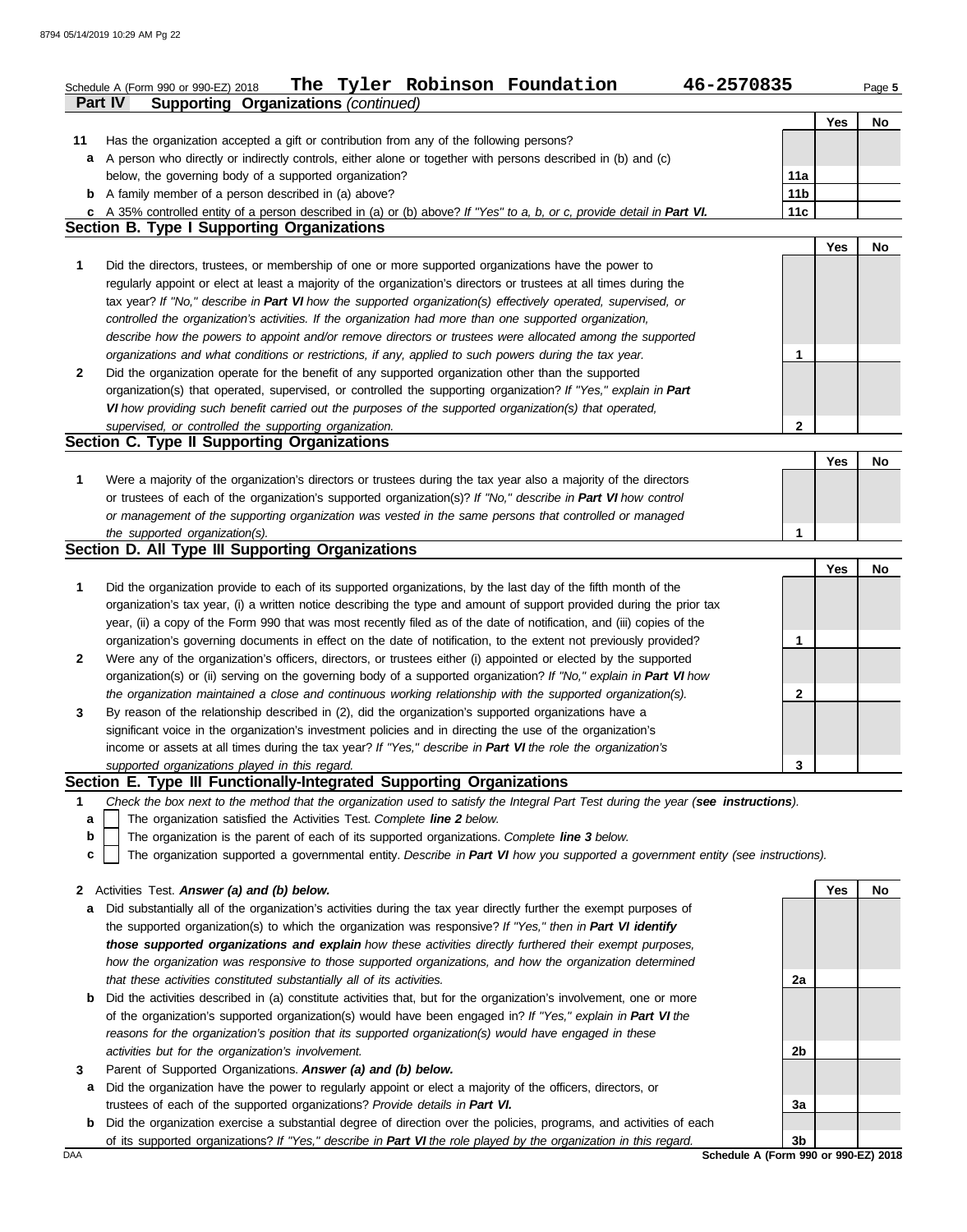#### **Part V Type III Non-Functionally Integrated 509(a)(3) Supporting Organizations** Schedule A (Form 990 or 990-EZ) 2018 Page **6 The Tyler Robinson Foundation 46-2570835 1** Check here if the organization satisfied the Integral Part Test as a qualifying trust on Nov. 20, 1970 (explain in Part VI). **See instructions.** All other Type III non-functionally integrated supporting organizations must complete Sections A through E. **1** Net short-term capital gain **2 3 4** Add lines 1 through 3. **5** Depreciation and depletion **6** Portion of operating expenses paid or incurred for production or **7** Other expenses (see instructions) **8 Adjusted Net Income** (subtract lines 5, 6, and 7 from line 4) **1** Aggregate fair market value of all non-exempt-use assets (see **Section A - Adjusted Net Income** Recoveries of prior-year distributions Other gross income (see instructions) collection of gross income or for management, conservation, or maintenance of property held for production of income (see instructions) **Section B - Minimum Asset Amount** instructions for short tax year or assets held for part of year): **a** Average monthly value of securities **b** Average monthly cash balances **c** Fair market value of other non-exempt-use assets **d Total** (add lines 1a, 1b, and 1c) **e Discount** claimed for blockage or other factors (explain in detail in **Part VI**): **8 Minimum Asset Amount** (add line 7 to line 6) **7 6** Multiply line 5 by .035. **5** Net value of non-exempt-use assets (subtract line 4 from line 3) **4** Cash deemed held for exempt use. Enter 1-1/2% of line 3 (for greater amount, **3** Subtract line 2 from line 1d. **2** Acquisition indebtedness applicable to non-exempt-use assets see instructions). Recoveries of prior-year distributions **Section C - Distributable Amount 6 Distributable Amount.** Subtract line 5 from line 4, unless subject to **5** Income tax imposed in prior year **4** Enter greater of line 2 or line 3. **3 2** Enter 85% of line 1. **1** Adjusted net income for prior year (from Section A, line 8, Column A) Minimum asset amount for prior year (from Section B, line 8, Column A) emergency temporary reduction (see instructions). **8 7 6 5 4 3 2 1** (A) Prior Year (B) Current Year (optional) (optional) (B) Current Year (A) Prior Year **1a 1b 1c 1d 2 3 4 5 6 7 8 3 2 1 6 5 4** Current Year

**7** instructions). Check here if the current year is the organization's first as a non-functionally integrated Type III supporting organization (see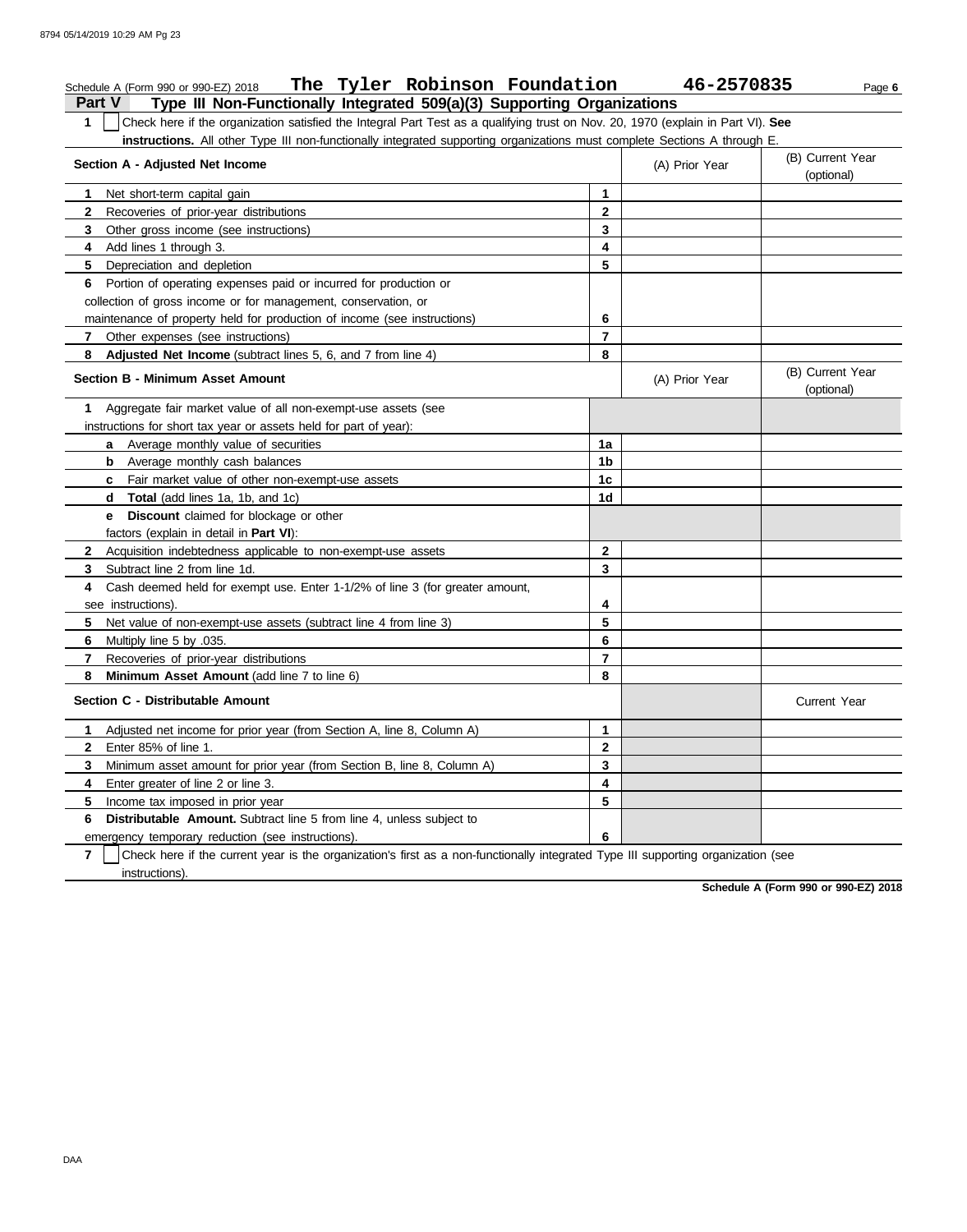| <b>Part V</b> | The Tyler Robinson Foundation<br>Schedule A (Form 990 or 990-EZ) 2018<br>Type III Non-Functionally Integrated 509(a)(3) Supporting Organizations (continued) |                                    | 46-2570835                                   | Page 7                                           |
|---------------|--------------------------------------------------------------------------------------------------------------------------------------------------------------|------------------------------------|----------------------------------------------|--------------------------------------------------|
|               | <b>Section D - Distributions</b>                                                                                                                             |                                    |                                              | <b>Current Year</b>                              |
| 1             | Amounts paid to supported organizations to accomplish exempt purposes                                                                                        |                                    |                                              |                                                  |
| $\mathbf{2}$  | Amounts paid to perform activity that directly furthers exempt purposes of supported                                                                         |                                    |                                              |                                                  |
|               | organizations, in excess of income from activity                                                                                                             |                                    |                                              |                                                  |
| 3             | Administrative expenses paid to accomplish exempt purposes of supported organizations                                                                        |                                    |                                              |                                                  |
| 4             | Amounts paid to acquire exempt-use assets                                                                                                                    |                                    |                                              |                                                  |
| 5             | Qualified set-aside amounts (prior IRS approval required)                                                                                                    |                                    |                                              |                                                  |
| 6             | Other distributions (describe in Part VI). See instructions.                                                                                                 |                                    |                                              |                                                  |
| 7             | Total annual distributions. Add lines 1 through 6.                                                                                                           |                                    |                                              |                                                  |
| 8             | Distributions to attentive supported organizations to which the organization is responsive                                                                   |                                    |                                              |                                                  |
|               | (provide details in Part VI). See instructions.                                                                                                              |                                    |                                              |                                                  |
| 9             | Distributable amount for 2018 from Section C, line 6                                                                                                         |                                    |                                              |                                                  |
| 10            | Line 8 amount divided by line 9 amount                                                                                                                       |                                    |                                              |                                                  |
|               | Section E - Distribution Allocations (see instructions)                                                                                                      | (i)<br><b>Excess Distributions</b> | (i)<br><b>Underdistributions</b><br>Pre-2018 | (iii)<br><b>Distributable</b><br>Amount for 2018 |
| 1             | Distributable amount for 2018 from Section C, line 6                                                                                                         |                                    |                                              |                                                  |
| $\mathbf{2}$  | Underdistributions, if any, for years prior to 2018                                                                                                          |                                    |                                              |                                                  |
|               | (reasonable cause required-explain in Part VI). See                                                                                                          |                                    |                                              |                                                  |
|               | instructions.                                                                                                                                                |                                    |                                              |                                                  |
| 3             | Excess distributions carryover, if any, to 2018                                                                                                              |                                    |                                              |                                                  |
|               |                                                                                                                                                              |                                    |                                              |                                                  |
|               |                                                                                                                                                              |                                    |                                              |                                                  |
|               | <b>c</b> From 2015                                                                                                                                           |                                    |                                              |                                                  |
|               |                                                                                                                                                              |                                    |                                              |                                                  |
|               |                                                                                                                                                              |                                    |                                              |                                                  |
|               | f Total of lines 3a through e                                                                                                                                |                                    |                                              |                                                  |
|               | g Applied to underdistributions of prior years                                                                                                               |                                    |                                              |                                                  |
|               | h Applied to 2018 distributable amount                                                                                                                       |                                    |                                              |                                                  |
|               | <i>i</i> Carryover from 2013 not applied (see instructions)                                                                                                  |                                    |                                              |                                                  |
|               | Remainder. Subtract lines 3g, 3h, and 3i from 3f.                                                                                                            |                                    |                                              |                                                  |
| 4             | Distributions for 2018 from                                                                                                                                  |                                    |                                              |                                                  |
|               | Section D, line 7:<br>\$                                                                                                                                     |                                    |                                              |                                                  |
|               | a Applied to underdistributions of prior years                                                                                                               |                                    |                                              |                                                  |
|               | <b>b</b> Applied to 2018 distributable amount                                                                                                                |                                    |                                              |                                                  |
|               | c Remainder. Subtract lines 4a and 4b from 4.                                                                                                                |                                    |                                              |                                                  |
| 5.            | Remaining underdistributions for years prior to 2018, if                                                                                                     |                                    |                                              |                                                  |
|               | any. Subtract lines 3g and 4a from line 2. For result                                                                                                        |                                    |                                              |                                                  |
|               | greater than zero, explain in Part VI. See instructions.                                                                                                     |                                    |                                              |                                                  |
| 6             | Remaining underdistributions for 2018. Subtract lines 3h                                                                                                     |                                    |                                              |                                                  |
|               | and 4b from line 1. For result greater than zero, explain in                                                                                                 |                                    |                                              |                                                  |
|               | Part VI. See instructions.                                                                                                                                   |                                    |                                              |                                                  |
| 7             | Excess distributions carryover to 2019. Add lines 3j<br>and 4c.                                                                                              |                                    |                                              |                                                  |
| 8             | Breakdown of line 7:                                                                                                                                         |                                    |                                              |                                                  |
|               | a Excess from 2014<br>.                                                                                                                                      |                                    |                                              |                                                  |
|               | <b>b</b> Excess from 2015 $\ldots$                                                                                                                           |                                    |                                              |                                                  |
|               | c Excess from 2016<br>.                                                                                                                                      |                                    |                                              |                                                  |
|               | <b>d</b> Excess from 2017                                                                                                                                    |                                    |                                              |                                                  |
|               | e Excess from 2018<br>.                                                                                                                                      |                                    |                                              |                                                  |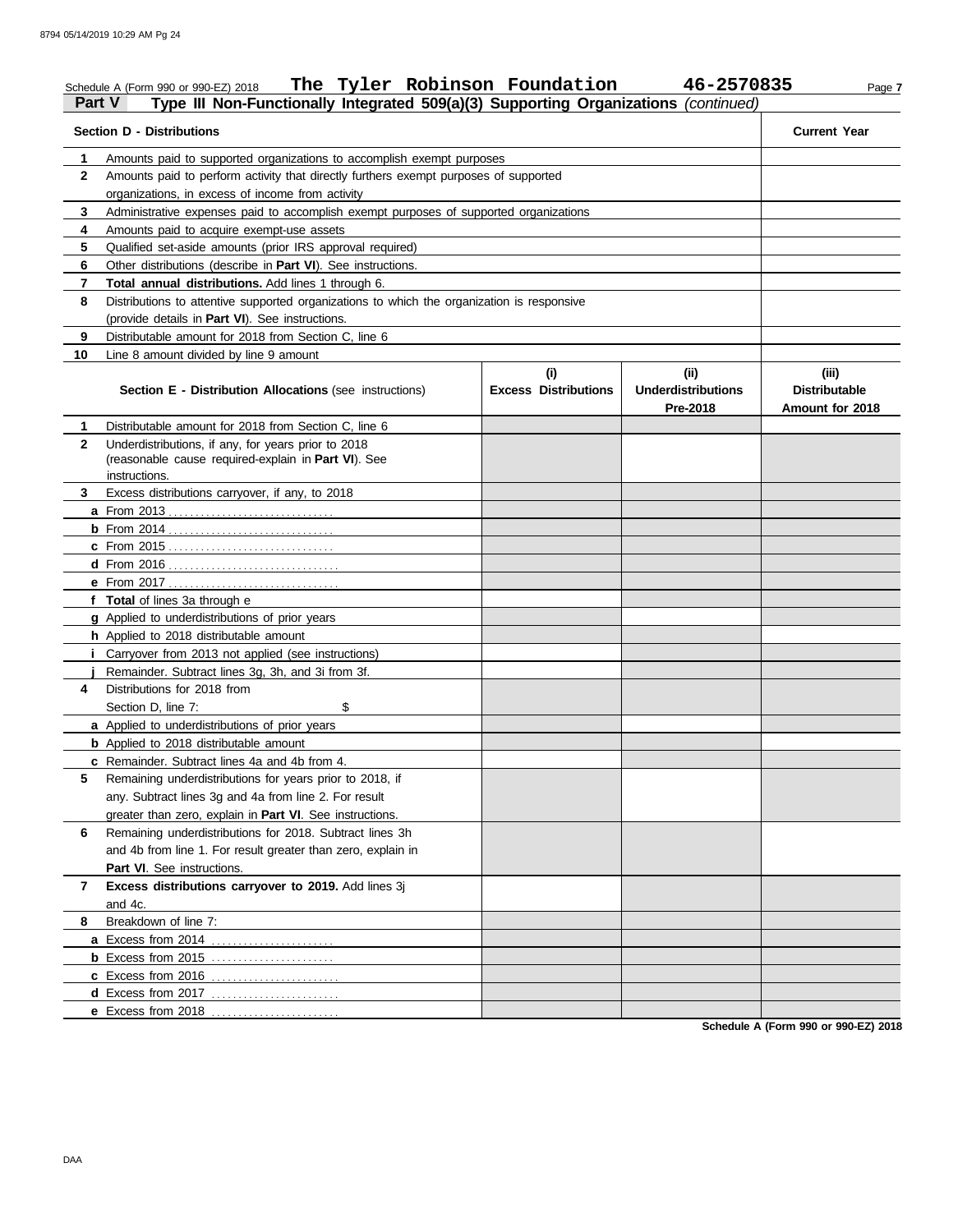|         | Schedule A (Form 990 or 990-EZ) 2018                                                                                                                                                                                                                                                                                                                                                                                                                                                      |  | The Tyler Robinson Foundation |  | 46-2570835 | Page 8 |
|---------|-------------------------------------------------------------------------------------------------------------------------------------------------------------------------------------------------------------------------------------------------------------------------------------------------------------------------------------------------------------------------------------------------------------------------------------------------------------------------------------------|--|-------------------------------|--|------------|--------|
| Part VI | Supplemental Information. Provide the explanations required by Part II, line 10; Part II, line 17a or 17b; Part<br>III, line 12; Part IV, Section A, lines 1, 2, 3b, 3c, 4b, 4c, 5a, 6, 9a, 9b, 9c, 11a, 11b, and 11c; Part IV, Section<br>B, lines 1 and 2; Part IV, Section C, line 1; Part IV, Section D, lines 2 and 3; Part IV, Section E, lines 1c, 2a, 2b,<br>3a, and 3b; Part V, line 1; Part V, Section B, line 1e; Part V, Section D, lines 5, 6, and 8; and Part V, Section E, |  |                               |  |            |        |
|         | lines 2, 5, and 6. Also complete this part for any additional information. (See instructions.)                                                                                                                                                                                                                                                                                                                                                                                            |  |                               |  |            |        |
|         |                                                                                                                                                                                                                                                                                                                                                                                                                                                                                           |  |                               |  |            |        |
|         |                                                                                                                                                                                                                                                                                                                                                                                                                                                                                           |  |                               |  |            |        |
|         |                                                                                                                                                                                                                                                                                                                                                                                                                                                                                           |  |                               |  |            |        |
|         |                                                                                                                                                                                                                                                                                                                                                                                                                                                                                           |  |                               |  |            |        |
|         |                                                                                                                                                                                                                                                                                                                                                                                                                                                                                           |  |                               |  |            |        |
|         |                                                                                                                                                                                                                                                                                                                                                                                                                                                                                           |  |                               |  |            |        |
|         |                                                                                                                                                                                                                                                                                                                                                                                                                                                                                           |  |                               |  |            |        |
|         |                                                                                                                                                                                                                                                                                                                                                                                                                                                                                           |  |                               |  |            |        |
|         |                                                                                                                                                                                                                                                                                                                                                                                                                                                                                           |  |                               |  |            |        |
|         |                                                                                                                                                                                                                                                                                                                                                                                                                                                                                           |  |                               |  |            |        |
|         |                                                                                                                                                                                                                                                                                                                                                                                                                                                                                           |  |                               |  |            |        |
|         |                                                                                                                                                                                                                                                                                                                                                                                                                                                                                           |  |                               |  |            |        |
|         |                                                                                                                                                                                                                                                                                                                                                                                                                                                                                           |  |                               |  |            |        |
|         |                                                                                                                                                                                                                                                                                                                                                                                                                                                                                           |  |                               |  |            |        |
|         |                                                                                                                                                                                                                                                                                                                                                                                                                                                                                           |  |                               |  |            |        |
|         |                                                                                                                                                                                                                                                                                                                                                                                                                                                                                           |  |                               |  |            |        |
|         |                                                                                                                                                                                                                                                                                                                                                                                                                                                                                           |  |                               |  |            |        |
|         |                                                                                                                                                                                                                                                                                                                                                                                                                                                                                           |  |                               |  |            |        |
|         |                                                                                                                                                                                                                                                                                                                                                                                                                                                                                           |  |                               |  |            |        |
|         |                                                                                                                                                                                                                                                                                                                                                                                                                                                                                           |  |                               |  |            |        |
|         |                                                                                                                                                                                                                                                                                                                                                                                                                                                                                           |  |                               |  |            |        |
|         |                                                                                                                                                                                                                                                                                                                                                                                                                                                                                           |  |                               |  |            |        |
|         |                                                                                                                                                                                                                                                                                                                                                                                                                                                                                           |  |                               |  |            |        |
|         |                                                                                                                                                                                                                                                                                                                                                                                                                                                                                           |  |                               |  |            |        |
|         |                                                                                                                                                                                                                                                                                                                                                                                                                                                                                           |  |                               |  |            |        |
|         |                                                                                                                                                                                                                                                                                                                                                                                                                                                                                           |  |                               |  |            |        |
|         |                                                                                                                                                                                                                                                                                                                                                                                                                                                                                           |  |                               |  |            |        |
|         |                                                                                                                                                                                                                                                                                                                                                                                                                                                                                           |  |                               |  |            |        |
|         |                                                                                                                                                                                                                                                                                                                                                                                                                                                                                           |  |                               |  |            |        |
|         |                                                                                                                                                                                                                                                                                                                                                                                                                                                                                           |  |                               |  |            |        |
|         |                                                                                                                                                                                                                                                                                                                                                                                                                                                                                           |  |                               |  |            |        |
|         |                                                                                                                                                                                                                                                                                                                                                                                                                                                                                           |  |                               |  |            |        |
|         |                                                                                                                                                                                                                                                                                                                                                                                                                                                                                           |  |                               |  |            |        |
|         |                                                                                                                                                                                                                                                                                                                                                                                                                                                                                           |  |                               |  |            |        |
|         |                                                                                                                                                                                                                                                                                                                                                                                                                                                                                           |  |                               |  |            |        |
|         |                                                                                                                                                                                                                                                                                                                                                                                                                                                                                           |  |                               |  |            |        |
|         |                                                                                                                                                                                                                                                                                                                                                                                                                                                                                           |  |                               |  |            |        |
|         |                                                                                                                                                                                                                                                                                                                                                                                                                                                                                           |  |                               |  |            |        |
|         |                                                                                                                                                                                                                                                                                                                                                                                                                                                                                           |  |                               |  |            |        |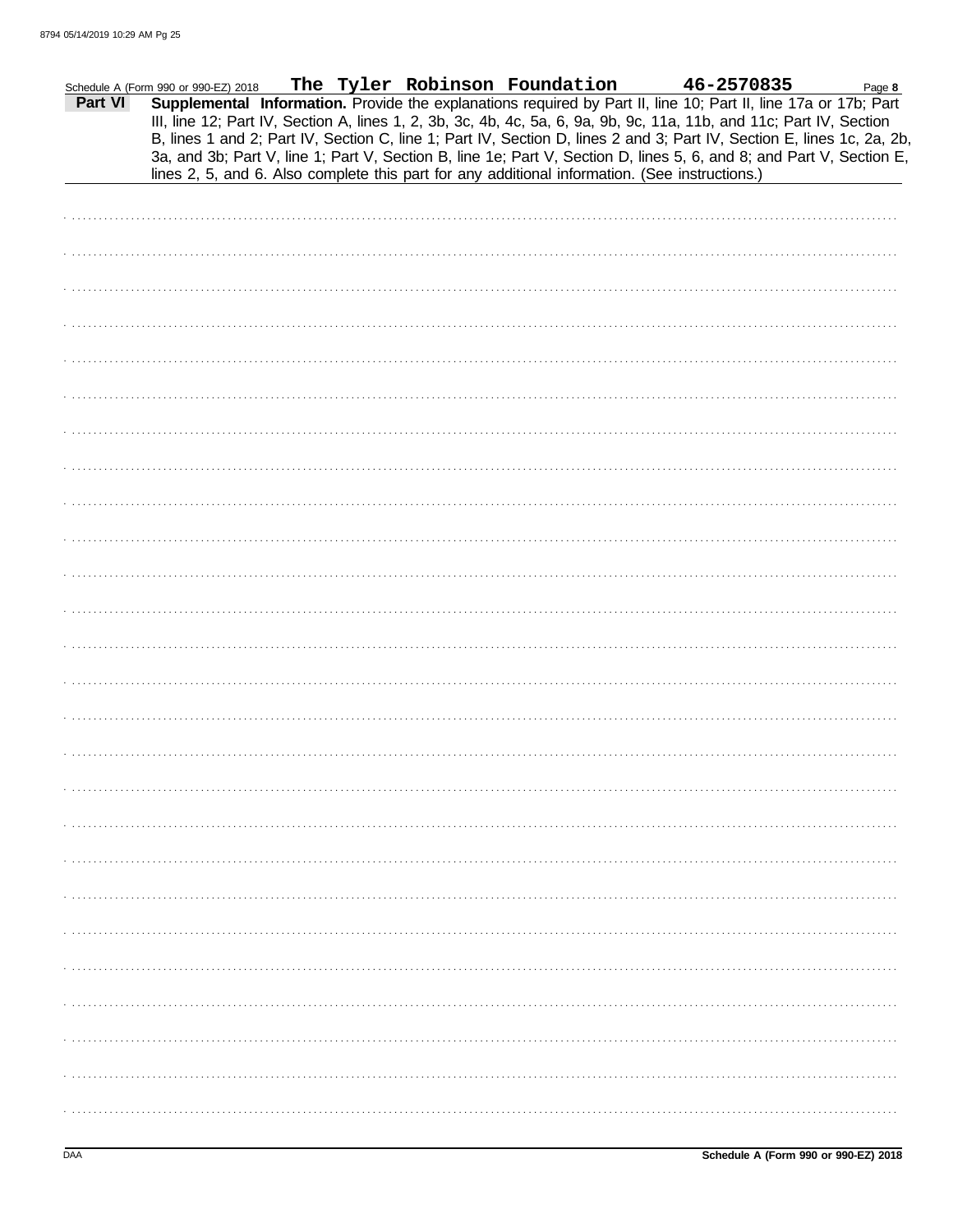| <b>Schedule B</b><br>(Form 990, 990-EZ,<br>or 990-PF)<br>Department of the Treasury<br>Internal Revenue Service | <b>Schedule of Contributors</b><br>La Attach to Form 990, Form 990-EZ, or Form 990-PF.<br>La Go to www.irs.gov/Form990 for the latest information. | OMB No. 1545-0047<br>2018 |                                |  |
|-----------------------------------------------------------------------------------------------------------------|----------------------------------------------------------------------------------------------------------------------------------------------------|---------------------------|--------------------------------|--|
| Name of the organization                                                                                        |                                                                                                                                                    |                           | Employer identification number |  |
|                                                                                                                 | The Tyler Robinson Foundation                                                                                                                      | 46-2570835                |                                |  |
| Organization type (check one):                                                                                  |                                                                                                                                                    |                           |                                |  |
| Filers of:                                                                                                      | Section:                                                                                                                                           |                           |                                |  |
| Form 990 or 990-EZ                                                                                              | $ \mathbf{X} $ 501(c)( 3) (enter number) organization                                                                                              |                           |                                |  |
|                                                                                                                 | $4947(a)(1)$ nonexempt charitable trust not treated as a private foundation                                                                        |                           |                                |  |
|                                                                                                                 | 527 political organization                                                                                                                         |                           |                                |  |
| Form 990-PF                                                                                                     | 501(c)(3) exempt private foundation                                                                                                                |                           |                                |  |
|                                                                                                                 | 4947(a)(1) nonexempt charitable trust treated as a private foundation                                                                              |                           |                                |  |
|                                                                                                                 | 501(c)(3) taxable private foundation                                                                                                               |                           |                                |  |

Check if your organization is covered by the **General Rule** or a **Special Rule. Note:** Only a section 501(c)(7), (8), or (10) organization can check boxes for both the General Rule and a Special Rule. See instructions.

#### **General Rule**

For an organization filing Form 990, 990-EZ, or 990-PF that received, during the year, contributions totaling \$5,000 or more (in money or property) from any one contributor. Complete Parts I and II. See instructions for determining a contributor's total contributions.

#### **Special Rules**

For an organization described in section 501(c)(3) filing Form 990 or 990-EZ that met the 33<sup>1</sup> /3% support test of the **X** regulations under sections 509(a)(1) and 170(b)(1)(A)(vi), that checked Schedule A (Form 990 or 990-EZ), Part II, line 13, 16a, or 16b, and that received from any one contributor, during the year, total contributions of the greater of **(1)** \$5,000; or **(2)** 2% of the amount on (i) Form 990, Part VIII, line 1h; or (ii) Form 990-EZ, line 1. Complete Parts I and II.

literary, or educational purposes, or for the prevention of cruelty to children or animals. Complete Parts I (entering) For an organization described in section  $501(c)(7)$ , (8), or (10) filing Form 990 or 990-EZ that received from any one contributor, during the year, total contributions of more than \$1,000 *exclusively* for religious, charitable, scientific, "N/A" in column (b) instead of the contributor name and address), II, and III.

For an organization described in section 501(c)(7), (8), or (10) filing Form 990 or 990-EZ that received from any one contributor, during the year, contributions *exclusively* for religious, charitable, etc., purposes, but no such contributions totaled more than \$1,000. If this box is checked, enter here the total contributions that were received during the year for an *exclusively* religious, charitable, etc., purpose. Don't complete any of the parts unless the **General Rule** applies to this organization because it received *nonexclusively* religious, charitable, etc., contributions totaling \$5,000 or more during the year . . . . . . . . . . . . . . . . . . . . . . . . . . . . . . . . . . . . . . . . . . . . . . . . . . . . . . . . . . . . . . . . . . . . . . . . . \$ . . . . . . . . . . . . . . . . . . . . . . . . .

990-EZ, or 990-PF), but it **must** answer "No" on Part IV, line 2, of its Form 990; or check the box on line H of its Form 990-EZ or on its Form 990-PF, Part I, line 2, to certify that it doesn't meet the filing requirements of Schedule B (Form 990, 990-EZ, or 990-PF). **Caution:** An organization that isn't covered by the General Rule and/or the Special Rules doesn't file Schedule B (Form 990,

**For Paperwork Reduction Act Notice, see the instructions for Form 990, 990-EZ, or 990-PF.**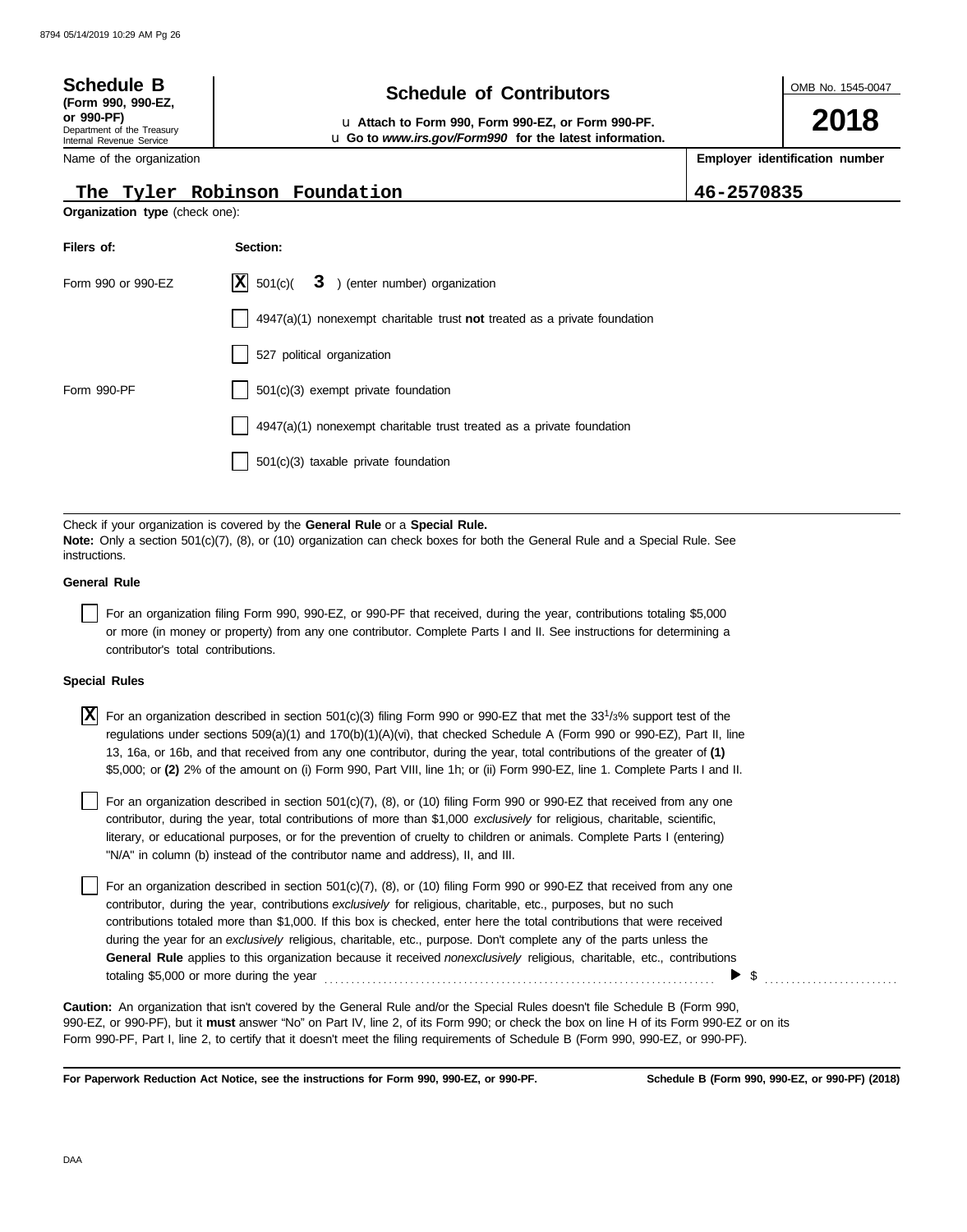|                  | Schedule B (Form 990, 990-EZ, or 990-PF) (2018)<br>Name of organization<br>The Tyler Robinson Foundation |                                   | Page 1 of 2<br>Page 2<br>Employer identification number<br>46-2570835                                              |
|------------------|----------------------------------------------------------------------------------------------------------|-----------------------------------|--------------------------------------------------------------------------------------------------------------------|
| Part I           | <b>Contributors</b> (see instructions). Use duplicate copies of Part I if additional space is needed.    |                                   |                                                                                                                    |
| (a)<br>No.       | (b)<br>(c)<br><b>Total contributions</b><br>Name, address, and ZIP + 4                                   |                                   | (d)<br>Type of contribution                                                                                        |
| $1$              | Tribeca Business Management<br>420 Lesington Avenue, Suite 1756<br>NY 10170<br>New York                  | 135,000<br>$\mathfrak s$          | X<br>Person<br>Payroll<br><b>Noncash</b><br>(Complete Part II for<br>noncash contributions.)                       |
| (a)<br>No.       | (b)<br>Name, address, and ZIP + 4                                                                        | (c)<br><b>Total contributions</b> | (d)<br>Type of contribution                                                                                        |
| $2_{\ldots}$     | Live Nation Worldwide<br>9348 Crue Center Dr.<br>Beverly Hills<br>CA 90215                               | 100,000<br>\$                     | X<br><b>Person</b><br>Payroll<br><b>Noncash</b><br>(Complete Part II for<br>noncash contributions.)                |
| (a)<br>No.       | (b)<br>Name, address, and ZIP + 4                                                                        | (c)<br><b>Total contributions</b> | (d)<br>Type of contribution                                                                                        |
| $3$ .            | Dignity Health<br>3033 North Third Ave.<br>AZ 85013<br>Phoenix                                           | 50,000<br>\$                      | X<br><b>Person</b><br>Payroll<br><b>Noncash</b><br>(Complete Part II for<br>noncash contributions.)                |
| (a)<br>No.       | (b)<br>Name, address, and ZIP + 4                                                                        | (c)<br><b>Total contributions</b> | (d)<br>Type of contribution                                                                                        |
| $4_{\ldots}$     | Angel Productions Worldwide<br>185 Froehlich Farm Blvd.<br>NY 11979<br>Woodbury                          | 100,000<br>\$                     | $\overline{\textbf{x}}$<br>Person<br>Payroll<br><b>Noncash</b><br>(Complete Part II for<br>noncash contributions.) |
| (a)<br>No.       | (b)<br>Name, address, and ZIP + 4                                                                        | (c)<br><b>Total contributions</b> | (d)<br>Type of contribution                                                                                        |
| 5 <sub></sub>    | Corner Canyon HS<br>12943 700 East<br><b>UT 84020</b><br>Draper                                          | 50,000<br>$\sim$                  | X<br>Person<br>Payroll<br><b>Noncash</b><br>(Complete Part II for<br>noncash contributions.)                       |
| (a)<br>No.       | (b)<br>Name, address, and ZIP + 4                                                                        | (c)<br><b>Total contributions</b> | (d)<br>Type of contribution                                                                                        |
| 6 <sub>111</sub> | Kalhert Foundation<br>PO Box 597<br>Lehi<br>UT 84043                                                     | 318,000<br>$\sim$                 | X<br>Person<br>Payroll<br><b>Noncash</b><br>(Complete Part II for<br>noncash contributions.)                       |

**Schedule B (Form 990, 990-EZ, or 990-PF) (2018)**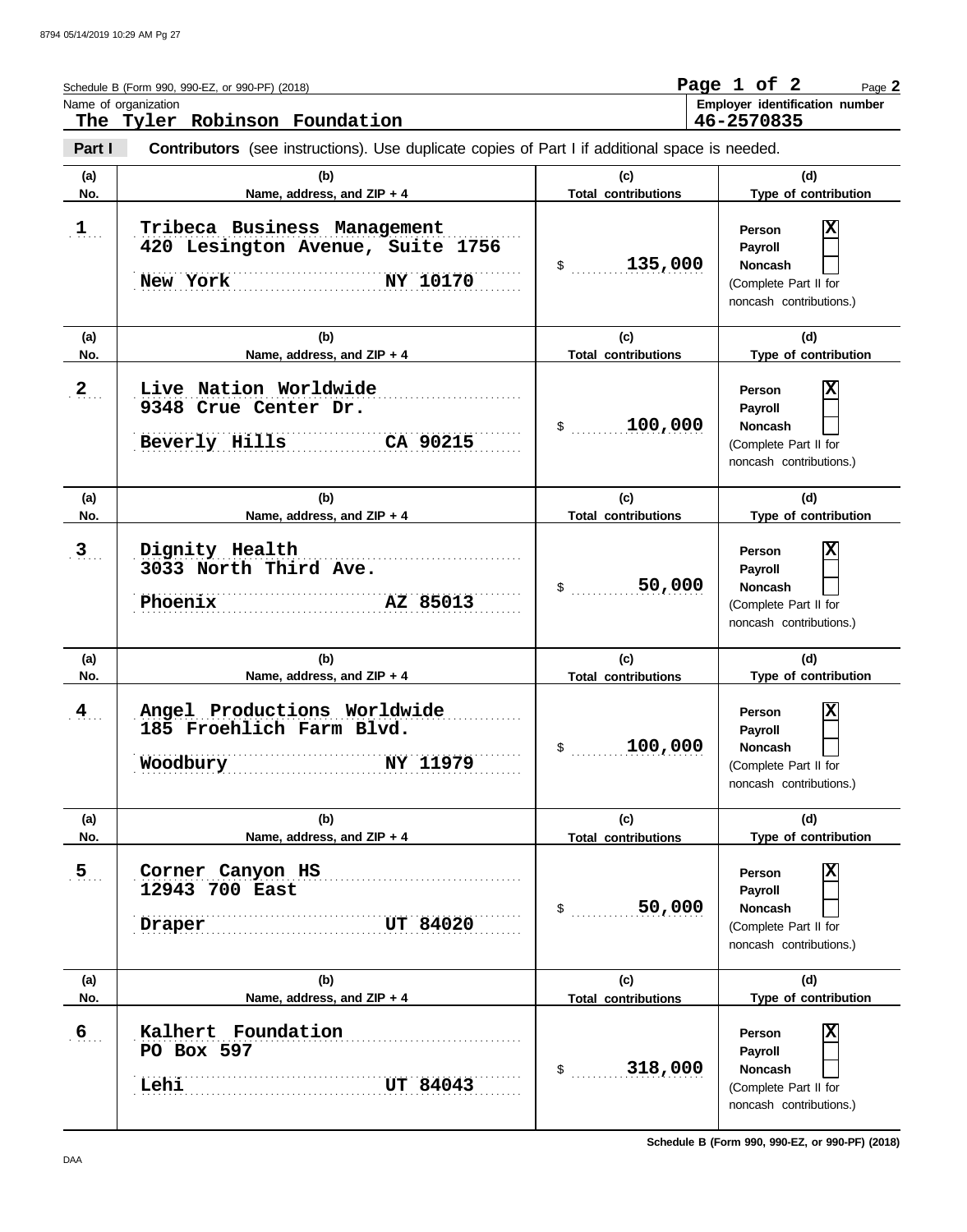|                 | Schedule B (Form 990, 990-EZ, or 990-PF) (2018)<br>Name of organization<br>The Tyler Robinson Foundation |                                   | Page 2 of 2<br>Page 2<br>Employer identification number<br>46-2570835                               |
|-----------------|----------------------------------------------------------------------------------------------------------|-----------------------------------|-----------------------------------------------------------------------------------------------------|
| Part I          | <b>Contributors</b> (see instructions). Use duplicate copies of Part I if additional space is needed.    |                                   |                                                                                                     |
| (a)<br>No.      | (b)<br>Name, address, and ZIP + 4                                                                        | (c)<br><b>Total contributions</b> | (d)<br>Type of contribution                                                                         |
| 7 <sub>1</sub>  | LaKeisha Sabol<br>185 Froehlich Farm Blvd.<br>Woodbury<br>NY 11797                                       | 50,000<br>$\sim$                  | X<br><b>Person</b><br>Payroll<br><b>Noncash</b><br>(Complete Part II for<br>noncash contributions.) |
| (a)<br>No.      | (b)<br>Name, address, and ZIP + 4                                                                        | (c)<br><b>Total contributions</b> | (d)<br>Type of contribution                                                                         |
| 8 <sub>1</sub>  | Prizeo<br>11601 Wilshire Blvd., Ste 210<br>Los Angeles<br>CA 90025                                       | 52,418<br>$\sim$                  | X<br>Person<br>Payroll<br><b>Noncash</b><br>(Complete Part II for<br>noncash contributions.)        |
| (a)<br>No.      | (b)<br>Name, address, and ZIP + 4                                                                        | (c)<br><b>Total contributions</b> | (d)<br>Type of contribution                                                                         |
| $9_{\ldots}$    | <b>SAP</b><br>3999 West Chester Pike<br>Newtown Square PA 19073                                          | 64,087<br>$\sim$                  | X<br>Person<br>Payroll<br><b>Noncash</b><br>(Complete Part II for<br>noncash contributions.)        |
| (a)<br>No.      | (b)<br>Name, address, and ZIP + 4                                                                        | (c)<br><b>Total contributions</b> | (d)<br>Type of contribution                                                                         |
| 10 <sub>1</sub> | Zappos<br>400 Stewart Ave.<br><b>NV 89101</b><br>Las Vegas                                               | 100,000<br>\$                     | X<br>Person<br>Payroll<br>Noncash<br>(Complete Part II for<br>noncash contributions.)               |
| (a)<br>No.      | (b)<br>Name, address, and ZIP + 4                                                                        | (c)<br><b>Total contributions</b> | (d)<br>Type of contribution                                                                         |
|                 |                                                                                                          | \$                                | Person<br>Payroll<br><b>Noncash</b><br>(Complete Part II for<br>noncash contributions.)             |
| (a)<br>No.      | (b)<br>Name, address, and ZIP + 4                                                                        | (c)<br><b>Total contributions</b> | (d)<br>Type of contribution                                                                         |
|                 |                                                                                                          | \$                                | Person<br>Payroll<br><b>Noncash</b><br>(Complete Part II for<br>noncash contributions.)             |

**Schedule B (Form 990, 990-EZ, or 990-PF) (2018)**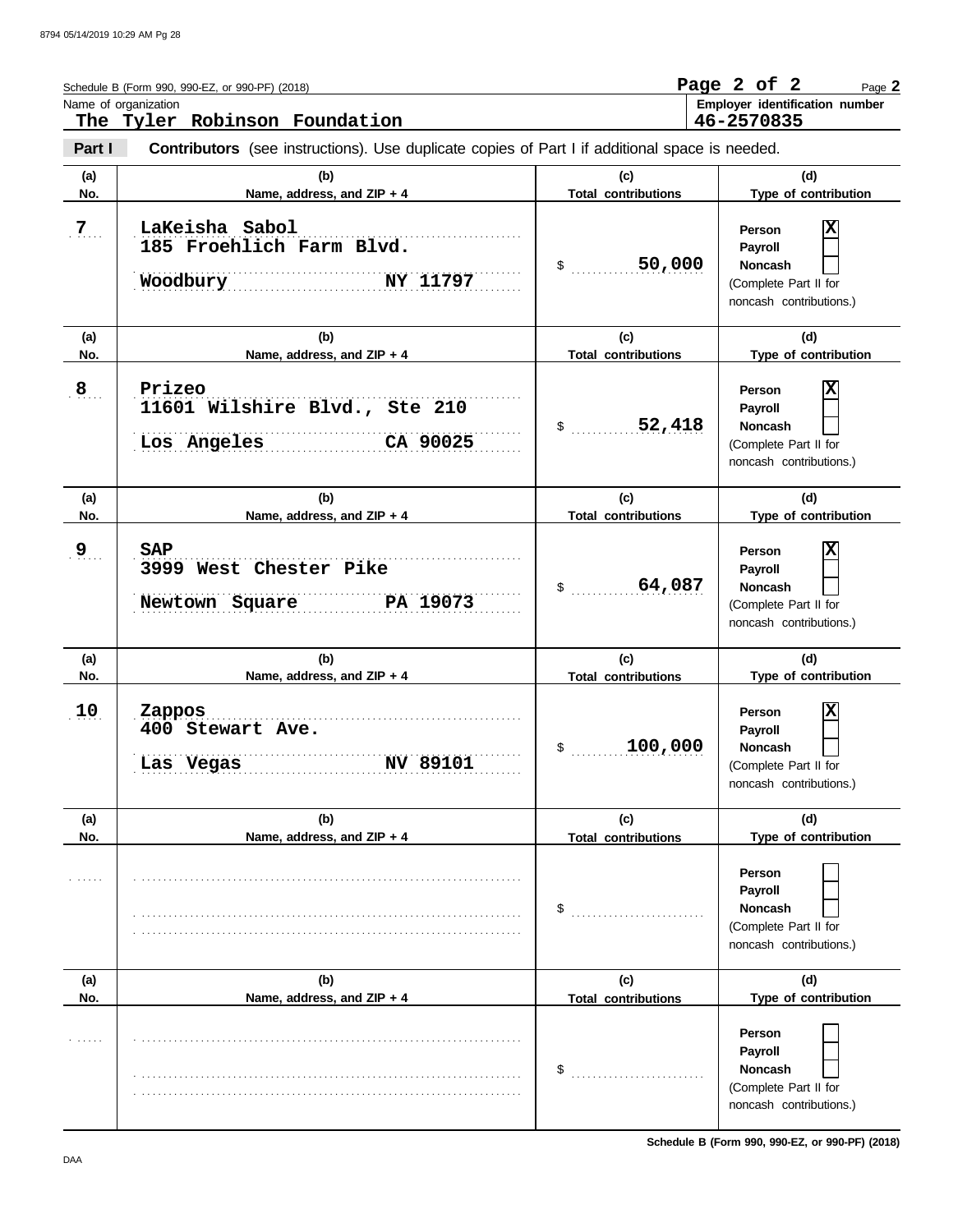| <b>SCHEDULE D</b>                         |                                                                                                                                                                                    | Supplemental Financial Statements                                                                 |                                | OMB No. 1545-0047               |
|-------------------------------------------|------------------------------------------------------------------------------------------------------------------------------------------------------------------------------------|---------------------------------------------------------------------------------------------------|--------------------------------|---------------------------------|
| (Form 990)                                |                                                                                                                                                                                    | u Complete if the organization answered "Yes" on Form 990,                                        |                                |                                 |
| Department of the Treasury                |                                                                                                                                                                                    | Part IV, line 6, 7, 8, 9, 10, 11a, 11b, 11c, 11d, 11e, 11f, 12a, or 12b.<br>U Attach to Form 990. |                                | <b>Open to Public</b>           |
| Internal Revenue Service                  |                                                                                                                                                                                    | U Go to www.irs.gov/Form990 for instructions and the latest information.                          |                                | Inspection                      |
| Name of the organization                  |                                                                                                                                                                                    |                                                                                                   | Employer identification number |                                 |
|                                           | The Tyler Robinson Foundation                                                                                                                                                      |                                                                                                   | 46-2570835                     |                                 |
| Part I                                    | Organizations Maintaining Donor Advised Funds or Other Similar Funds or Accounts.                                                                                                  |                                                                                                   |                                |                                 |
|                                           | Complete if the organization answered "Yes" on Form 990, Part IV, line 6.                                                                                                          |                                                                                                   |                                |                                 |
|                                           |                                                                                                                                                                                    | (a) Donor advised funds                                                                           |                                | (b) Funds and other accounts    |
| Total number at end of year<br>1          |                                                                                                                                                                                    | the control of the control of the control of the control of                                       |                                |                                 |
| 2                                         | Aggregate value of contributions to (during year)                                                                                                                                  | the control of the control of the control of the control of the control of the control of         |                                |                                 |
| 3                                         | Aggregate value of grants from (during year)                                                                                                                                       | the contract of the contract of the contract of the contract of the contract of                   |                                |                                 |
| 4                                         |                                                                                                                                                                                    |                                                                                                   |                                |                                 |
| 5                                         | Did the organization inform all donors and donor advisors in writing that the assets held in donor advised                                                                         |                                                                                                   |                                |                                 |
|                                           |                                                                                                                                                                                    |                                                                                                   |                                | Yes<br>No                       |
| 6                                         | Did the organization inform all grantees, donors, and donor advisors in writing that grant funds can be used                                                                       |                                                                                                   |                                |                                 |
|                                           | only for charitable purposes and not for the benefit of the donor or donor advisor, or for any other purpose                                                                       |                                                                                                   |                                |                                 |
| Part II                                   | <b>Conservation Easements.</b>                                                                                                                                                     |                                                                                                   |                                | Yes<br><b>No</b>                |
|                                           | Complete if the organization answered "Yes" on Form 990, Part IV, line 7.                                                                                                          |                                                                                                   |                                |                                 |
| 1                                         | Purpose(s) of conservation easements held by the organization (check all that apply).                                                                                              |                                                                                                   |                                |                                 |
|                                           | Preservation of land for public use (e.g., recreation or education)                                                                                                                | Preservation of a historically important land area                                                |                                |                                 |
| Protection of natural habitat             |                                                                                                                                                                                    | Preservation of a certified historic structure                                                    |                                |                                 |
| Preservation of open space                |                                                                                                                                                                                    |                                                                                                   |                                |                                 |
| $\mathbf{2}$                              | Complete lines 2a through 2d if the organization held a qualified conservation contribution in the form of a conservation                                                          |                                                                                                   |                                |                                 |
| easement on the last day of the tax year. |                                                                                                                                                                                    |                                                                                                   |                                | Held at the End of the Tax Year |
| a                                         |                                                                                                                                                                                    |                                                                                                   | 2a                             |                                 |
| b                                         |                                                                                                                                                                                    |                                                                                                   | 2 <sub>b</sub>                 |                                 |
| c                                         | Number of conservation easements on a certified historic structure included in (a) [[[[[[[[[[[[[[[[[[[[[[[[[]]]]]]]                                                                |                                                                                                   | 2c                             |                                 |
| d                                         | Number of conservation easements included in (c) acquired after 7/25/06, and not on a                                                                                              |                                                                                                   | 2d                             |                                 |
| 3                                         | historic structure listed in the National Register<br>Number of conservation easements modified, transferred, released, extinguished, or terminated by the organization during the |                                                                                                   |                                |                                 |
| tax year $\blacksquare$                   |                                                                                                                                                                                    |                                                                                                   |                                |                                 |
|                                           | Number of states where property subject to conservation easement is located u                                                                                                      |                                                                                                   |                                |                                 |
| 5                                         | Does the organization have a written policy regarding the periodic monitoring, inspection, handling of                                                                             |                                                                                                   |                                |                                 |
|                                           | violations, and enforcement of the conservation easements it holds?                                                                                                                |                                                                                                   |                                | Yes<br>No                       |
| 6                                         | Staff and volunteer hours devoted to monitoring, inspecting, handling of violations, and enforcing conservation easements during the year                                          |                                                                                                   |                                |                                 |
|                                           |                                                                                                                                                                                    |                                                                                                   |                                |                                 |
| 7                                         | Amount of expenses incurred in monitoring, inspecting, handling of violations, and enforcing conservation easements during the year                                                |                                                                                                   |                                |                                 |
|                                           |                                                                                                                                                                                    |                                                                                                   |                                |                                 |
| 8                                         | Does each conservation easement reported on line $2(d)$ above satisfy the requirements of section $170(h)(4)(B)(i)$                                                                |                                                                                                   |                                |                                 |
| 9                                         | In Part XIII, describe how the organization reports conservation easements in its revenue and expense statement, and                                                               |                                                                                                   |                                | Yes<br>No                       |
|                                           | balance sheet, and include, if applicable, the text of the footnote to the organization's financial statements that describes the                                                  |                                                                                                   |                                |                                 |
|                                           | organization's accounting for conservation easements.                                                                                                                              |                                                                                                   |                                |                                 |
| Part III                                  | Organizations Maintaining Collections of Art, Historical Treasures, or Other Similar Assets.                                                                                       |                                                                                                   |                                |                                 |
|                                           | Complete if the organization answered "Yes" on Form 990, Part IV, line 8.                                                                                                          |                                                                                                   |                                |                                 |
|                                           | 1a If the organization elected, as permitted under SFAS 116 (ASC 958), not to report in its revenue statement and balance sheet                                                    |                                                                                                   |                                |                                 |
|                                           | works of art, historical treasures, or other similar assets held for public exhibition, education, or research in furtherance of                                                   |                                                                                                   |                                |                                 |
|                                           | public service, provide, in Part XIII, the text of the footnote to its financial statements that describes these items.                                                            |                                                                                                   |                                |                                 |
|                                           | <b>b</b> If the organization elected, as permitted under SFAS 116 (ASC 958), to report in its revenue statement and balance sheet                                                  |                                                                                                   |                                |                                 |
|                                           | works of art, historical treasures, or other similar assets held for public exhibition, education, or research in furtherance of                                                   |                                                                                                   |                                |                                 |
|                                           | public service, provide the following amounts relating to these items:                                                                                                             |                                                                                                   |                                |                                 |
| (i)                                       |                                                                                                                                                                                    |                                                                                                   |                                |                                 |
| 2                                         | If the organization received or held works of art, historical treasures, or other similar assets for financial gain, provide the                                                   |                                                                                                   |                                |                                 |
|                                           | following amounts required to be reported under SFAS 116 (ASC 958) relating to these items:                                                                                        |                                                                                                   |                                |                                 |
| a                                         |                                                                                                                                                                                    |                                                                                                   |                                |                                 |
|                                           |                                                                                                                                                                                    |                                                                                                   |                                |                                 |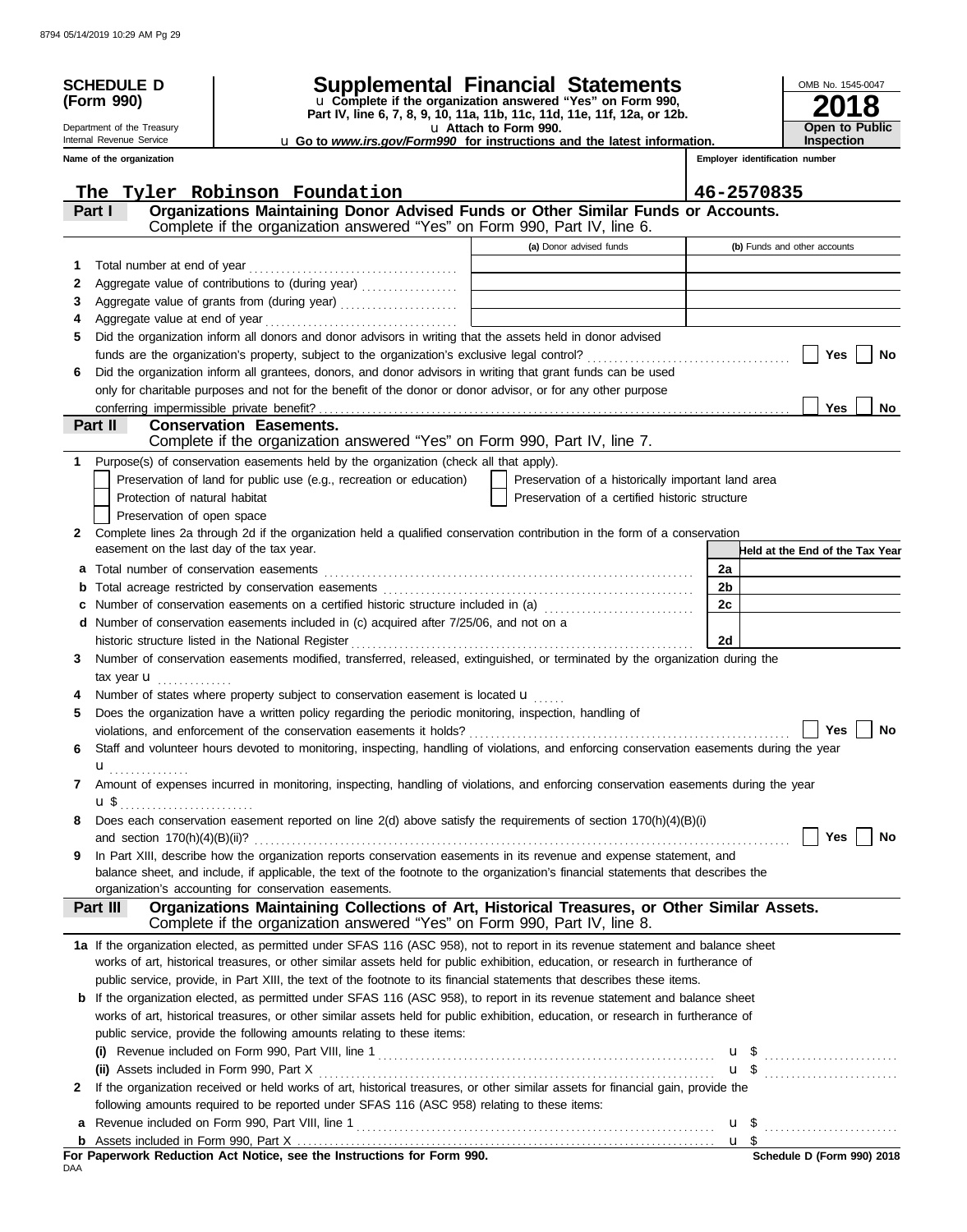|    | Schedule D (Form 990) 2018 The Tyler Robinson Foundation $46-2570835$                                                                                                                                                          |                         |                           |                    |                 |                      |                     | Page 2       |
|----|--------------------------------------------------------------------------------------------------------------------------------------------------------------------------------------------------------------------------------|-------------------------|---------------------------|--------------------|-----------------|----------------------|---------------------|--------------|
|    | Organizations Maintaining Collections of Art, Historical Treasures, or Other Similar Assets (continued)<br>Part III                                                                                                            |                         |                           |                    |                 |                      |                     |              |
|    | 3 Using the organization's acquisition, accession, and other records, check any of the following that are a significant use of its<br>collection items (check all that apply):                                                 |                         |                           |                    |                 |                      |                     |              |
| a  | Public exhibition                                                                                                                                                                                                              | d                       | Loan or exchange programs |                    |                 |                      |                     |              |
| b  | Scholarly research                                                                                                                                                                                                             | е                       |                           |                    |                 |                      |                     |              |
| c  | Preservation for future generations                                                                                                                                                                                            |                         |                           |                    |                 |                      |                     |              |
|    | Provide a description of the organization's collections and explain how they further the organization's exempt purpose in Part                                                                                                 |                         |                           |                    |                 |                      |                     |              |
|    | XIII.                                                                                                                                                                                                                          |                         |                           |                    |                 |                      |                     |              |
| 5. | During the year, did the organization solicit or receive donations of art, historical treasures, or other similar                                                                                                              |                         |                           |                    |                 |                      |                     |              |
|    | assets to be sold to raise funds rather than to be maintained as part of the organization's collection?                                                                                                                        |                         |                           |                    |                 |                      | Yes                 | <b>No</b>    |
|    | <b>Part IV</b><br><b>Escrow and Custodial Arrangements.</b>                                                                                                                                                                    |                         |                           |                    |                 |                      |                     |              |
|    | Complete if the organization answered "Yes" on Form 990, Part IV, line 9, or reported an amount on Form                                                                                                                        |                         |                           |                    |                 |                      |                     |              |
|    | 990, Part X, line 21.                                                                                                                                                                                                          |                         |                           |                    |                 |                      |                     |              |
|    | 1a Is the organization an agent, trustee, custodian or other intermediary for contributions or other assets not                                                                                                                |                         |                           |                    |                 |                      |                     |              |
|    |                                                                                                                                                                                                                                |                         |                           |                    |                 |                      | $Yes \mid$          | No           |
|    | b If "Yes," explain the arrangement in Part XIII and complete the following table:                                                                                                                                             |                         |                           |                    |                 |                      |                     |              |
|    |                                                                                                                                                                                                                                |                         |                           |                    |                 |                      | Amount              |              |
|    | c Beginning balance expressions and the contract of the contract of the contract of the contract of the contract of the contract of the contract of the contract of the contract of the contract of the contract of the contra |                         |                           |                    |                 | 1c                   |                     |              |
|    |                                                                                                                                                                                                                                |                         |                           |                    |                 | 1d                   |                     |              |
|    | e Distributions during the year contained and according to the year contained and year and the year contained with the state of the state of the state of the state of the state of the state of the state of the state of the |                         |                           |                    |                 | 1e                   |                     |              |
|    |                                                                                                                                                                                                                                |                         |                           |                    |                 | 1f                   |                     |              |
|    |                                                                                                                                                                                                                                |                         |                           |                    |                 |                      | Yes                 | <b>No</b>    |
|    |                                                                                                                                                                                                                                |                         |                           |                    |                 |                      |                     |              |
|    | <b>Endowment Funds.</b><br><b>Part V</b>                                                                                                                                                                                       |                         |                           |                    |                 |                      |                     |              |
|    | Complete if the organization answered "Yes" on Form 990, Part IV, line 10.                                                                                                                                                     |                         |                           |                    |                 |                      |                     |              |
|    |                                                                                                                                                                                                                                | (a) Current year        | (b) Prior year            | (c) Two years back |                 | (d) Three years back | (e) Four years back |              |
|    | 1a Beginning of year balance                                                                                                                                                                                                   |                         |                           |                    |                 |                      |                     |              |
|    | <b>b</b> Contributions <b>contributions</b>                                                                                                                                                                                    |                         |                           |                    |                 |                      |                     |              |
|    | c Net investment earnings, gains, and                                                                                                                                                                                          |                         |                           |                    |                 |                      |                     |              |
|    |                                                                                                                                                                                                                                |                         |                           |                    |                 |                      |                     |              |
|    | d Grants or scholarships                                                                                                                                                                                                       |                         |                           |                    |                 |                      |                     |              |
|    | e Other expenditures for facilities and                                                                                                                                                                                        |                         |                           |                    |                 |                      |                     |              |
|    |                                                                                                                                                                                                                                |                         |                           |                    |                 |                      |                     |              |
|    | f Administrative expenses                                                                                                                                                                                                      |                         |                           |                    |                 |                      |                     |              |
|    | g End of year balance                                                                                                                                                                                                          |                         |                           |                    |                 |                      |                     |              |
|    | 2 Provide the estimated percentage of the current year end balance (line 1g, column (a)) held as:                                                                                                                              |                         |                           |                    |                 |                      |                     |              |
|    | a Board designated or quasi-endowment u                                                                                                                                                                                        |                         |                           |                    |                 |                      |                     |              |
|    | <b>b</b> Permanent endowment <b>u</b> %                                                                                                                                                                                        |                         |                           |                    |                 |                      |                     |              |
|    | c Temporarily restricted endowment u                                                                                                                                                                                           | %                       |                           |                    |                 |                      |                     |              |
|    | The percentages on lines 2a, 2b, and 2c should equal 100%.                                                                                                                                                                     |                         |                           |                    |                 |                      |                     |              |
|    | 3a Are there endowment funds not in the possession of the organization that are held and administered for the                                                                                                                  |                         |                           |                    |                 |                      |                     |              |
|    | organization by:                                                                                                                                                                                                               |                         |                           |                    |                 |                      |                     | Yes<br>No.   |
|    |                                                                                                                                                                                                                                |                         |                           |                    |                 |                      | 3a(i)               |              |
|    |                                                                                                                                                                                                                                |                         |                           |                    |                 |                      | 3a(ii)              |              |
|    |                                                                                                                                                                                                                                |                         |                           |                    |                 |                      | 3b                  |              |
|    | Describe in Part XIII the intended uses of the organization's endowment funds.                                                                                                                                                 |                         |                           |                    |                 |                      |                     |              |
|    | Land, Buildings, and Equipment.<br>Part VI                                                                                                                                                                                     |                         |                           |                    |                 |                      |                     |              |
|    | Complete if the organization answered "Yes" on Form 990, Part IV, line 11a. See Form 990, Part X, line 10.                                                                                                                     |                         |                           |                    |                 |                      |                     |              |
|    | Description of property                                                                                                                                                                                                        | (a) Cost or other basis | (b) Cost or other basis   |                    | (c) Accumulated |                      | (d) Book value      |              |
|    |                                                                                                                                                                                                                                | (investment)            | (other)                   |                    | depreciation    |                      |                     |              |
|    |                                                                                                                                                                                                                                |                         |                           |                    |                 |                      |                     |              |
|    |                                                                                                                                                                                                                                |                         |                           |                    |                 |                      |                     |              |
|    | c Leasehold improvements                                                                                                                                                                                                       |                         |                           |                    |                 |                      |                     |              |
|    |                                                                                                                                                                                                                                |                         |                           | 7,511              |                 | 5,932                |                     | <u>1,579</u> |
|    |                                                                                                                                                                                                                                |                         |                           |                    |                 |                      |                     |              |
|    | Total. Add lines 1a through 1e. (Column (d) must equal Form 990, Part X, column (B), line 10c.)                                                                                                                                |                         |                           |                    |                 | $\mathbf{u}$         |                     | 1,579        |
|    |                                                                                                                                                                                                                                |                         |                           |                    |                 |                      |                     |              |

**Schedule D (Form 990) 2018**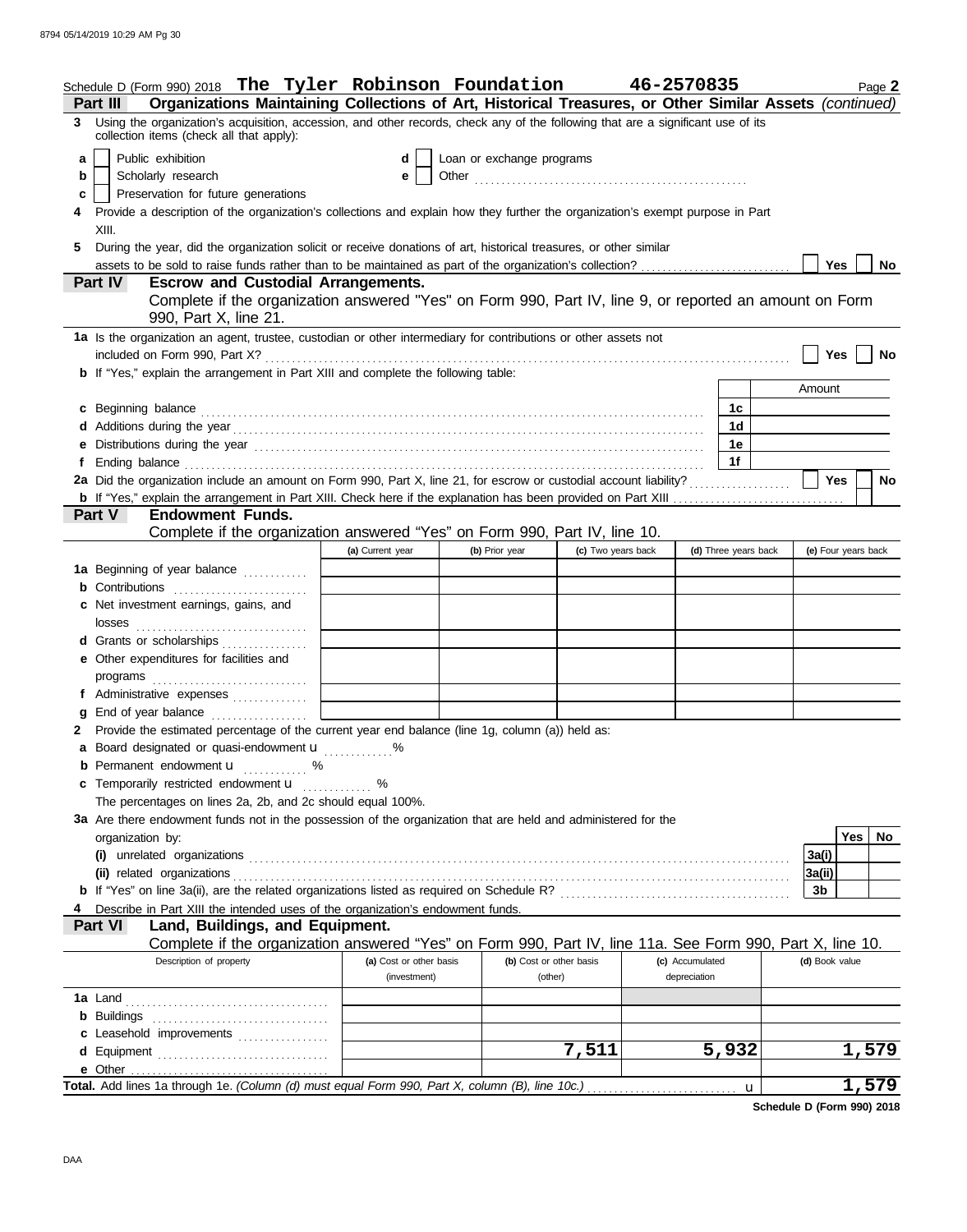|                  | Schedule D (Form 990) 2018 The Tyler Robinson Foundation                                                                                           |                | 46-2570835                       | Page 3         |
|------------------|----------------------------------------------------------------------------------------------------------------------------------------------------|----------------|----------------------------------|----------------|
| <b>Part VII</b>  | <b>Investments-Other Securities.</b><br>Complete if the organization answered "Yes" on Form 990, Part IV, line 11b. See Form 990, Part X, line 12. |                |                                  |                |
|                  | (a) Description of security or category                                                                                                            | (b) Book value | (c) Method of valuation:         |                |
|                  | (including name of security)                                                                                                                       |                | Cost or end-of-year market value |                |
|                  |                                                                                                                                                    |                |                                  |                |
|                  |                                                                                                                                                    |                |                                  |                |
|                  | $(3)$ Other $\ldots$ $\ldots$ $\ldots$ $\ldots$ $\ldots$ $\ldots$ $\ldots$ $\ldots$ $\ldots$ $\ldots$ $\ldots$                                     |                |                                  |                |
|                  |                                                                                                                                                    |                |                                  |                |
|                  | (B)                                                                                                                                                |                |                                  |                |
|                  |                                                                                                                                                    |                |                                  |                |
|                  |                                                                                                                                                    |                |                                  |                |
|                  |                                                                                                                                                    |                |                                  |                |
| (F)              |                                                                                                                                                    |                |                                  |                |
| (G)              |                                                                                                                                                    |                |                                  |                |
| (H)              |                                                                                                                                                    |                |                                  |                |
| <b>Part VIII</b> | Total. (Column (b) must equal Form 990, Part X, col. (B) line 12.) u<br>Investments-Program Related.                                               |                |                                  |                |
|                  | Complete if the organization answered "Yes" on Form 990, Part IV, line 11c. See Form 990, Part X, line 13.                                         |                |                                  |                |
|                  | (a) Description of investment                                                                                                                      | (b) Book value | (c) Method of valuation:         |                |
|                  |                                                                                                                                                    |                | Cost or end-of-year market value |                |
| (1)              |                                                                                                                                                    |                |                                  |                |
| (2)              |                                                                                                                                                    |                |                                  |                |
| (3)              |                                                                                                                                                    |                |                                  |                |
| (4)              |                                                                                                                                                    |                |                                  |                |
| (5)              |                                                                                                                                                    |                |                                  |                |
| (6)              |                                                                                                                                                    |                |                                  |                |
| (7)              |                                                                                                                                                    |                |                                  |                |
| (8)              |                                                                                                                                                    |                |                                  |                |
| (9)              |                                                                                                                                                    |                |                                  |                |
|                  | Total. (Column (b) must equal Form 990, Part X, col. (B) line 13.) u                                                                               |                |                                  |                |
| Part IX          | Other Assets.<br>Complete if the organization answered "Yes" on Form 990, Part IV, line 11d. See Form 990, Part X, line 15.                        |                |                                  |                |
|                  | (a) Description                                                                                                                                    |                |                                  | (b) Book value |
| (1)              |                                                                                                                                                    |                |                                  |                |
| (2)              |                                                                                                                                                    |                |                                  |                |
| (3)              |                                                                                                                                                    |                |                                  |                |
| (4)              |                                                                                                                                                    |                |                                  |                |
| (5)              |                                                                                                                                                    |                |                                  |                |
| (6)              |                                                                                                                                                    |                |                                  |                |
| (7)              |                                                                                                                                                    |                |                                  |                |
| (8)              |                                                                                                                                                    |                |                                  |                |
| (9)              |                                                                                                                                                    |                |                                  |                |
|                  | Total. (Column (b) must equal Form 990, Part X, col. (B) line 15.)                                                                                 |                | u                                |                |
| Part X           | Other Liabilities.                                                                                                                                 |                |                                  |                |
|                  | Complete if the organization answered "Yes" on Form 990, Part IV, line 11e or 11f. See Form 990, Part X,                                           |                |                                  |                |
|                  | line $25$ .                                                                                                                                        |                |                                  |                |
| 1.               | (a) Description of liability                                                                                                                       | (b) Book value |                                  |                |
| (1)              | Federal income taxes                                                                                                                               |                |                                  |                |
| (2)              |                                                                                                                                                    |                |                                  |                |
| (3)              |                                                                                                                                                    |                |                                  |                |
| (4)              |                                                                                                                                                    |                |                                  |                |
| (5)              |                                                                                                                                                    |                |                                  |                |
| (6)              |                                                                                                                                                    |                |                                  |                |
| (7)              |                                                                                                                                                    |                |                                  |                |
| (8)              |                                                                                                                                                    |                |                                  |                |
| (9)              |                                                                                                                                                    |                |                                  |                |
|                  | Total. (Column (b) must equal Form 990, Part X, col. (B) line 25.) u                                                                               |                |                                  |                |

Liability for uncertain tax positions. In Part XIII, provide the text of the footnote to the organization's financial statements that reports the **2.** organization's liability for uncertain tax positions under FIN 48 (ASC 740). Check here if the text of the footnote has been provided in Part XIII

 $\Box$ 

DAA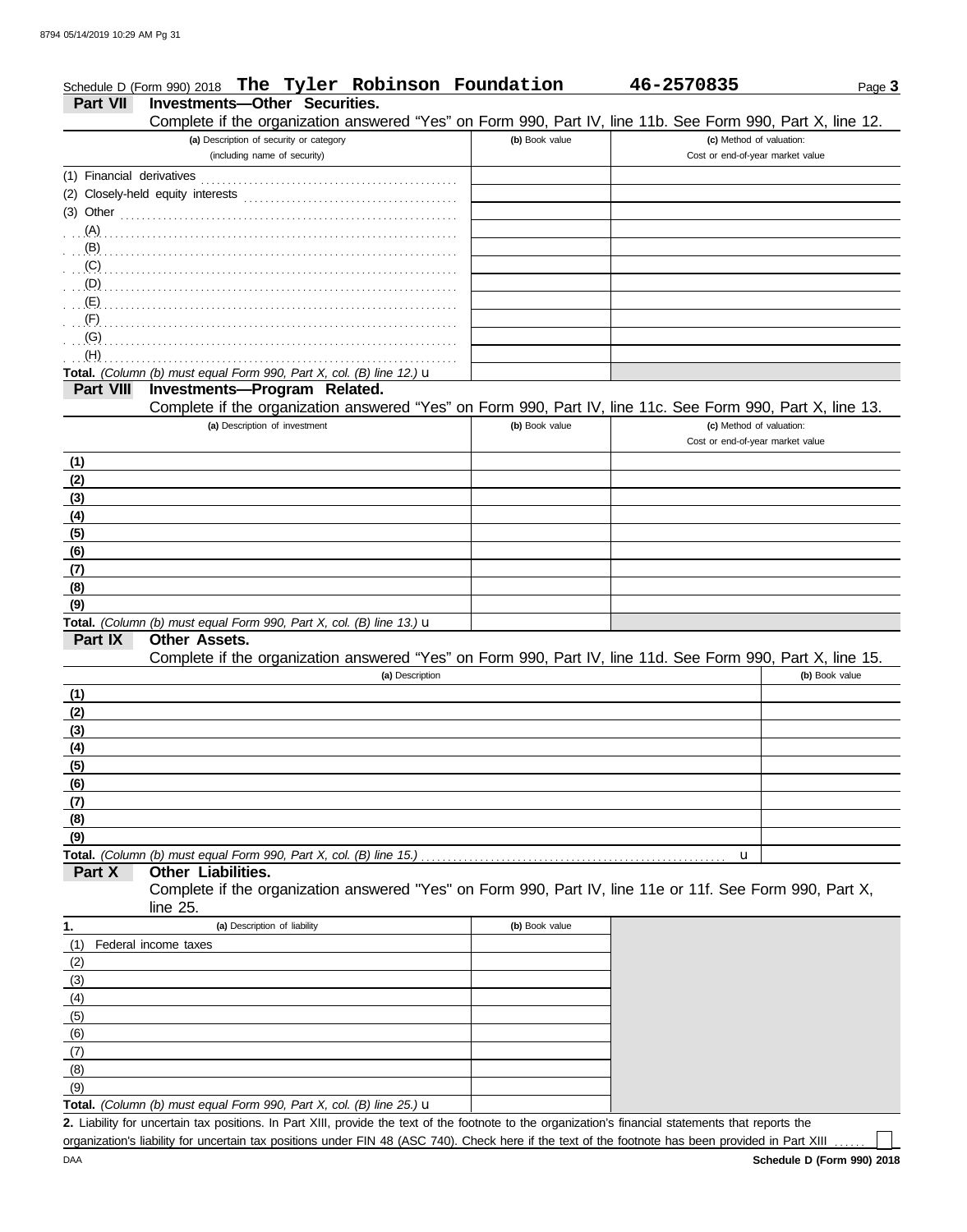|   | Schedule D (Form 990) 2018 The Tyler Robinson Foundation 46-2570835                                                                                                                                                                 |                |              | Page 4    |
|---|-------------------------------------------------------------------------------------------------------------------------------------------------------------------------------------------------------------------------------------|----------------|--------------|-----------|
|   | Reconciliation of Revenue per Audited Financial Statements With Revenue per Return.<br>Part XI<br>Complete if the organization answered "Yes" on Form 990, Part IV, line 12a.                                                       |                |              |           |
| 1 |                                                                                                                                                                                                                                     |                | 1.           | 1,935,548 |
| 2 | Amounts included on line 1 but not on Form 990, Part VIII, line 12:                                                                                                                                                                 |                |              |           |
|   |                                                                                                                                                                                                                                     | 2a             |              |           |
|   |                                                                                                                                                                                                                                     | 2 <sub>b</sub> |              |           |
|   |                                                                                                                                                                                                                                     | 2c             |              |           |
|   |                                                                                                                                                                                                                                     | 2d             |              |           |
|   |                                                                                                                                                                                                                                     |                | 2e           |           |
| 3 |                                                                                                                                                                                                                                     |                | 3            | 1,935,548 |
| 4 | Amounts included on Form 990, Part VIII, line 12, but not on line 1:                                                                                                                                                                |                |              |           |
|   | a Investment expenses not included on Form 990, Part VIII, line 7b                                                                                                                                                                  | 4a             |              |           |
|   |                                                                                                                                                                                                                                     | 4b             |              |           |
|   | c Add lines 4a and 4b <b>contract and 5</b> and 5 and 5 and 5 and 5 and 5 and 5 and 5 and 5 and 5 and 5 and 5 and 5 and 5 and 5 and 5 and 5 and 5 and 5 and 5 and 5 and 5 and 5 and 5 and 5 and 5 and 5 and 5 and 5 and 5 and 5 and |                | 4c           |           |
|   |                                                                                                                                                                                                                                     |                | 5            | 1,935,548 |
|   | Reconciliation of Expenses per Audited Financial Statements With Expenses per Return.<br><b>Part XII</b>                                                                                                                            |                |              |           |
|   | Complete if the organization answered "Yes" on Form 990, Part IV, line 12a.                                                                                                                                                         |                |              |           |
| 1 |                                                                                                                                                                                                                                     |                | $\mathbf{1}$ | 1,521,209 |
| 2 | Amounts included on line 1 but not on Form 990, Part IX, line 25:                                                                                                                                                                   |                |              |           |
|   |                                                                                                                                                                                                                                     | 2a             |              |           |
|   |                                                                                                                                                                                                                                     | 2 <sub>b</sub> |              |           |
|   |                                                                                                                                                                                                                                     | 2c             |              |           |
|   |                                                                                                                                                                                                                                     | 2d             |              |           |
|   |                                                                                                                                                                                                                                     |                | 2e           |           |
| 3 |                                                                                                                                                                                                                                     |                | 3            | 1,521,209 |
|   | Amounts included on Form 990, Part IX, line 25, but not on line 1:                                                                                                                                                                  |                |              |           |
|   | a Investment expenses not included on Form 990, Part VIII, line 7b                                                                                                                                                                  | 4a             |              |           |
|   |                                                                                                                                                                                                                                     |                |              |           |
|   |                                                                                                                                                                                                                                     | 4 <sub>b</sub> |              |           |
|   |                                                                                                                                                                                                                                     |                | 4c           |           |
|   | c Add lines 4a and 4b <b>contract and 5</b> and 5 and 5 and 5 and 5 and 5 and 5 and 5 and 5 and 5 and 5 and 5 and 5 and 5 and 5 and 5 and 5 and 5 and 5 and 5 and 5 and 5 and 5 and 5 and 5 and 5 and 5 and 5 and 5 and 5 and 5 and |                | 5            | 1,521,209 |
|   | Part XIII Supplemental Information.                                                                                                                                                                                                 |                |              |           |
|   | Provide the descriptions required for Part II, lines 3, 5, and 9; Part III, lines 1a and 4; Part IV, lines 1b and 2b; Part V, line 4; Part X, line                                                                                  |                |              |           |
|   | 2; Part XI, lines 2d and 4b; and Part XII, lines 2d and 4b. Also complete this part to provide any additional information.                                                                                                          |                |              |           |
|   |                                                                                                                                                                                                                                     |                |              |           |
|   |                                                                                                                                                                                                                                     |                |              |           |
|   |                                                                                                                                                                                                                                     |                |              |           |
|   |                                                                                                                                                                                                                                     |                |              |           |
|   |                                                                                                                                                                                                                                     |                |              |           |
|   |                                                                                                                                                                                                                                     |                |              |           |
|   |                                                                                                                                                                                                                                     |                |              |           |
|   |                                                                                                                                                                                                                                     |                |              |           |
|   |                                                                                                                                                                                                                                     |                |              |           |
|   |                                                                                                                                                                                                                                     |                |              |           |
|   |                                                                                                                                                                                                                                     |                |              |           |
|   |                                                                                                                                                                                                                                     |                |              |           |
|   |                                                                                                                                                                                                                                     |                |              |           |
|   |                                                                                                                                                                                                                                     |                |              |           |
|   |                                                                                                                                                                                                                                     |                |              |           |
|   |                                                                                                                                                                                                                                     |                |              |           |
|   |                                                                                                                                                                                                                                     |                |              |           |
|   |                                                                                                                                                                                                                                     |                |              |           |
|   |                                                                                                                                                                                                                                     |                |              |           |
|   |                                                                                                                                                                                                                                     |                |              |           |
|   |                                                                                                                                                                                                                                     |                |              |           |
|   |                                                                                                                                                                                                                                     |                |              |           |
|   |                                                                                                                                                                                                                                     |                |              |           |
|   |                                                                                                                                                                                                                                     |                |              |           |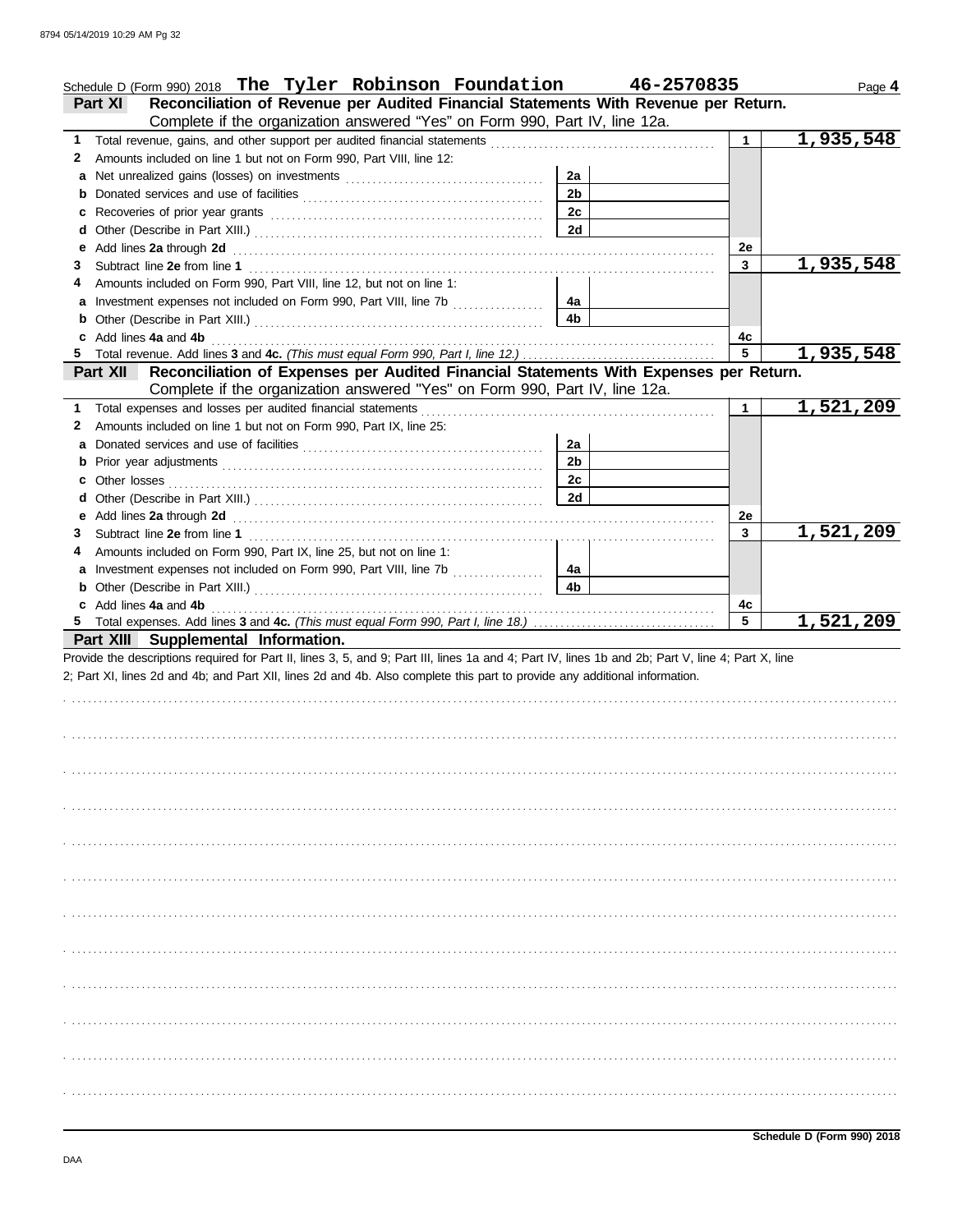|  |  | Schedule D (Form 990) 2018 The Tyler Robinson Foundation<br>Part XIII Supplemental Information (continued) | 46-2570835 | Page 5 |
|--|--|------------------------------------------------------------------------------------------------------------|------------|--------|
|  |  |                                                                                                            |            |        |
|  |  |                                                                                                            |            |        |
|  |  |                                                                                                            |            |        |
|  |  |                                                                                                            |            |        |
|  |  |                                                                                                            |            |        |
|  |  |                                                                                                            |            |        |
|  |  |                                                                                                            |            |        |
|  |  |                                                                                                            |            |        |
|  |  |                                                                                                            |            |        |
|  |  |                                                                                                            |            |        |
|  |  |                                                                                                            |            |        |
|  |  |                                                                                                            |            |        |
|  |  |                                                                                                            |            |        |
|  |  |                                                                                                            |            |        |
|  |  |                                                                                                            |            |        |
|  |  |                                                                                                            |            |        |
|  |  |                                                                                                            |            |        |
|  |  |                                                                                                            |            |        |
|  |  |                                                                                                            |            |        |
|  |  |                                                                                                            |            |        |
|  |  |                                                                                                            |            |        |
|  |  |                                                                                                            |            |        |
|  |  |                                                                                                            |            |        |
|  |  |                                                                                                            |            |        |
|  |  |                                                                                                            |            |        |
|  |  |                                                                                                            |            |        |
|  |  |                                                                                                            |            |        |
|  |  |                                                                                                            |            |        |
|  |  |                                                                                                            |            |        |
|  |  |                                                                                                            |            |        |
|  |  |                                                                                                            |            |        |
|  |  |                                                                                                            |            |        |
|  |  |                                                                                                            |            |        |
|  |  |                                                                                                            |            |        |
|  |  |                                                                                                            |            |        |
|  |  |                                                                                                            |            |        |
|  |  |                                                                                                            |            |        |
|  |  |                                                                                                            |            |        |
|  |  |                                                                                                            |            |        |
|  |  |                                                                                                            |            |        |
|  |  |                                                                                                            |            |        |
|  |  |                                                                                                            |            |        |
|  |  |                                                                                                            |            |        |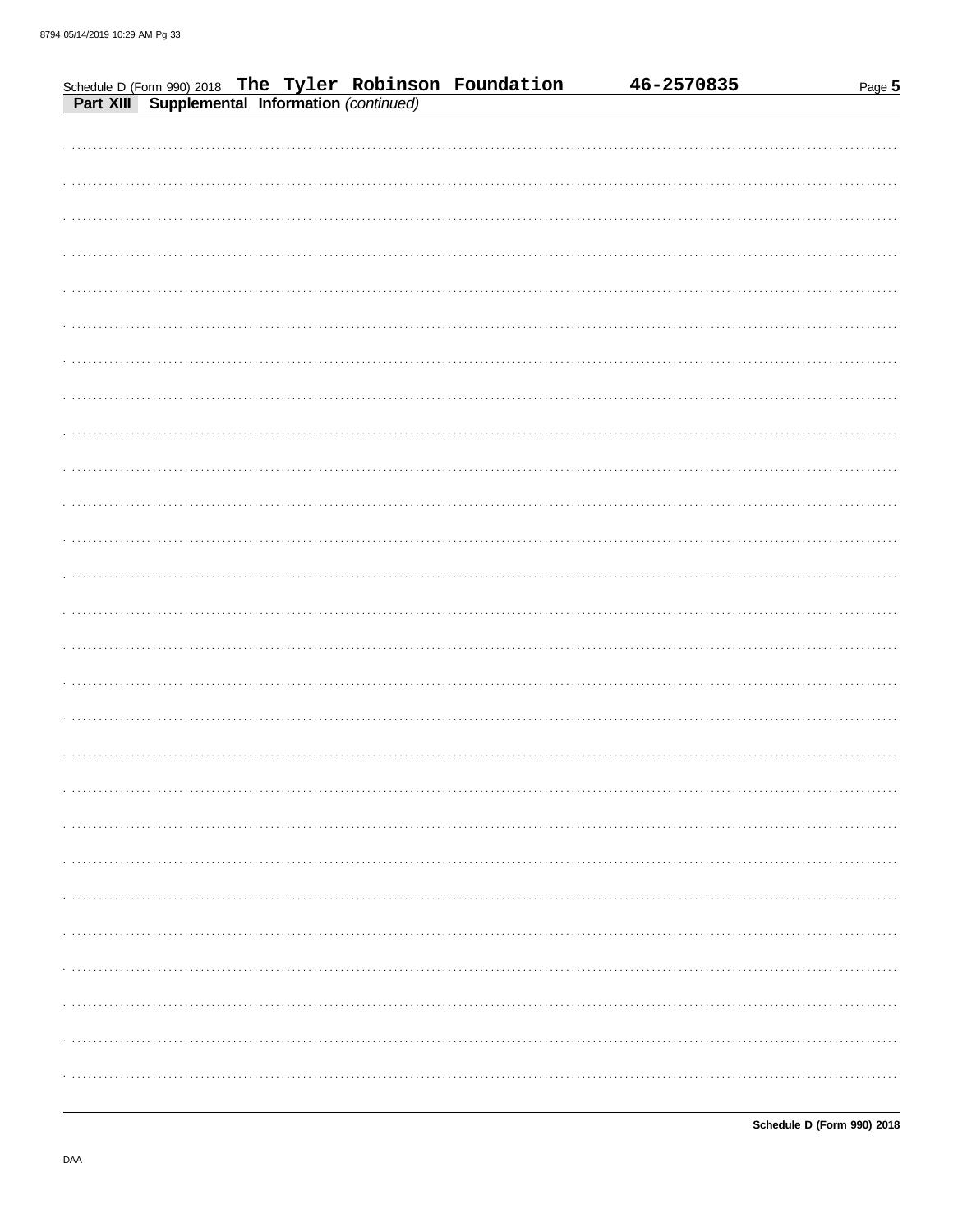| <b>SCHEDULE G</b>                                                                                                                                                                                                                        |                                                                                                                  |                 |             | Supplemental Information Regarding Fundraising or Gaming Activities                             |                                        | OMB No. 1545-0047                          |
|------------------------------------------------------------------------------------------------------------------------------------------------------------------------------------------------------------------------------------------|------------------------------------------------------------------------------------------------------------------|-----------------|-------------|-------------------------------------------------------------------------------------------------|----------------------------------------|--------------------------------------------|
| (Form 990 or 990-EZ)                                                                                                                                                                                                                     | organization entered more than \$15,000 on Form 990-EZ, line 6a.                                                 |                 |             | Complete if the organization answered "Yes" on Form 990, Part IV, line 17, 18, or 19, or if the |                                        |                                            |
| Department of the Treasury<br>Internal Revenue Service                                                                                                                                                                                   | U Attach to Form 990 or Form 990-EZ.<br>U Go to www.irs.gov/Form990 for instructions and the latest information. |                 |             |                                                                                                 |                                        | Open to Public<br>Inspection               |
| Name of the organization                                                                                                                                                                                                                 |                                                                                                                  |                 |             |                                                                                                 | Employer identification number         |                                            |
| The Tyler Robinson Foundation<br>Fundraising Activities. Complete if the organization answered "Yes" on Form 990, Part IV, line 17.<br>Part I                                                                                            |                                                                                                                  |                 |             |                                                                                                 | 46-2570835                             |                                            |
| Form 990-EZ filers are not required to complete this part.                                                                                                                                                                               |                                                                                                                  |                 |             |                                                                                                 |                                        |                                            |
| Indicate whether the organization raised funds through any of the following activities. Check all that apply.<br>1                                                                                                                       |                                                                                                                  |                 |             |                                                                                                 |                                        |                                            |
| Mail solicitations<br>a                                                                                                                                                                                                                  | e                                                                                                                |                 |             | Solicitation of non-government grants                                                           |                                        |                                            |
| Internet and email solicitations                                                                                                                                                                                                         | f                                                                                                                |                 |             | Solicitation of government grants                                                               |                                        |                                            |
| Phone solicitations<br>c                                                                                                                                                                                                                 | Special fundraising events<br>g                                                                                  |                 |             |                                                                                                 |                                        |                                            |
| In-person solicitations<br>d                                                                                                                                                                                                             |                                                                                                                  |                 |             |                                                                                                 |                                        |                                            |
| 2a Did the organization have a written or oral agreement with any individual (including officers, directors, trustees,<br>or key employees listed in Form 990, Part VII) or entity in connection with professional fundraising services? |                                                                                                                  |                 |             |                                                                                                 |                                        | Yes<br>No                                  |
| b If "Yes," list the 10 highest paid individuals or entities (fundraisers) pursuant to agreements under which the fundraiser is to be                                                                                                    |                                                                                                                  |                 |             |                                                                                                 |                                        |                                            |
| compensated at least \$5,000 by the organization.                                                                                                                                                                                        |                                                                                                                  | (iii) Did fund- |             |                                                                                                 |                                        |                                            |
| (i) Name and address of individual                                                                                                                                                                                                       |                                                                                                                  | custody or      | raiser have | (iv) Gross receipts                                                                             | (v) Amount paid to<br>(or retained by) | (vi) Amount paid to<br>(or retained by)    |
| or entity (fundraiser)                                                                                                                                                                                                                   | (ii) Activity                                                                                                    | contributions?  | control of  | from activity                                                                                   | fundraiser listed in<br>col. (i)       | organization                               |
|                                                                                                                                                                                                                                          |                                                                                                                  | Yes  No         |             |                                                                                                 |                                        |                                            |
| 1                                                                                                                                                                                                                                        |                                                                                                                  |                 |             |                                                                                                 |                                        |                                            |
|                                                                                                                                                                                                                                          |                                                                                                                  |                 |             |                                                                                                 |                                        |                                            |
| $\mathbf{2}$                                                                                                                                                                                                                             |                                                                                                                  |                 |             |                                                                                                 |                                        |                                            |
|                                                                                                                                                                                                                                          |                                                                                                                  |                 |             |                                                                                                 |                                        |                                            |
| 3                                                                                                                                                                                                                                        |                                                                                                                  |                 |             |                                                                                                 |                                        |                                            |
|                                                                                                                                                                                                                                          |                                                                                                                  |                 |             |                                                                                                 |                                        |                                            |
| 4                                                                                                                                                                                                                                        |                                                                                                                  |                 |             |                                                                                                 |                                        |                                            |
|                                                                                                                                                                                                                                          |                                                                                                                  |                 |             |                                                                                                 |                                        |                                            |
|                                                                                                                                                                                                                                          |                                                                                                                  |                 |             |                                                                                                 |                                        |                                            |
| 5                                                                                                                                                                                                                                        |                                                                                                                  |                 |             |                                                                                                 |                                        |                                            |
|                                                                                                                                                                                                                                          |                                                                                                                  |                 |             |                                                                                                 |                                        |                                            |
| 6                                                                                                                                                                                                                                        |                                                                                                                  |                 |             |                                                                                                 |                                        |                                            |
|                                                                                                                                                                                                                                          |                                                                                                                  |                 |             |                                                                                                 |                                        |                                            |
| 7                                                                                                                                                                                                                                        |                                                                                                                  |                 |             |                                                                                                 |                                        |                                            |
|                                                                                                                                                                                                                                          |                                                                                                                  |                 |             |                                                                                                 |                                        |                                            |
|                                                                                                                                                                                                                                          |                                                                                                                  |                 |             |                                                                                                 |                                        |                                            |
| 8                                                                                                                                                                                                                                        |                                                                                                                  |                 |             |                                                                                                 |                                        |                                            |
|                                                                                                                                                                                                                                          |                                                                                                                  |                 |             |                                                                                                 |                                        |                                            |
| 9                                                                                                                                                                                                                                        |                                                                                                                  |                 |             |                                                                                                 |                                        |                                            |
|                                                                                                                                                                                                                                          |                                                                                                                  |                 |             |                                                                                                 |                                        |                                            |
| 10                                                                                                                                                                                                                                       |                                                                                                                  |                 |             |                                                                                                 |                                        |                                            |
|                                                                                                                                                                                                                                          |                                                                                                                  |                 |             |                                                                                                 |                                        |                                            |
| Total                                                                                                                                                                                                                                    |                                                                                                                  |                 |             |                                                                                                 |                                        |                                            |
| List all states in which the organization is registered or licensed to solicit contributions or has been notified it is exempt from<br>3<br>registration or licensing.                                                                   |                                                                                                                  |                 |             |                                                                                                 |                                        |                                            |
|                                                                                                                                                                                                                                          |                                                                                                                  |                 |             |                                                                                                 |                                        |                                            |
|                                                                                                                                                                                                                                          |                                                                                                                  |                 |             |                                                                                                 |                                        |                                            |
|                                                                                                                                                                                                                                          |                                                                                                                  |                 |             |                                                                                                 |                                        |                                            |
|                                                                                                                                                                                                                                          |                                                                                                                  |                 |             |                                                                                                 |                                        |                                            |
| Department Deduction Act Notice and the Instructions for Ferm 000 or 000 F7                                                                                                                                                              |                                                                                                                  |                 |             |                                                                                                 |                                        | <b>Cohodule C (Ferm 000 or 000 EZ) 204</b> |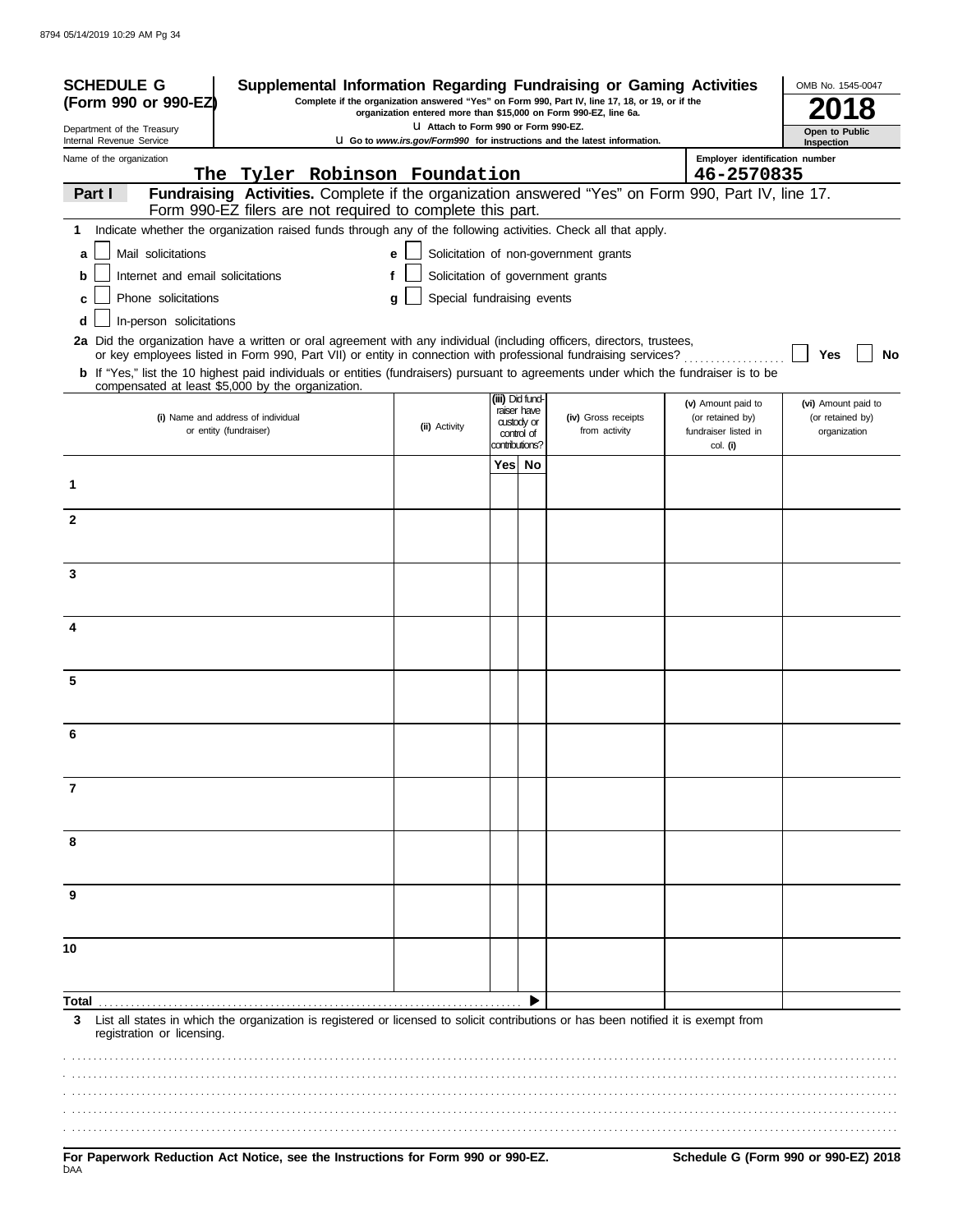Schedule G (Form 990 or 990-EZ) 2018 **The Tyler Robinson Foundation 46-2570835** Page **2 Part II Fundraising Events.** Complete if the organization answered "Yes" on Form 990, Part IV, line 18, or reported more gross receipts greater than \$5,000. **(a)** Event #1 **(b)** Event #2 **(c)** Other events **(d)** Total events (add col. **(a)** through than \$15,000 of fundraising event contributions and gross income on Form 990-EZ, lines 1 and 6b. List events with

|                 |                                                                | Concert Gala |              | None           | (add col. (a) through |
|-----------------|----------------------------------------------------------------|--------------|--------------|----------------|-----------------------|
|                 |                                                                | (event type) | (event type) | (total number) | $col.$ (c))           |
| Revenue         | 1 Gross receipts                                               | 1,791,950    |              |                | 1,791,950             |
|                 | 2 Less: Contributions                                          | 1,394,251    |              |                | 1,394,251             |
|                 | 3 Gross income (line 1 minus)<br>$line 2)$                     | 397,699      |              |                | 397,699               |
|                 | 4 Cash prizes                                                  |              |              |                |                       |
|                 | 5 Noncash prizes                                               | 21,844       |              |                | 21,844                |
|                 | 6 Rent/facility costs                                          | 303,417      |              |                | 303,417               |
| Direct Expenses | 7 Food and beverages                                           |              |              |                |                       |
|                 | 8 Entertainment                                                | 67,270       |              |                | 67,270                |
|                 | 9 Other direct expenses                                        | 5,168        |              |                | 5,168                 |
|                 | 10 Direct expense summary. Add lines 4 through 9 in column (d) | 397,699      |              |                |                       |
|                 |                                                                |              |              |                | $\sim$ $\sim$ $\sim$  |

**Gaming.** Complete if the organization answered "Yes" on Form 990, Part IV, line 19, or reported more than \$15,000 on Form 990-EZ, line 6a. **Part III**

| Revenue         |                                                                               | (a) Bingo                                                                | (b) Pull tabs/instant<br>bingo/progressive bingo | (c) Other gaming             | (d) Total gaming (add<br>col. (a) through col. (c)) |
|-----------------|-------------------------------------------------------------------------------|--------------------------------------------------------------------------|--------------------------------------------------|------------------------------|-----------------------------------------------------|
| Direct Expenses | 1 Gross revenue<br>2 Cash prizes<br>3 Noncash prizes<br>4 Rent/facility costs |                                                                          |                                                  |                              |                                                     |
|                 | 5 Other direct expenses<br>6 Volunteer labor<br>7                             | $\%$<br>No                                                               | Yes<br>$\%$<br>No                                | Yes $\frac{1}{2}$<br>%<br>No |                                                     |
| 9               | <b>b</b> If "No," explain:                                                    | Enter the state(s) in which the organization conducts gaming activities: |                                                  |                              | <b>Yes</b><br><b>No</b>                             |
|                 | <b>b</b> If "Yes," explain:                                                   |                                                                          |                                                  |                              | Yes<br><b>No</b>                                    |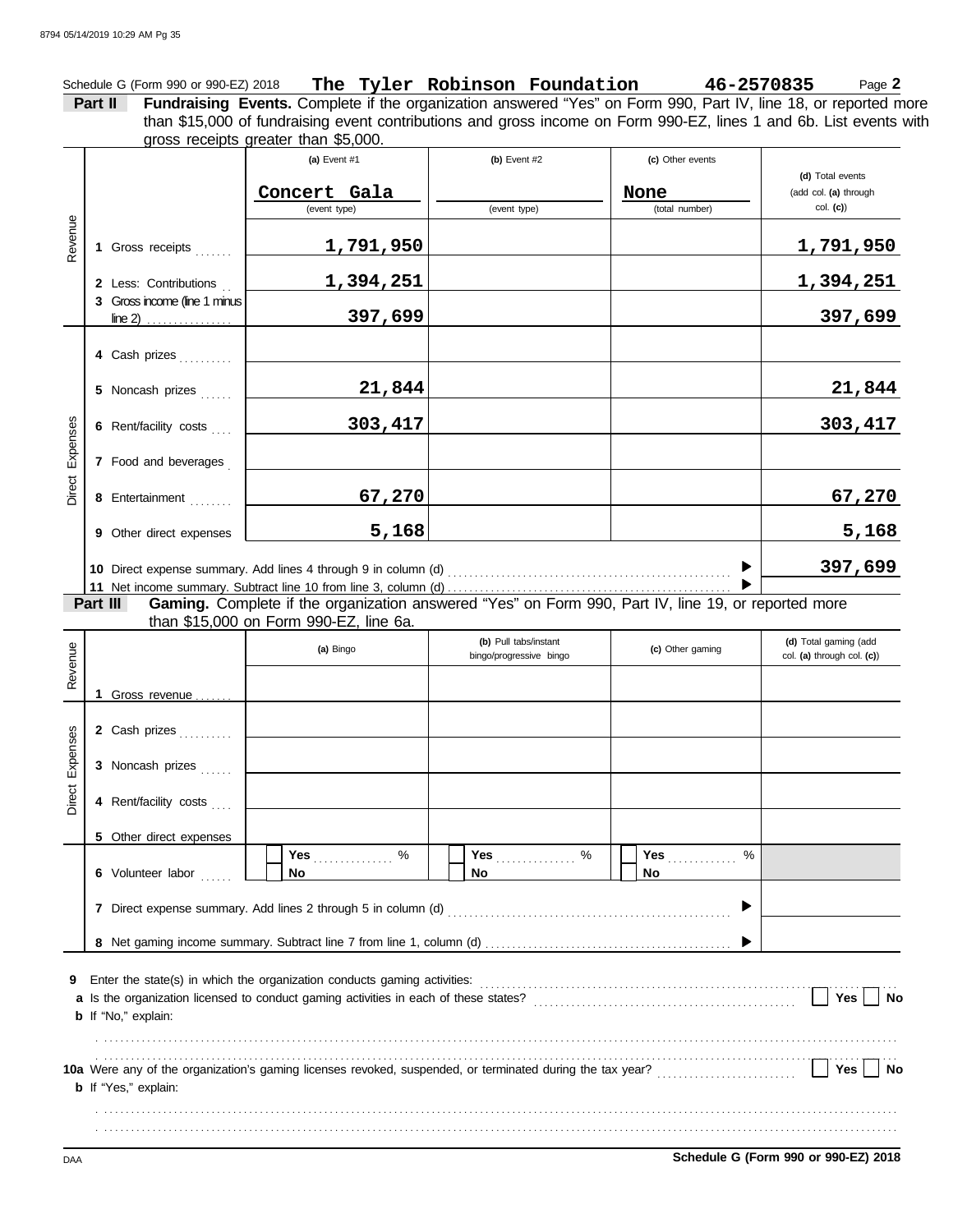|    | The Tyler Robinson Foundation 46-2570835<br>Schedule G (Form 990 or 990-EZ) 2018                                                                                                                                                   |                                      |            | Page 3    |
|----|------------------------------------------------------------------------------------------------------------------------------------------------------------------------------------------------------------------------------------|--------------------------------------|------------|-----------|
| 11 |                                                                                                                                                                                                                                    |                                      | <b>Yes</b> | <b>No</b> |
| 12 | Is the organization a grantor, beneficiary or trustee of a trust, or a member of a partnership or other entity                                                                                                                     |                                      |            |           |
|    |                                                                                                                                                                                                                                    |                                      | Yes        | No        |
| 13 | Indicate the percentage of gaming activity conducted in:                                                                                                                                                                           |                                      |            |           |
| a  |                                                                                                                                                                                                                                    | 13a                                  |            | %         |
| b  | An outside facility <i>contained a contained a contained a contained a contained a contained a contained a contained a</i>                                                                                                         | 13 <sub>b</sub>                      |            | $\%$      |
| 14 | Enter the name and address of the person who prepares the organization's gaming/special events books and<br>records:                                                                                                               |                                      |            |           |
|    |                                                                                                                                                                                                                                    |                                      |            |           |
|    |                                                                                                                                                                                                                                    |                                      |            |           |
|    | 15a Does the organization have a contract with a third party from whom the organization receives gaming<br>revenue?                                                                                                                |                                      | Yes        | No        |
| b  |                                                                                                                                                                                                                                    |                                      |            |           |
|    | amount of gaming revenue retained by the third party <b>u</b> \$                                                                                                                                                                   |                                      |            |           |
|    | If "Yes," enter name and address of the third party:                                                                                                                                                                               |                                      |            |           |
|    |                                                                                                                                                                                                                                    |                                      |            |           |
|    |                                                                                                                                                                                                                                    |                                      |            |           |
|    |                                                                                                                                                                                                                                    |                                      |            |           |
|    |                                                                                                                                                                                                                                    |                                      |            |           |
| 16 | Gaming manager information:                                                                                                                                                                                                        |                                      |            |           |
|    |                                                                                                                                                                                                                                    |                                      |            |           |
|    |                                                                                                                                                                                                                                    |                                      |            |           |
|    | Description of services provided <b>u</b> electron contains a constant of the service of the services of the services of the service of the services of the services of the services of the services of the service of the service |                                      |            |           |
|    |                                                                                                                                                                                                                                    |                                      |            |           |
|    | Director/officer<br>Employee<br>Independent contractor                                                                                                                                                                             |                                      |            |           |
|    |                                                                                                                                                                                                                                    |                                      |            |           |
| 17 | Mandatory distributions:                                                                                                                                                                                                           |                                      |            |           |
| a  | Is the organization required under state law to make charitable distributions from the gaming proceeds to                                                                                                                          |                                      |            |           |
|    | retain the state gaming license?<br>Enter the amount of distributions required under state law to be distributed to other exempt organizations or                                                                                  |                                      | Yes        | No        |
|    | spent in the organization's own exempt activities during the tax year $\cup$ \$                                                                                                                                                    |                                      |            |           |
|    | Supplemental Information. Provide the explanations required by Part I, line 2b, columns (iii) and (v); and<br>Part IV                                                                                                              |                                      |            |           |
|    | Part III, lines 9, 9b, 10b, 15b, 15c, 16, and 17b, as applicable. Also provide any additional information.                                                                                                                         |                                      |            |           |
|    | See instructions.                                                                                                                                                                                                                  |                                      |            |           |
|    |                                                                                                                                                                                                                                    |                                      |            |           |
|    |                                                                                                                                                                                                                                    |                                      |            |           |
|    |                                                                                                                                                                                                                                    |                                      |            |           |
|    |                                                                                                                                                                                                                                    |                                      |            |           |
|    |                                                                                                                                                                                                                                    |                                      |            |           |
|    |                                                                                                                                                                                                                                    |                                      |            |           |
|    |                                                                                                                                                                                                                                    |                                      |            |           |
|    |                                                                                                                                                                                                                                    |                                      |            |           |
|    |                                                                                                                                                                                                                                    |                                      |            |           |
|    |                                                                                                                                                                                                                                    |                                      |            |           |
|    |                                                                                                                                                                                                                                    |                                      |            |           |
|    |                                                                                                                                                                                                                                    |                                      |            |           |
|    |                                                                                                                                                                                                                                    | Schedule G (Form 990 or 990-EZ) 2018 |            |           |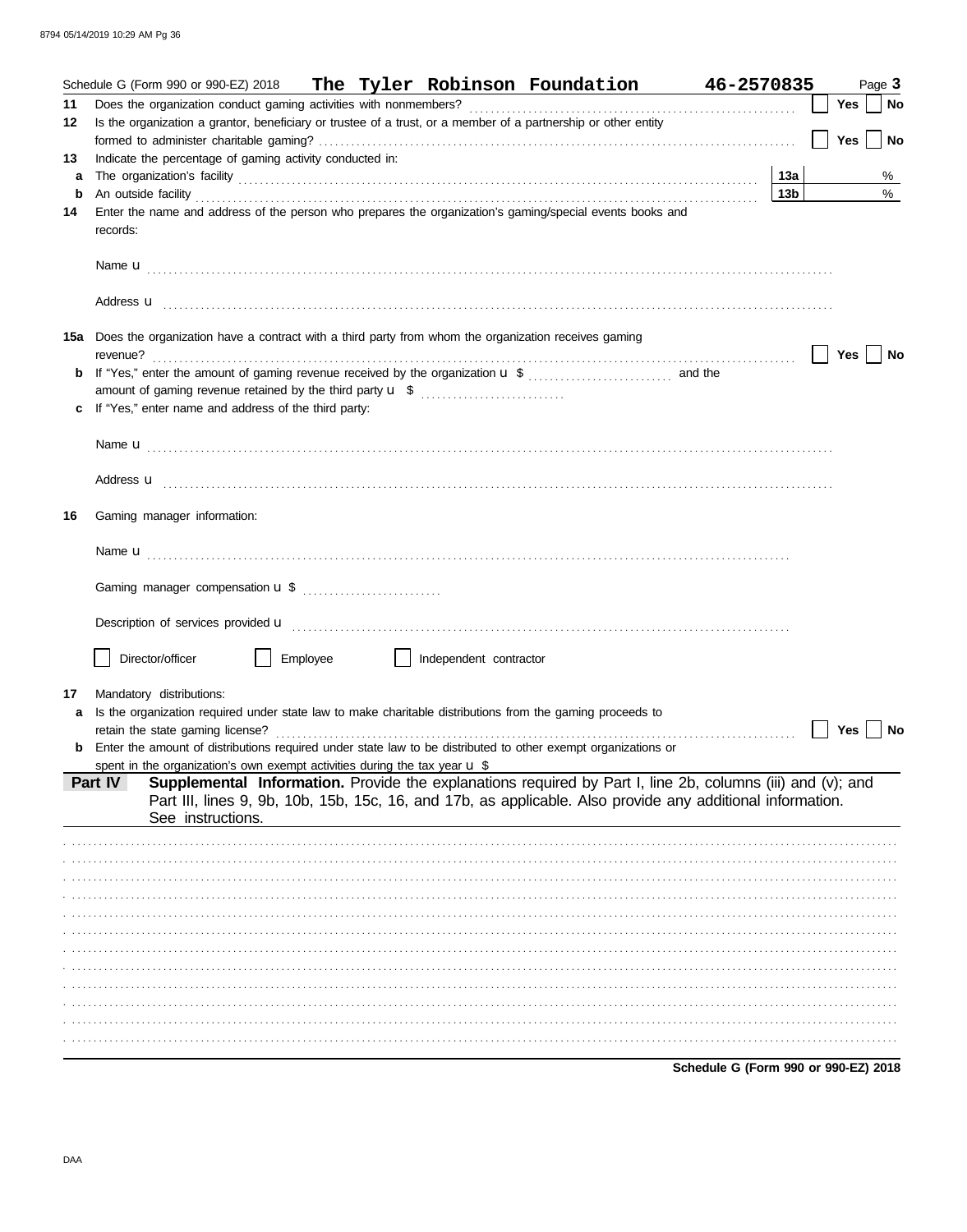| <b>SCHEDULE I</b>                                      |                                                                                                                                                                                                                                                                               |                    |                                         | Grants and Other Assistance to Organizations,                                                                                         |                                       |                                                             |                                          |                                | OMB No. 1545-0047                     |
|--------------------------------------------------------|-------------------------------------------------------------------------------------------------------------------------------------------------------------------------------------------------------------------------------------------------------------------------------|--------------------|-----------------------------------------|---------------------------------------------------------------------------------------------------------------------------------------|---------------------------------------|-------------------------------------------------------------|------------------------------------------|--------------------------------|---------------------------------------|
| (Form 990)                                             |                                                                                                                                                                                                                                                                               |                    |                                         | Governments, and Individuals in the United States<br>Complete if the organization answered "Yes" on Form 990, Part IV, line 21 or 22. |                                       |                                                             |                                          |                                |                                       |
| Department of the Treasury<br>Internal Revenue Service |                                                                                                                                                                                                                                                                               |                    |                                         | Lattach to Form 990.<br>u Go to www.irs.gov/Form990 for the latest information.                                                       |                                       |                                                             |                                          |                                | <b>Open to Public</b><br>Inspection   |
| Name of the organization                               |                                                                                                                                                                                                                                                                               |                    |                                         |                                                                                                                                       |                                       |                                                             |                                          | Employer identification number |                                       |
|                                                        | The Tyler Robinson Foundation                                                                                                                                                                                                                                                 |                    |                                         |                                                                                                                                       |                                       |                                                             |                                          | 46-2570835                     |                                       |
| Part I                                                 | <b>General Information on Grants and Assistance</b>                                                                                                                                                                                                                           |                    |                                         |                                                                                                                                       |                                       |                                                             |                                          |                                |                                       |
| 1                                                      | Does the organization maintain records to substantiate the amount of the grants or assistance, the grantees' eligibility for the grants or assistance, and<br>2 Describe in Part IV the organization's procedures for monitoring the use of grant funds in the United States. |                    |                                         |                                                                                                                                       |                                       |                                                             |                                          | $ \mathbf{x} $                 | Yes<br>No                             |
| Part II                                                | Grants and Other Assistance to Domestic Organizations and Domestic Governments. Complete if the organization answered "Yes" on Form 990,<br>Part IV, line 21, for any recipient that received more than \$5,000. Part II can be duplicated if additional space is needed.     |                    |                                         |                                                                                                                                       |                                       |                                                             |                                          |                                |                                       |
| -1                                                     | (a) Name and address of organization<br>or government                                                                                                                                                                                                                         | $(b)$ EIN          | $(c)$ IRC<br>séction<br>(if applicable) | (d) Amount of cash<br>grant                                                                                                           | (e) Amount of non-<br>cash assistance | (f) Method of valuation<br>(book, FMV, appraisal,<br>other) | (g) Description of<br>noncash assistance |                                | (h) Purpose of grant<br>or assistance |
| (1) NYU Langone Health                                 |                                                                                                                                                                                                                                                                               |                    |                                         |                                                                                                                                       |                                       |                                                             |                                          |                                |                                       |
| 550 First Avenue<br>New York                           | NY 10016                                                                                                                                                                                                                                                                      | 45-2613531 3       |                                         | 12,000                                                                                                                                |                                       |                                                             |                                          |                                | Hassenfeld Center                     |
|                                                        | (2) National Pediatric Cancer Fnd                                                                                                                                                                                                                                             |                    |                                         |                                                                                                                                       |                                       |                                                             |                                          |                                |                                       |
|                                                        | 5550 West Executive Dr., Suite 30                                                                                                                                                                                                                                             |                    |                                         |                                                                                                                                       |                                       |                                                             |                                          | Operations                     |                                       |
| Tampa                                                  | FL 33609                                                                                                                                                                                                                                                                      | $ 59 - 3097333 $ 3 |                                         | 50,000                                                                                                                                |                                       |                                                             |                                          |                                |                                       |
| (3) CHOP Foundation                                    |                                                                                                                                                                                                                                                                               |                    |                                         |                                                                                                                                       |                                       |                                                             |                                          |                                |                                       |
| 3401 Civic Center Blvd.                                |                                                                                                                                                                                                                                                                               |                    |                                         |                                                                                                                                       |                                       |                                                             |                                          | Operations                     |                                       |
| Philadelphia                                           | PA 19104                                                                                                                                                                                                                                                                      | $ 23 - 2237932 $ 3 |                                         | 12,000                                                                                                                                |                                       |                                                             |                                          |                                |                                       |
|                                                        | (4) Children's Hospital Foundation                                                                                                                                                                                                                                            |                    |                                         |                                                                                                                                       |                                       |                                                             |                                          |                                |                                       |
| 801 Roeder Rd,                                         |                                                                                                                                                                                                                                                                               |                    |                                         |                                                                                                                                       |                                       |                                                             |                                          | Operations                     |                                       |
| Silver Spring                                          | MD 20910                                                                                                                                                                                                                                                                      | $ 52 - 1640040 $ 3 |                                         | 12,000                                                                                                                                |                                       |                                                             |                                          |                                |                                       |
| (5) Orlando Hospital Foundation                        |                                                                                                                                                                                                                                                                               |                    |                                         |                                                                                                                                       |                                       |                                                             |                                          |                                |                                       |
|                                                        | 3160 Southgate Commerce Blvd. #50                                                                                                                                                                                                                                             |                    |                                         |                                                                                                                                       |                                       |                                                             |                                          | Operations                     |                                       |
| Orlando                                                | FL 32806                                                                                                                                                                                                                                                                      | $ 59 - 2244943 $   |                                         | 12,000                                                                                                                                |                                       |                                                             |                                          |                                |                                       |
|                                                        | (6) Children's Healthcare of Atlanta                                                                                                                                                                                                                                          |                    |                                         |                                                                                                                                       |                                       |                                                             |                                          | Operations                     |                                       |
| Atlanta                                                | 1557 NE Expressway, Suite A<br>GA 30329                                                                                                                                                                                                                                       | 58-2367819 3       |                                         | 12,000                                                                                                                                |                                       |                                                             |                                          |                                |                                       |
|                                                        |                                                                                                                                                                                                                                                                               |                    |                                         |                                                                                                                                       |                                       |                                                             |                                          |                                |                                       |
| (7)                                                    |                                                                                                                                                                                                                                                                               |                    |                                         |                                                                                                                                       |                                       |                                                             |                                          |                                |                                       |
|                                                        |                                                                                                                                                                                                                                                                               |                    |                                         |                                                                                                                                       |                                       |                                                             |                                          |                                |                                       |
| (8)                                                    |                                                                                                                                                                                                                                                                               |                    |                                         |                                                                                                                                       |                                       |                                                             |                                          |                                |                                       |
|                                                        |                                                                                                                                                                                                                                                                               |                    |                                         |                                                                                                                                       |                                       |                                                             |                                          |                                |                                       |
| (9)                                                    |                                                                                                                                                                                                                                                                               |                    |                                         |                                                                                                                                       |                                       |                                                             |                                          |                                |                                       |
|                                                        |                                                                                                                                                                                                                                                                               |                    |                                         |                                                                                                                                       |                                       |                                                             |                                          |                                |                                       |
|                                                        | Enter total number of section 501(c)(3) and government organizations listed in the line 1 table<br>Enter total number of other organizations listed in the line 1 table                                                                                                       |                    |                                         |                                                                                                                                       |                                       |                                                             |                                          | u <sub>16</sub>                |                                       |
|                                                        |                                                                                                                                                                                                                                                                               |                    |                                         |                                                                                                                                       |                                       |                                                             |                                          | u                              | Schedule I (Form 990) (2018)          |
|                                                        | For Paperwork Reduction Act Notice, see the Instructions for Form 990.                                                                                                                                                                                                        |                    |                                         |                                                                                                                                       |                                       |                                                             |                                          |                                |                                       |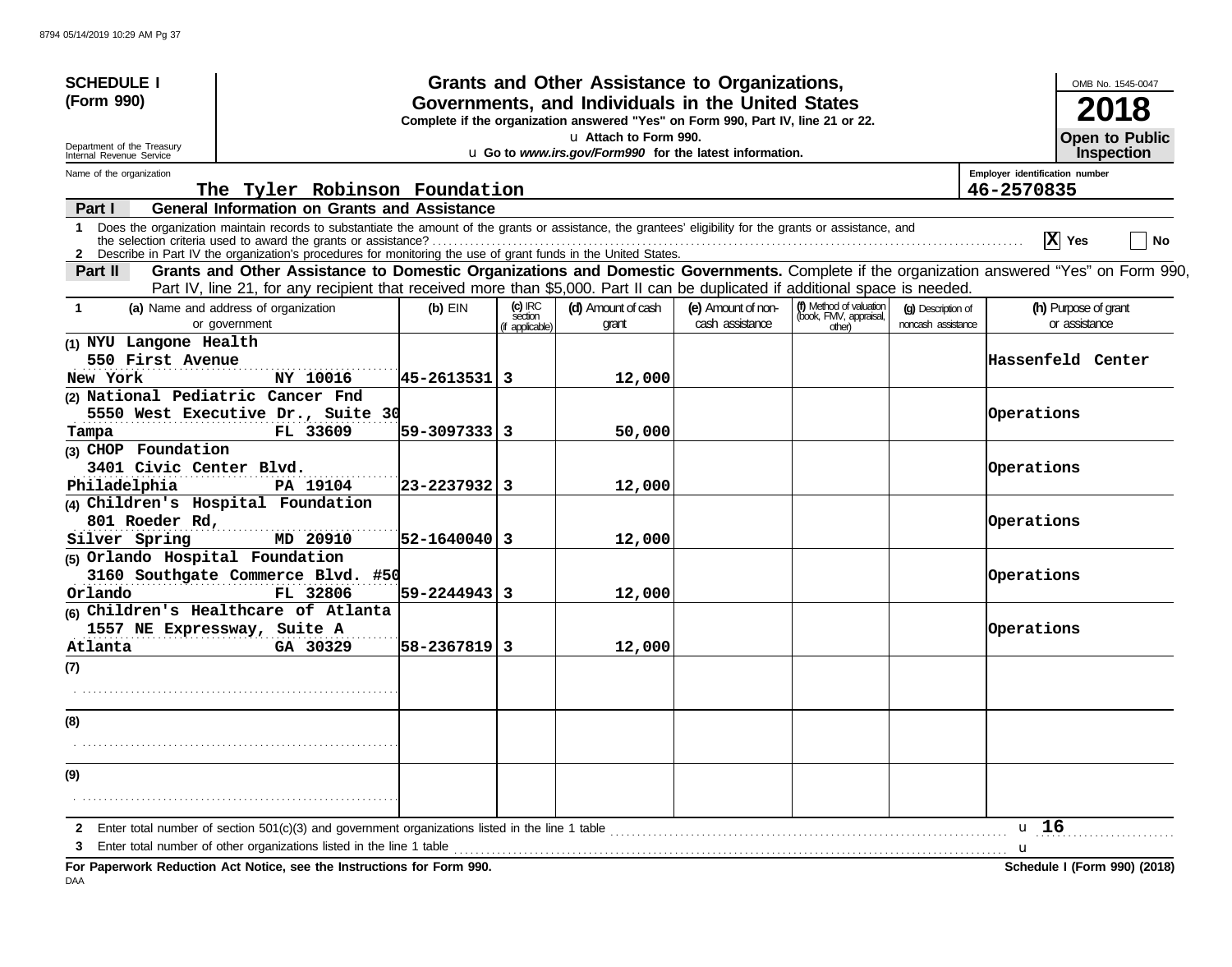#### Schedule I (Form 990) (2018) Page **2 The Tyler Robinson Foundation 46-2570835**

**Part III Grants and Other Assistance to Domestic Individuals.** Complete if the organization answered "Yes" on Form 990, Part IV, line 22. Part III can be duplicated if additional space is needed.

| r art in oan bo aaplicatou il additional opaco lo hoodod.<br>(a) Type of grant or assistance                                                         | (b) Number of<br>recipients | (c) Amount of<br>cash grant | (d) Amount of<br>noncash assistance | FMV, appraisal, other) | (e) Method of valuation (book,   (f) Description of noncash assistance |
|------------------------------------------------------------------------------------------------------------------------------------------------------|-----------------------------|-----------------------------|-------------------------------------|------------------------|------------------------------------------------------------------------|
| 1 Rent & utilities                                                                                                                                   | 459                         | 263,787                     |                                     |                        |                                                                        |
| 2 Travel                                                                                                                                             | 459                         | 68,083                      |                                     |                        |                                                                        |
| 3 Other assistance                                                                                                                                   | 459                         | 184,756                     |                                     |                        |                                                                        |
| 4 Family fun                                                                                                                                         | 459                         | 67,856                      |                                     |                        |                                                                        |
| 5 Funeral expenses                                                                                                                                   | 459                         | 10,876                      |                                     |                        |                                                                        |
| 6                                                                                                                                                    |                             |                             |                                     |                        |                                                                        |
|                                                                                                                                                      |                             |                             |                                     |                        |                                                                        |
| Supplemental Information. Provide the information required in Part I, line 2; Part III, column (b); and any other additional information.<br>Part IV |                             |                             |                                     |                        |                                                                        |
| Part I, Line 2 - Procedures for Monitoring the Use of Grant Funds                                                                                    |                             |                             |                                     |                        |                                                                        |
| The Foundation only accepts grant applications from partner hospitals that                                                                           |                             |                             |                                     |                        |                                                                        |
| have trained social workers who identify families in need of financial                                                                               |                             |                             |                                     |                        |                                                                        |
| assistance. The grant requests are carefully reviewed by the Foundation's                                                                            |                             |                             |                                     |                        |                                                                        |
| committee that investigates the legitimacy of all requests. The requests                                                                             |                             |                             |                                     |                        |                                                                        |
| are granted based upon need and circumstances.                                                                                                       |                             |                             |                                     |                        |                                                                        |
|                                                                                                                                                      |                             |                             |                                     |                        |                                                                        |
|                                                                                                                                                      |                             |                             |                                     |                        |                                                                        |
|                                                                                                                                                      |                             |                             |                                     |                        |                                                                        |
|                                                                                                                                                      |                             |                             |                                     |                        |                                                                        |
|                                                                                                                                                      |                             |                             |                                     |                        |                                                                        |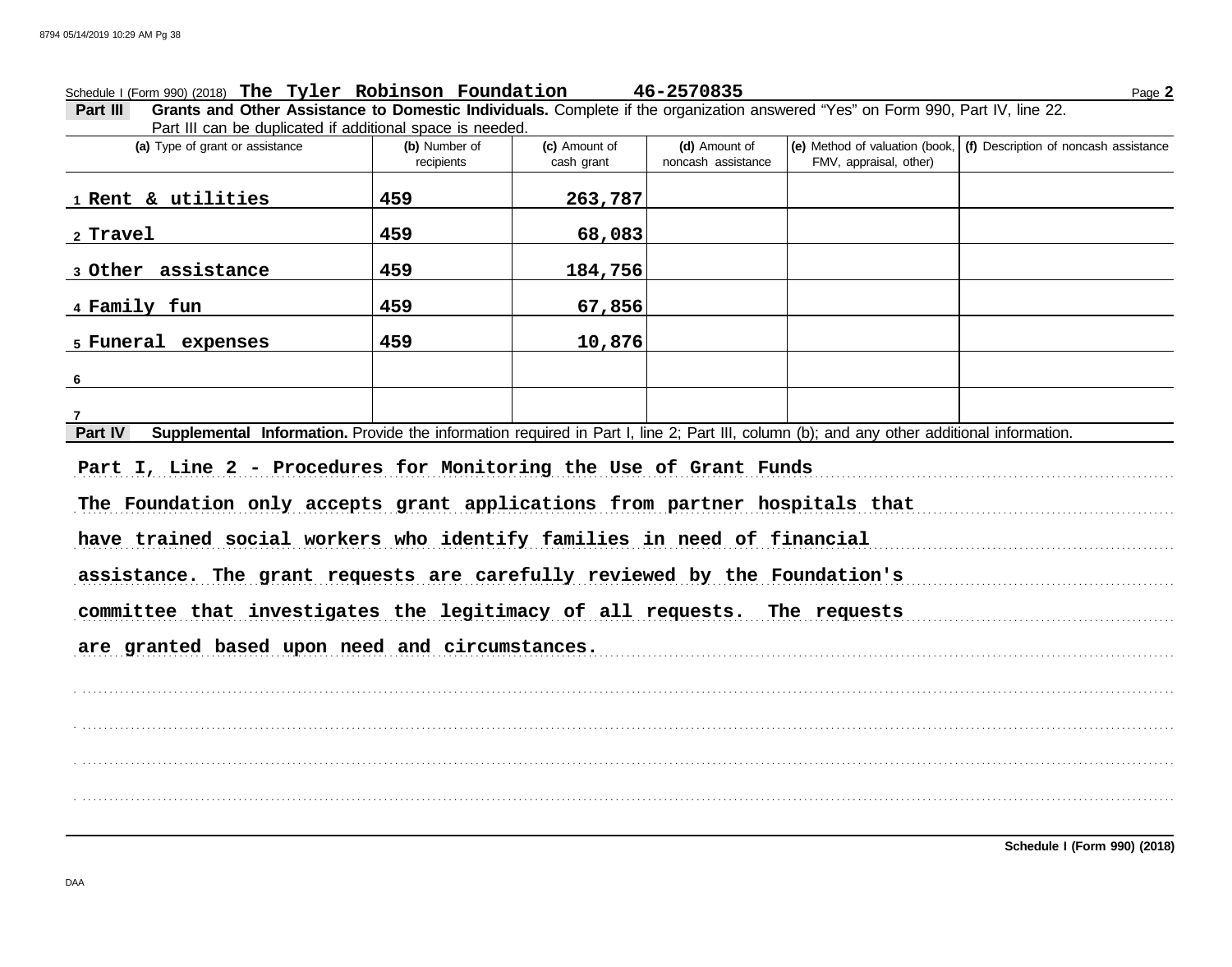| <b>SCHEDULE O</b>    |  |
|----------------------|--|
| (Form 990 or 990-EZ) |  |

Department of the Treasury Internal Revenue Service Name of the organization

filed.

Supplemental Information to Form 990 or 990-EZ Complete to provide information for responses to specific questions on

Form 990 or 990-EZ or to provide any additional information.

U Attach to Form 990 or 990-EZ. u Go to www.irs.gov/Form990 for the latest information.



**Employer identification number** 46-2570835

#### The Tyler Robinson Foundation

Form 990 - Organization's Mission or Most Significant Activities To provide financial assistance to families of children battling cancer. The Foundation provides monetary support for families who are unable to afford cancer carefor their children, or other essential household expenses that they may be unable to pay due to the obligations of paying for cancer care. this includes but is not limited to assisting with hotel or long term stay bills while the child is being treated with cancer in a location away from their residence, and cost associated with their treatment.

Form 990 - Organization's Mission

To provide financial assistance to families with childern battling cancer. The Foundation provides monetary support for families who are unable to afford cancer care for their children (or other essential household expenses they may be unable pay due to obligations of paying for cancer care). This includes, but is not limited to, assisting with hotel or long term stay bills while the child is being treated for cancer in a location away from their residence, and costs associated with their treatment.

Form 990, Part VI, Line 11b - Organization's Process to Review Form 990 The form 990 is reviewed by the Board before being approved, signed and

Form 990, Part VI, Line 19 - Governing Documents Disclosure Explanation Upon request.